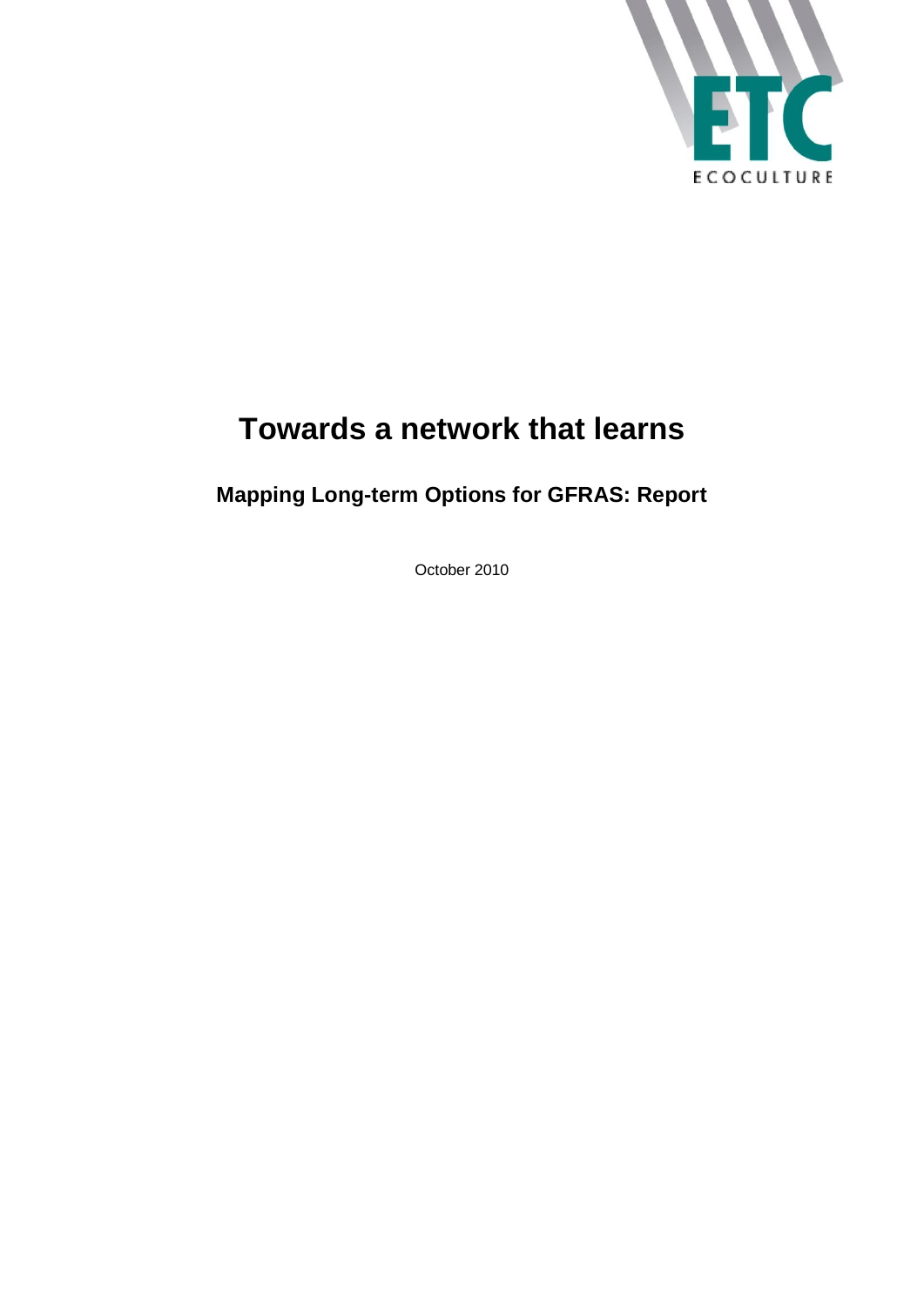ETC EcoCulture

Visiting address: Kastanjelaan 5, Leusden Postal address: P.O. Box 64, 3830 AB Leusden The Netherlands

> Phone: +31 (0)33 4326000 Fax: +31 (0)33 4940791 E-mail: [ecoculture@etcnl.nl](mailto:ecoculture@etcnl.nl) Internet: [www.etc-international.org](http://www.etc-international.org)

Registration number: 41188195 VAT Number: NL 0049 06 299 B 01

ETC Project number 103265 Customer's Project number 4.030016.07 Author(s) Laurens van Veldhuizen with Chesha Wettasinha Date **Date** October 2010 Electronic file name 103265 GFRAS Final report Oct 2010 final

#### **Disclaimer:**

*The nature of ETC's work can imply that customers request ETC to come forward with innovative ideas or to come forward with suggestions to bring about change. As a result ETC's advice can deal with changes in existing rules and regulations. In such cases, ETC disclaims full responsibility for the way the advice is implemented; this is the full responsibility of the customer.*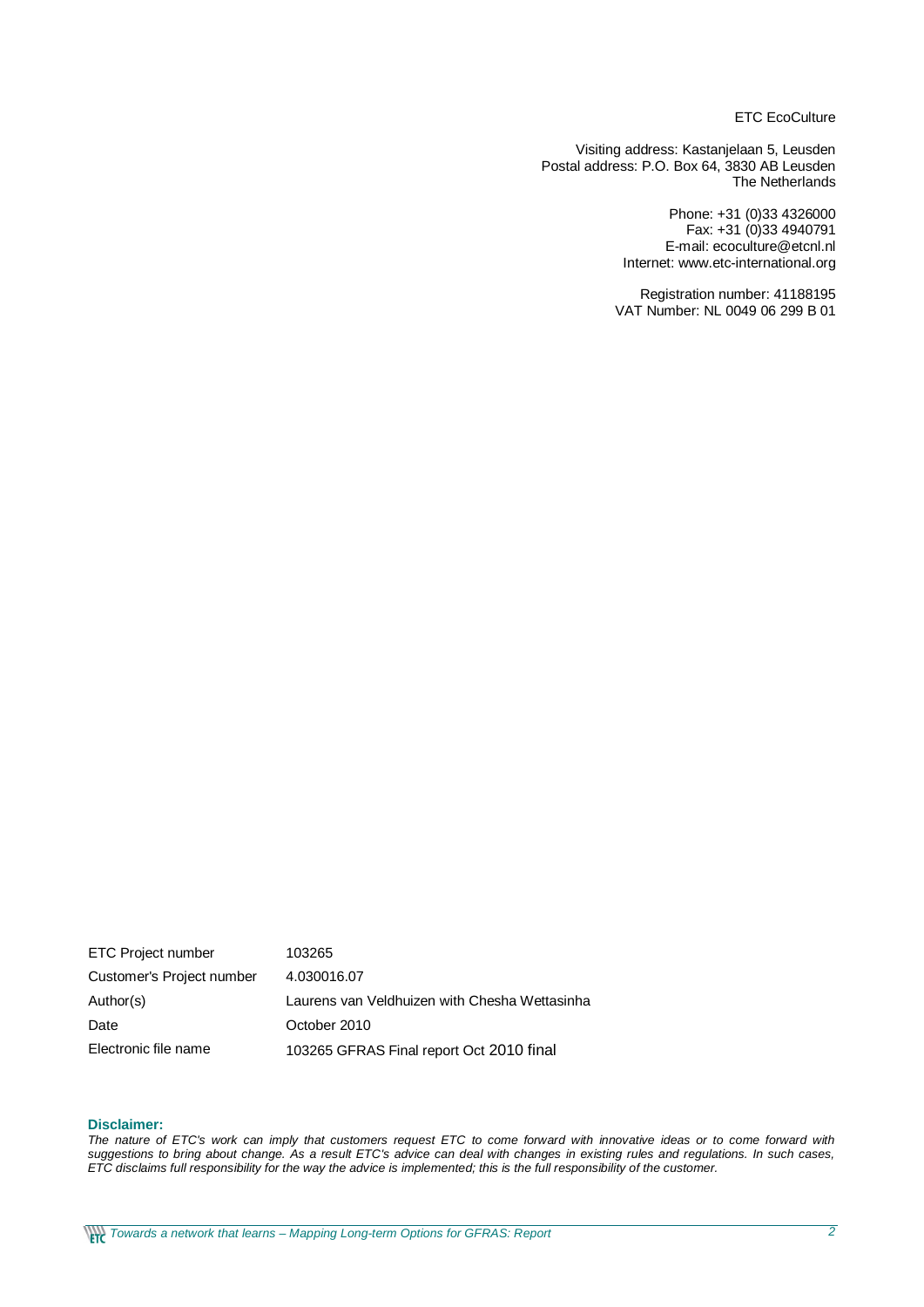## TABLE OF CONTENTS

| <b>TABLE OF CONTENTS</b>                                 | 3  |
|----------------------------------------------------------|----|
| <b>INTRODUCTION</b>                                      | 4  |
| <b>STUDY APPROACH</b>                                    | 4  |
| THE CASE STUDIES                                         | 5  |
| <b>CRITERIA AND OPTIONS</b>                              | 31 |
| <b>CONCLUSION</b>                                        | 38 |
| <b>ANNEX 1: THE TERMS OF REFERENCE</b>                   | 39 |
| ANNEX 2: NETWORK CASE DESCRIPTION AND ANALYSIS FRAMEWORK | 42 |

**\* \* \***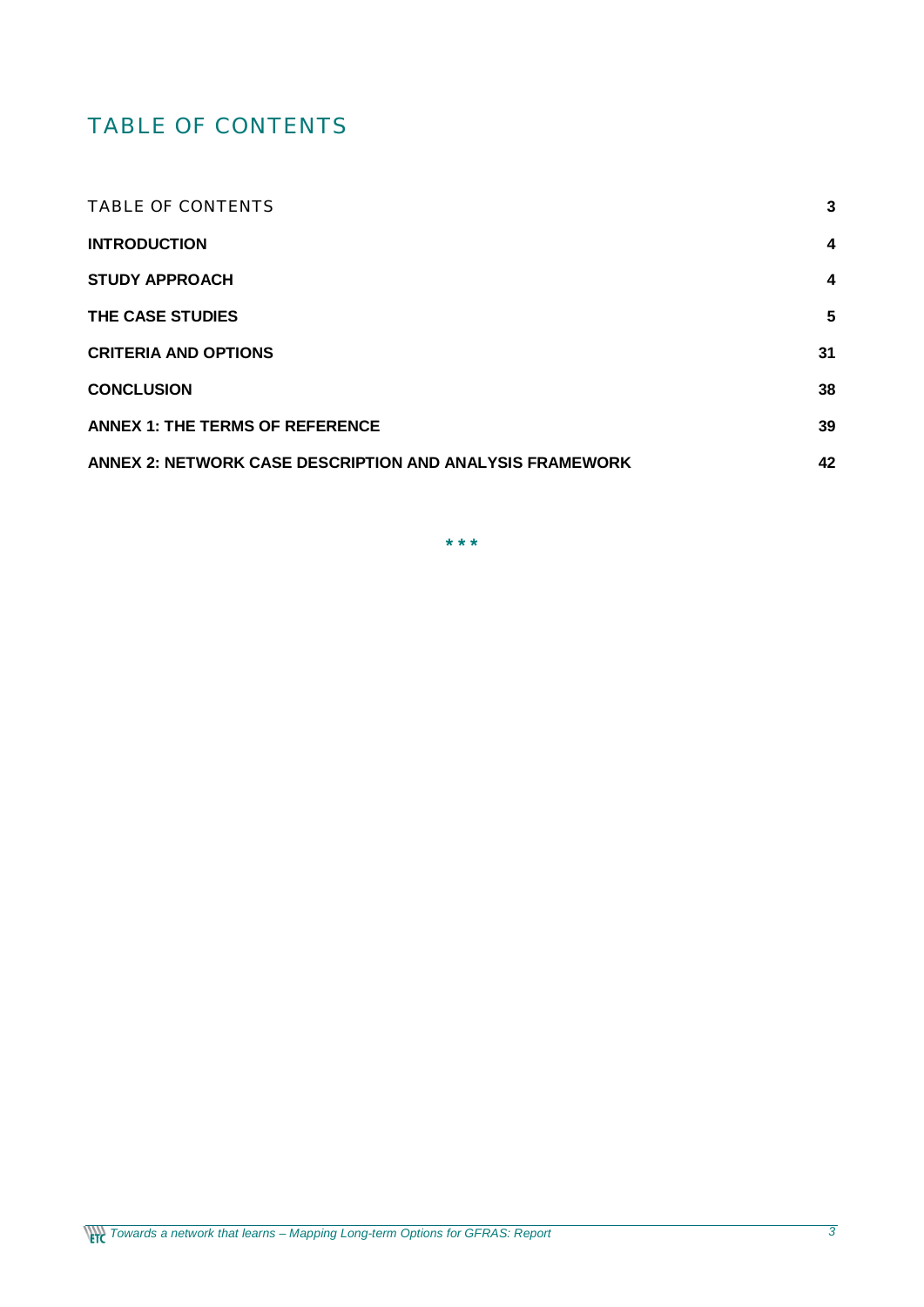## INTRODUCTION

In July 2010, the Global Forum for Rural Advisory Services (GFRAS) requested ETC Foundation to undertake the assignment "Mapping Long-term Options for GFRAS". The purpose of this assignment was to review a number of existing global networks, initiatives and forums in order to provide GFRAS with criteria and options for developing its long-term set-up, including structure, governance and funding mechanisms. The Terms of Reference (ToR) for the assignment is found in Annex 1.

As required by the ToR, ETC compiled an initial list of 17 possible networks<sup>1</sup> that could be included in the review. This list was discussed with GFRAS considering aspects such as usefulness as a model for GFRAS, availability of relevant (internet-based) information and accessibility to key resource persons within the short period of the review. Eight networks which provided the diversity required for the review were selected. The list included networks of global and regional orientation, within and outside the agriculture sector, hosted and non-hosted, with a range of stakeholders and diverse funding arrangements.

This report presents the findings of this review. It begins with a brief outline of the study approach and continues to describe in detail the eight networks reviewed. Key considerations, criteria and options for GFRAS are extracted based on the information gathered through the review. The final chapter formulates a number of general conclusions.

## STUDY APPROACH

Several factors were taken into consideration in developing an approach for this study. Firstly, this was largely a desk study (based mainly on web documents) which meant that the information available would perhaps not be fully consistent across all the eight networks. Secondly, this was not an evaluation and as such the individuals approached within the networks would not be obliged to provide information and would do so at their own discretion. Thirdly, the period in which the study was being done coincided with the summer vacation period (largely in Europe), which posed some difficulties in getting in touch with identified resource persons.

To start with, a (draft) case description of each network was prepared based on documents and other information on the respective websites. A simple framework was used to describe and analyse the cases that included all aspects mentioned in the ToR as well as those included in the offer by ETC for implementing the study (Annex 2). Each (draft) case description was sent by e-mail to the secretariat of the respective network and further discussed and revised through a telephone interview with a responsible staff member in the secretariat. In addition, and where possible, the case description was also sent to at least one individual who is familiar with and active within the network (e.g. network member, board member) and further discussed through a telephone interview. These interviews were used not only to supplement the information in the case descriptions but also to get the perceptions and opinions of the interviewees on the strengths and weaknesses of the organisational model of the network.

The finalised case descriptions together with additional information derived through the interviews were compared and contrasted to draw out key considerations, choices and options for GFRAS.

**<sup>1</sup>** In this report, 'network" is used to refer also to forum, consortium, coalition and platform.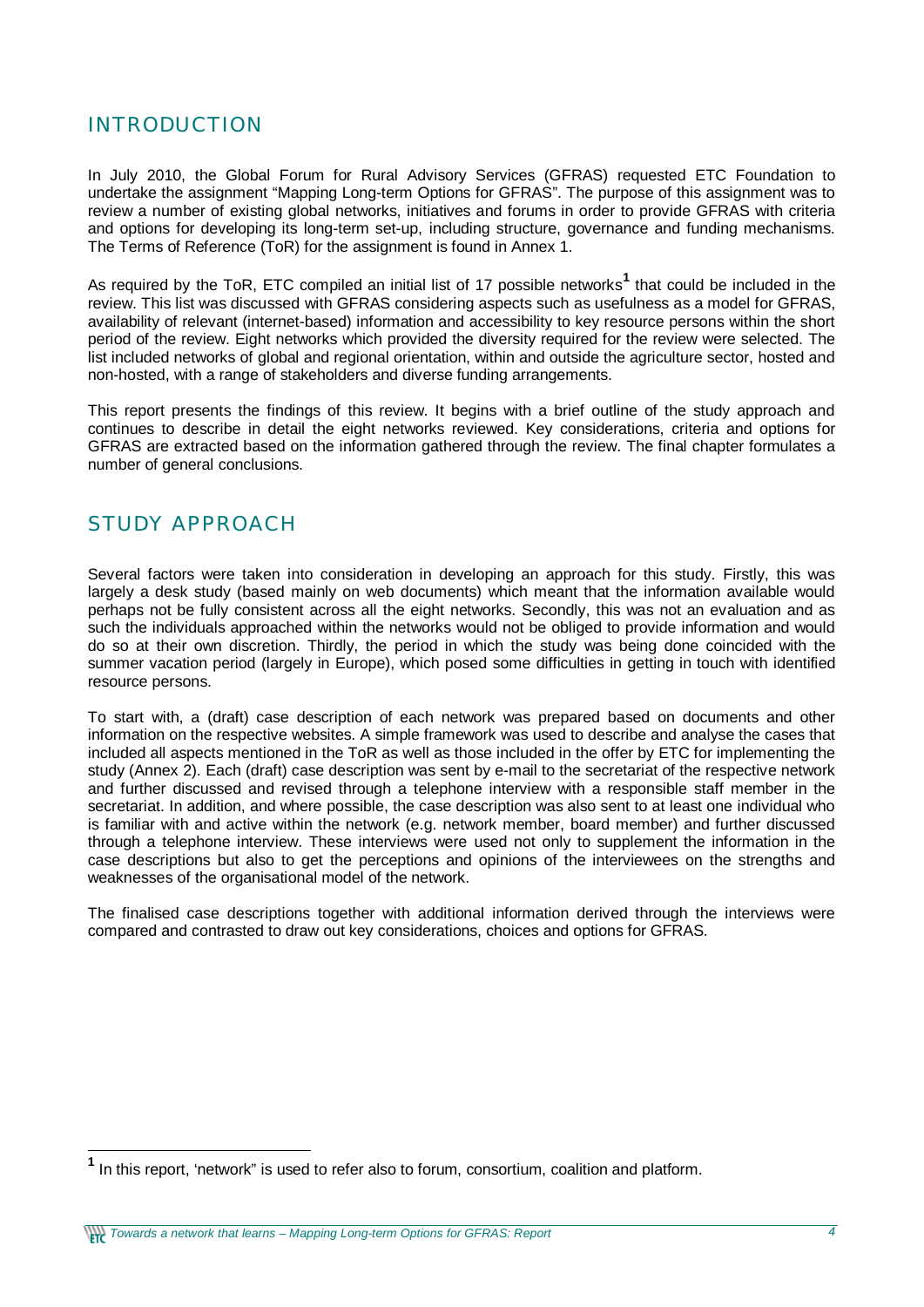## THE CASE STUDIES**<sup>2</sup>**

## Active Learning Network for Accountability and Performance in Humanitarian Action (ALNAP)

#### **Introduction**

ALNAP was established in 1997 after the multi-agency evaluation of the Rwanda genocide which called for increased professionalisation of the humanitarian sector. Among several initiatives that emerged at that time, ALNAP was conceived as a mechanism for different organisations to keep each other and the wider humanitarian sector informed about their performance-related activities. Thirteen years later, ALNAP incorporates many key humanitarian organisations and experts from across the humanitarian sector. Members are drawn from donors, non-governmental organisations (NGOs), the Red Cross/Crescent, the UN, independents and academics.

ALNAP is a learning network dedicated to improving the quality and accountability of humanitarian action by sharing lessons, identifying common problems and, where appropriate, building consensus on approaches. ALNAP uses the broad range of experience and expertise within its membership to produce tools and analysis relevant and accessible to the humanitarian sector as a whole.

With learning central to the network, ALNAP undertakes research and analysis of various aspects of humanitarian action and generates a substantial quantity of products in the form of study reports, guides and training material, issue papers, lessons papers, innovative case studies etc. The network also engages in advocacy by bringing key issues to the relevant decision makers. ALNAP exercises its convening power to bring diverse groups of stakeholders together to reflect and dialogue on issues related to humanitarian action that trigger action (e.g. meeting on media and humanitarian aid).

#### **Structure**

ALNAP is a membership network. Membership consists of Full Members and Observer Members.

The ALNAP Full Membership is designed to reflect the structure of the humanitarian sector through its five different membership groupings: donor organisations; Red Cross/Crescent movement; UN agencies; NGOs (inclusive of network/umbrella organisations) and independent academic organisations and individual experts.

To ensure a reasonable level of intimacy in discussions and meetings, the upper limit for the number of Full Members has been set at 75 currently. Most categories of Full Members pay an annual contribution (see details below). Most Full Members are organisations and nominate a representative to be the contact between the organisation and ALNAP. The Full Membership also includes a number of independent experts. Full members support, promote and play an active role in the implementation of ALNAP's vision. Full members as of December 2008: 14 donors; 7 UN agencies; 10 network/umbrella organisations; 18 International NGOs; 3 red cross agencies; 5 research institutions; 5 individual consultants/consultancy companies. All Full Members are regarded as equal players with an equal voice. All Full Members participate at biannual meetings and bring in issues of common concern to the table. They also act as "gatekeepers" and advocates within their own organisations/ and the humanitarian sector. Full Members take turns in hosting the biannual meetings.

Observer Members are individuals or organisations demonstrating an interest in issues of accountability, quality and learning in the humanitarian sector. Observer Members are not required to pay a financial contribution. They receive regular updates on ALNAP's work, and other relevant notices circulated by ALNAP members. A limited number of Observer Members are also entitled to attend the first day of ALNAP biannual meetings. By the end of 2008, the number of Observer Members was close to 1000. An individual or organisation that has been an Observer Member for more than one year can apply to become a Full Member through the secretariat.

*Towards a network that learns – Mapping Long-term Options for GFRAS: Report 5*

**<sup>2</sup>** Presented in alphabetical order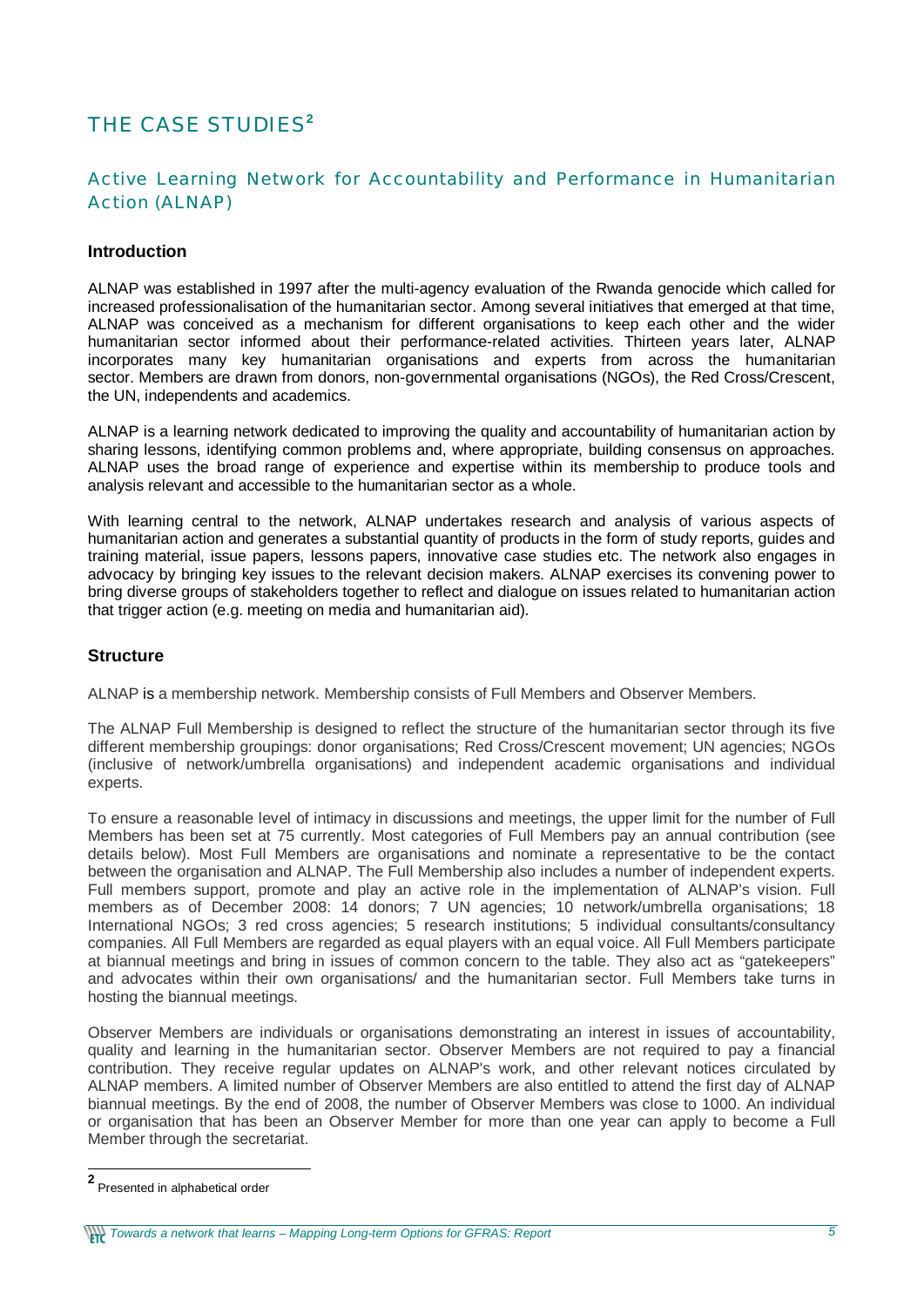At present, the network is diverse in terms of the institutional affiliation of Full Members, but it is largely "Northern/Northern-based" organisations and individuals. According to the strategy document 2008-2013, ALNAP seeks to become a more diverse network with special emphasis to membership drawn from organisations based in crisis-affected countries. "Regional hubs" and "learning chapters" are mentioned as possible ways to extend the reach of the network globally.

The ALNAP Secretariat is hosted by the Overseas Development Institute (ODI) in London. ODI as a respected independent policy research institute provides ALNAP with a suitably "neutral" location to serve a diverse membership. ODI is also favourably placed in terms of access to debates, information flows and research within the humanitarian sector and gives ALNAP the institutional support of an established organisation. ODI has sole legal responsibility and liability for secretariat staff. ALNAP funds are managed through the ODI financial system and consultants are recruited on ODI contracts. The Secretariat is headed by a director who has dual reporting lines – both to ODI and to the ALNAP Steering Committee. As of 2010, the secretariat has 6 dedicated staff members (including the director, a 3-person research team, 2 communication staff and a part-time administrator).

The Secretariat is responsible for implementing all activities in the annual work plans and maintaining contacts with the full members required for specific activities. Consultants are hired-in for specific tasks. The Secretariat also organises and conducts the biannual meetings together with the full member responsible for hosting the event. The Secretariat maintains, develops and promotes the website and the evaluative reports database.

#### **Governance**

The network is governed by a Steering Committee. ALNAP's Steering Committee consists of eight full member representatives – two each from the groupings donor, UN and NGOs and one each from the Red Cross movement and the independent expert grouping. One of the members is elected as Chair. The Steering Committee determines the direction and the development of ALNAP in accordance with the views and priorities of the different constituent groups in the membership. Each steering committee member is mandated to represent the views of his/her constituent group. Decisions are taken on the basis of consensus. The term of office is two years with staggered rotation to ensure continuity. Full members within each constituent group nominate and elect their representatives to the steering committee. Elections are held during biannual meetings. Re-election is possible.

The Steering Committee meets every quarter and all members are required to attend in person or by phone. A 50% quorum is required for meetings. The Steering Committee plays a crucial role in running the network. This includes support to strategy development and monitoring its implementation; consulting with the different constituent groupings to provide constructive inputs into (draft) work plans; approving final work plans, budgets, expenditure etc.; monitoring implementation of the work plan together with the secretariat; actively identifying new members and ruling on new membership applications.

ALNAP'S guide to governance, management and membership of December 2008 spells out the roles, responsibilities and conditions for each of these categories: [http://www.alnap.org/pool/files/alnap\\_membership.pdf](http://www.alnap.org/pool/files/alnap_membership.pdf)

Neither ALNAP nor the steering committee has an independent legal status. In legal terms, ALNAP is part of ODI.

#### **Communication flows**

The biannual meetings allows for regular face-to-face communication among the Full Members. These are two day events – the first day dedicated to a theme and the second to general network business. The financial crisis in 2009 and the resulting cuts in travel budgets of full member organisations resulted in a decision to reduce the number of meetings from two to one for the period 2009-2010.

The Steering Committee meets every quarter and has regular communication with the secretariat.

The website is a key communication channel and serves a much larger public beyond the network members. It is easy to navigate and contains a lot of useful information regarding the network itself. Since learning is a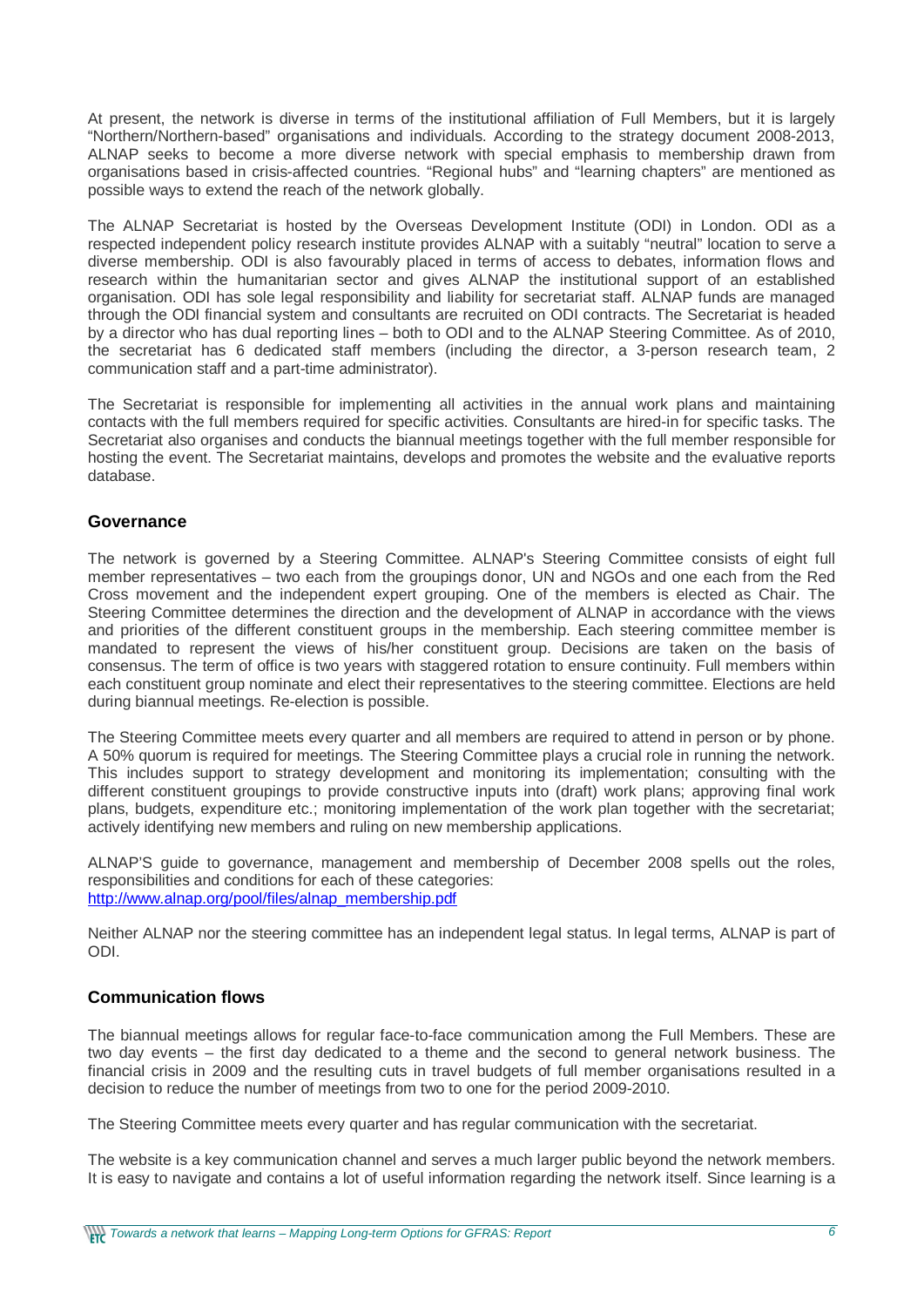priority, all the material generated through the network (i.e. case studies, papers, guides and training materials, meeting reports etc.) are clearly clustered and made available on the website. The website has a forum which provides an on-line space for Full and Observer members to dialogue on issues.

The evaluative reports database is a key tool to share and learn from experiences gathered by network members as well as other humanitarian organisations. Full members are expected to upload their reports on a regular basis, whilst others may use the facility to share their experiences. Most of the reports can be accessed by anyone. A few confidential reports are only accessible to Full Members.

ALNAP bulletins and media briefings are also used to communicate with a wider audience than the network alone.

#### **Funding and finances**

Full members contribute with an annual financial contribution and/or in-kind support (such as hosting a meeting, translation of ALNAP products etc.) A sliding scale has been calculated on the basis of annual revenues of types of organisation (in £):

- Donors Annual contribution of 20, 30, 50 or 85,000 based on annual estimated turnover of above 25, 50, 250 and 500 million respectively.
- UN agencies annual contribution 7,500 or 10,000 based on annual estimated turnover of 50-500 million or above 500 million respectively.
- x Red Cross annual contribution of 4,000 or 6000 based on annual estimated turnover of below 25 million or 25-50 million respectively.
- International NGOs annual contribution 1,2,5 or 10,000 based on annual estimated turnover of below 5, 5-15, 15-150 and above 150 million respectively.

Certain categories of full members ("southern based" NGOs, research institutes, network/umbrella organisations and independent experts/consultant organisations etc.) are exempt from financial contribution but commit to providing in-kind support.

The Steering Committee encourages and, when necessary, facilitates prompt delivery of funding from members.

The network (including the secretariat) is financed entirely by the member's contributions. There is mention of instances where the pledges of members were not realised in time and ODI had to underwrite some of the expenses. This issue has been discussed by the steering committee and a decision to get member contributions for two years up front has helped solve this problem.

ALNAP's annual income in the year 2007-2008 was approximately £500,000 with around 65% spent on secretariat salaries and ODI overhead/charges and 35% on activities such as studies, meetings and communication/promotion (ALNAP Annual Report 2007-2008).

Some specific initiatives of the network are funded separately. Each of these initiatives are carried by a semiautonomous working group within the network that has one or more donors involved who are responsible for raising the funds. These groups draw in the expertise of the Secretariat when required.

#### **Monitoring and evaluation (M&E)**

ALNAP work plans are built around initiatives. Initial ideas for initiatives come from different sources within the network and go through a process of consultation and approval by the steering committee. In certain cases, the steering committee opts to seek wider consensus and tables the idea to the full members at a biannual meeting before approval.

ALNAP annual work plans are drafted by the secretariat based on the five-year strategy (currently 2008- 2013). The Steering Committee consults with the relevant constituency groups and provides constructive feedback on the draft annual work plans. It also approves the final work plans, budgets and expenditures. The Steering Committee monitors the implementation of the work plans in collaboration with the secretariat and offers advice and guidance on substantive issues and new ideas in relation to the implementation of the work plan.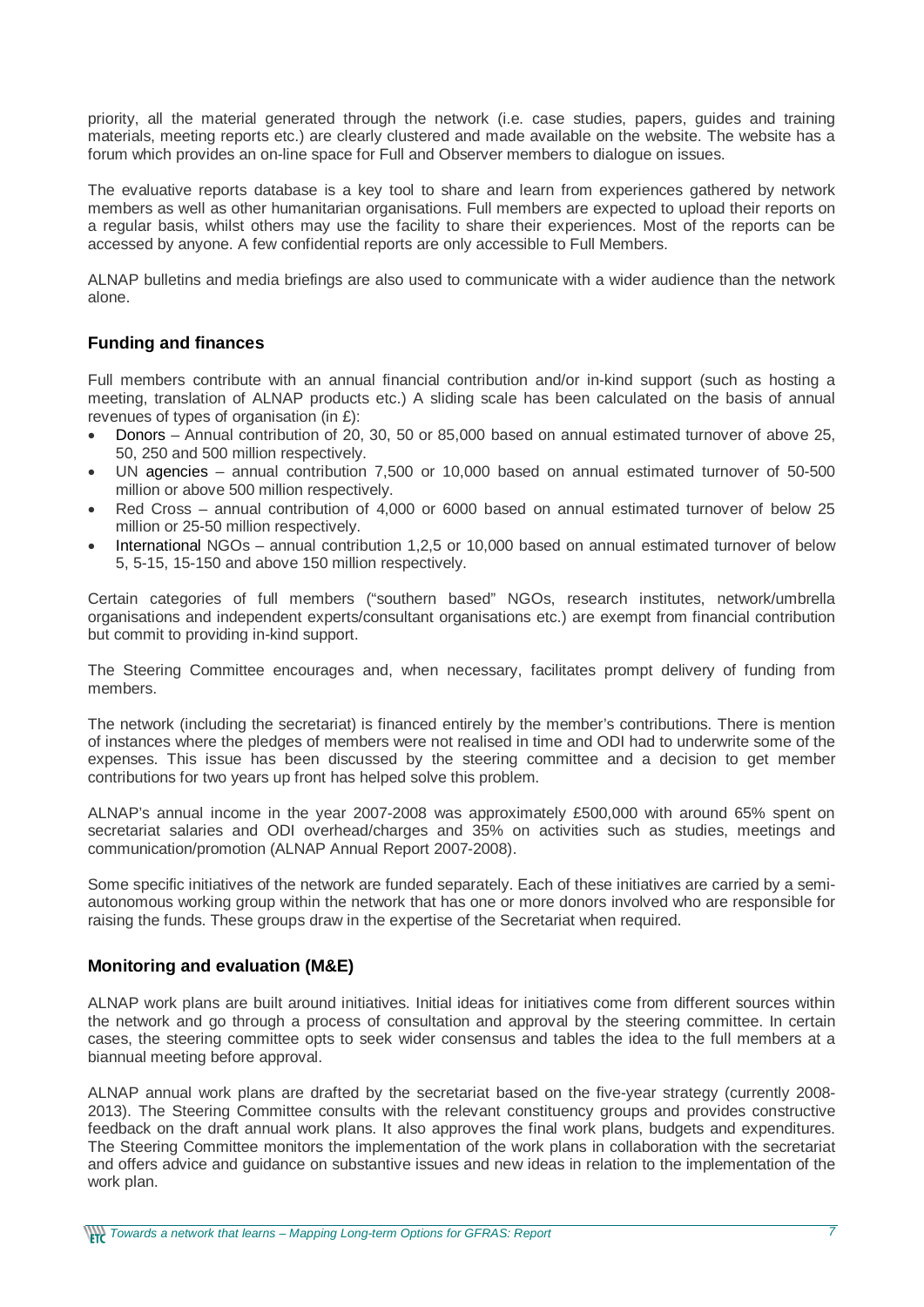The ALNAP annual report is published around July every year. It provides an account of the previous year's achievements and financial performance. The period covered is that of the financial year running from 1 April to 31 March.

Frequent face-to-face meetings of the Steering Committee (once a quarter) and the Full Members (twice a year) allows for fairly close monitoring of the network's activities as well as of the secretariat.

A constituency feedback session is included in each biannual meeting. Members of the different constituency groups get together and provide feedback on questions related to the functioning of ALNAP.

A member's poll – through a phone survey – is conducted every 18 months to get feedback from the membership. The most recent poll was conducted in early 2010 with 50 members – 38 full and 14 observer members – to find out whether ALNAP's work is relevant, accessible and useful. The results – which show satisfaction across ALNAP's membership – are posted on the website.

The strategy for 2008-2013 has a chapter on M&E which places emphasis on the need for a structured approach to monitoring the effects of ALNAP's work. The secretariat has been tasked to develop a communications strategy and monitoring plan.

(Compiled from [www.alnap.org\)](http://www.alnap.org))

### The Food Agriculture and Natural Resource Policy Analysis Network (FANRPAN)

#### **Introduction**

Following a call in 1994 for an autonomous policy research institution to advise Governments and the Regional Economic Communities by Ministers of Agriculture from eastern and southern Africa, a group of eight agricultural policy research institutes responded in 1997 by forming an *independent source of policy analysis and advice* related to Food Agriculture and Natural Resource policies. This led to the emergence and marked the creation of FANRPAN. In 2002, FANRPAN formalised its structure and adopted its constitution and by-laws.

FANRPAN is now a regional network which operates in 13 countries in the southern African region. A fourteenth country, Democratic Republic of Congo, is likely to join this year. Its main objectives are to:

- Promote appropriate agricultural policy in order to reduce poverty, increase food security and enhance sustainable agricultural development in the SADC region.
- Improve policy analysis, research and formulation of priority SADC agricultural research themes.
- Develop human and institutional capacity for coordinated dialogue among stakeholders.
- Improve policy decision-making through the generation, exchange and use of policy related knowledge and information.

Policy research and studies form a major part of the work. Policy dialogue also receives considerable attention through participation in or organisation of policy oriented meetings and workshops. With support of various donors a number of capacity building projects have been implemented. The growing number of donor-funded projects has led to a further widening of the scope of activities, including the organisation of multi-stakeholder processes and audio and visual productions.

Most activities have been implemented by or are managed by the Regional Secretariat. Research studies may be commissioned to others, including network members. Nodes are encouraged to raise funds for implementation of country-specific activities.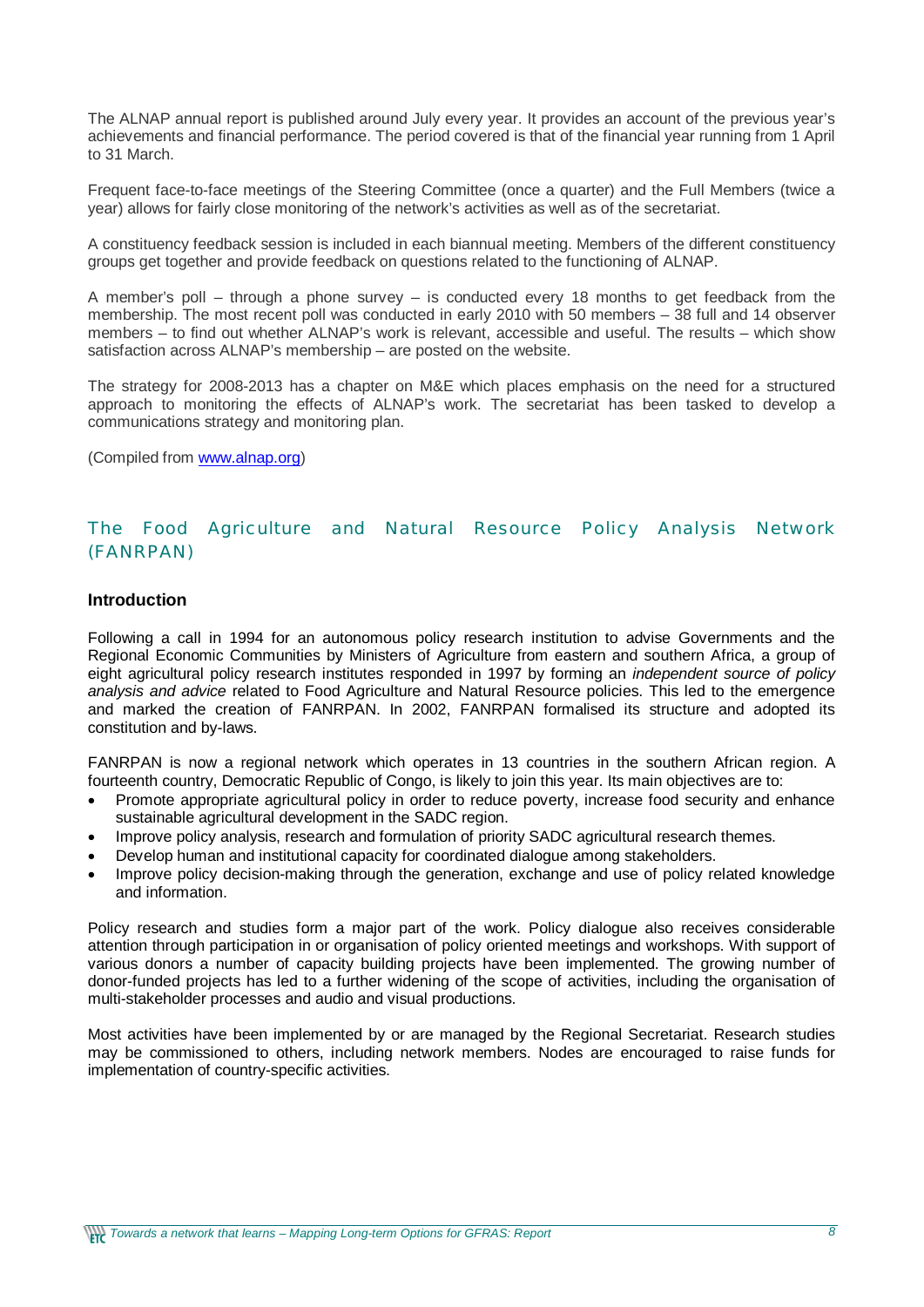#### **Structure**

FANRPAN has a multi-tiered structure consisting of a Regional Secretariat based in South Africa, so-called national nodes in thirteen countries and a network of over 600 "member" organisations, universities, research institutes, the business sector, farmer groups and other civil society organisations that have a stake in FANR policies. The thirteen country nodes are the voting members in the Annual General Meeting of FANRPAN. Each node has or is supposed to have a national secretariat hosted by an existing credible national institution that has a mandate for agricultural policy research and advocacy and has the ability to mobilise relevant stakeholders. The 600 organisations mentioned above are registered as part of FANRPAN at the country node level.

In addition FANRPAN has signed more than 50 memoranda of understanding (MoU) to establish partnership with other organisations and networks. Apart from the 13 MOUs with the host of the country nodes these refer to generally open MOUs, expressions of willingness to collaborate with, for example, research organisations (including those from the CGIAR) or farmer unions.

The objectives of the country nodes are to facilitate policy dialogue in the country and promote the (objectives of) the network. The constitution formulates the process for a node to become member of FANRPAN ending by a formal decision of the Board of Governors. It is foreseen that members, the nodes, pay an annual subscription (presently set at USD 500 per year) but compliance with this rule is difficult to enforce given the fact that little or no resources are flowing to the nodes.

The functioning of the nodes as country partnerships differs from country-to-country. Some have only recently emerged, 2 to 3 are said to be close to really viable on their own. Generally nodes have (part-time) staff as secretariat who carry out other tasks for the host organisation whilst fitting in work "for" FANRPAN from their own resources. This seems to reduce their effectiveness for FANRPAN as a network. Sometimes relevant activities are undertaken without using the FANRPAN name. Limited capacities and credibility in doing relevant quality policy research among partners is also constraining FANRPAN to develop a strong profile at country level. Generally the 2007-2012 strategic plan aims to increase the role and strength of the nodes within the larger network.

The structure provides for a Technical Committee to appraise project proposals, set application guidelines etc. In practice this takes the form of project or research specific committees that help strengthen the quality of the work.

FANRPAN has a distinct legal status. It is an independent institution, registered as PVO in Zimbabwe with a detailed constitution initially signed by the ten initiating institutions (last amendment 2009). Since moving its base to South Africa, FANRPAN has a further formal agreement with the government of that country giving FANRAP full diplomatic status and privileges! Though SADC and COMESA are represented on its Board, FANRPAN operates completely independently from political structures.

The Secretariat is based in Pretoria, South Africa, and is hosted by the Government of South Africa and has offices at the campus of the Agriculture Research Council (ARC). The hosting agreement gives diplomatic status to FANRPAN staff but does not include in-kind provision of facilities. The Secretariat has a team of around ten: a Chief Executive Officer (CEO) and 9 staff including for administration and finance; all staff are currently earmarked for specific projects. All staff members are given one-year contracts only because of the short nature of donor support. This fact plus the salary package is mentioned to be a serious constraint in filling staff positions. Some research work as well as some project management tasks are outsourced to network members. This has been noted as good for strengthening member involvement in the network.

#### **Governance**

The Annual General Meeting of members (AGM) has the highest authority in the network. Each country node elects one representative to join this event. Nodes are supposed to have annual (s)election processes to find their candidate; in practice the chair of the national steering committee or the national secretariat represents the nodes in the AGM.

Since 2006, annual Node Common Visioning Meetings are done for joint sharing, learning and capacity building of nodes and regional secretariat staff. Whilst the AGM is for network administration and decision making, these meetings offer representatives of the node hosting institutions the opportunity to engage in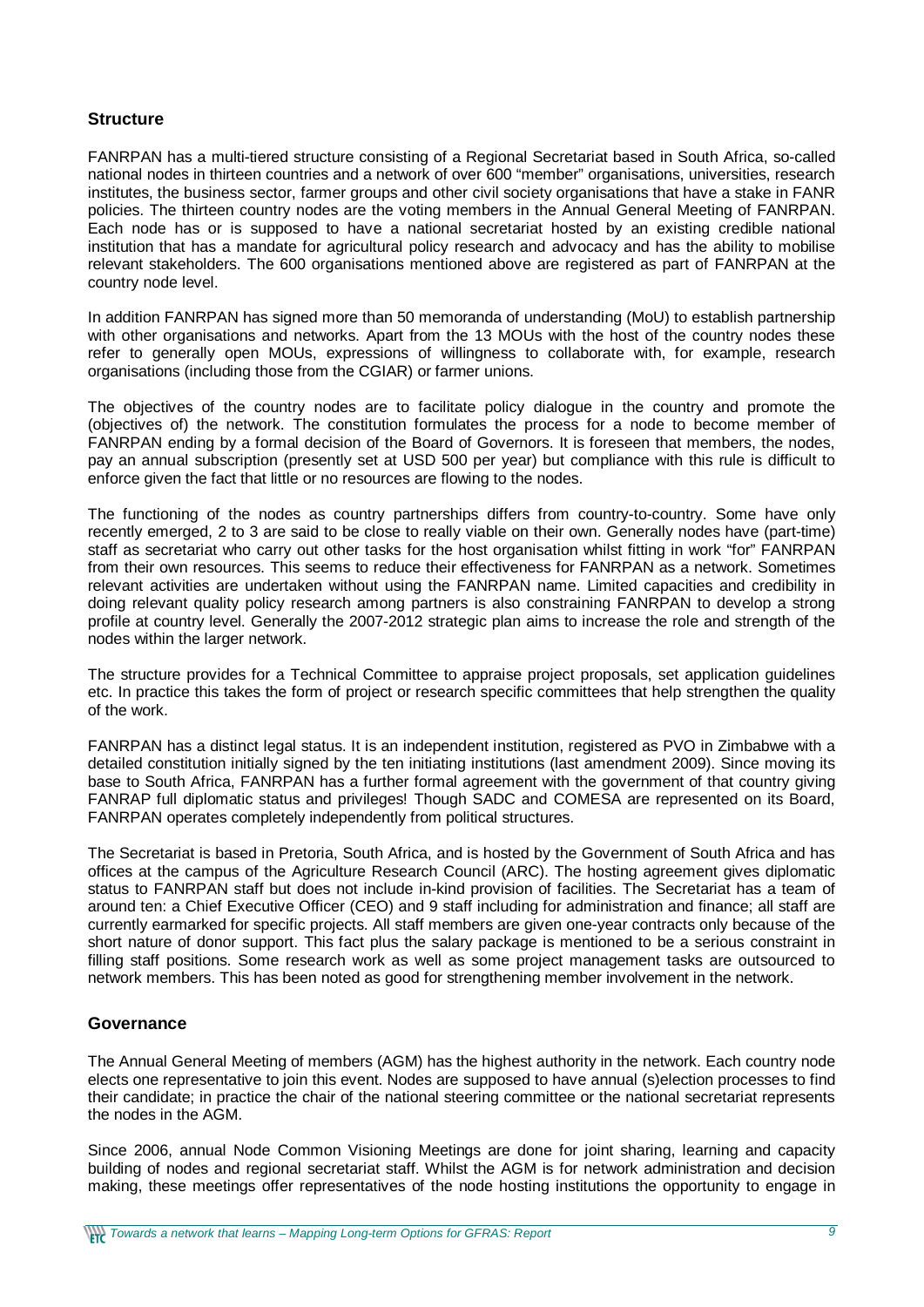open discussion to better understand what the network is about, its proposed way of working and the roles and responsibilities at various levels.

A Board of Governors gives strategic direction to the network and is accountable to the members meeting. It also has a number of distinct responsibilities as part of the legal framework of FANRPAN. According to the constitution the Board has 8 members with a 3-year term, one of which is a non-voting donor representative. Two members are direct representatives of named institutions whereas the other 5 are nominated from/by the different stakeholder groups. The CEO of the network is a ninth, non-voting, member. The Board is elected during AGM meetings. It oversees the functioning of the Secretariat and appoints the executive director and other senior network staff. It meets 4 times a year.

The Secretariat reports to the AGM, the Board of Governors and the donors.

Each node is supposed to have its own governance structure through a multi-stakeholder national steering committee. In most cases these do exist, at least in name, but their functioning seems limited. This may be partly due to the fact that resources – the stakes – for FANRPAN work at the node-level are limited.

#### **Communication flows**

The AGM and, since 2006, the annual Node Visioning Meetings are important communication channels. The latter are particularly designed in such a way as to promote sharing and learning. These communication platforms seem to focus mostly on the key people in each country (the node staff) and less on the wider network.

A considerable part of FANRPAN communication efforts is externally oriented: these include press releases and interviews in various media as part of its policy dialogue work. The FANRAP website is largely up to date. It does not have a dialogue or debate option to solicit views and contributions from members.

Generally, communication within the network is hampered by the relatively poor ICT infrastructure within many of FANRPAN member organisations.

#### **Funding and finances**

Most, if not all, funding for FANRPAN has been project based, each project supported by a different donor. USAID has been a major donor for various projects as well as the South Africa Trust and CTA.

According to 2007 data a typical annual budget at that time would amount to USD 400,000. In addition FANRPAN implemented studies commissioned by donors or other partners. Data from the 2010 Node Visioning Workshop suggest that the annual budget has increased rapidly over recent years and appears to be in the order of at least USD 2,000,000 per year. The donor group now also includes SDC, Gates Foundation, World Vision, Rockefeller Foundation and COMESA. The majority of funding is still project oriented. The secretariat is able to ensure that basic costs of secretariat are covered from the various project grants. Managing and reporting on this diverse set of donors is considered a "nightmare".

The strategic directions of the 2007-2012 strategic plan implies around 45% of resources to be used for research, 40% for capacity building and a remaining 15% for policy communication. The plan foresees that 76% of resources will be spent within the nodes and 24% at the level of the Regional Secretariat. This would be a major change from previous years.

#### **Monitoring and evaluation**

The main M&E instrument is the Partner Institutional Viability Assessment (PIVA) that monitors capacity building outcomes in relation to organisational development of the Regional Secretariat and the nodes. Its baseline was established in August 2005 while a first update was done in August 2007. Reports indicate that the results have been used to inform the development of the strategy and business plan.

FANRPAN does not have a comprehensive M&E framework based on an overall business plan. Generally the focus is on M&E of projects and their outputs as reported to donors.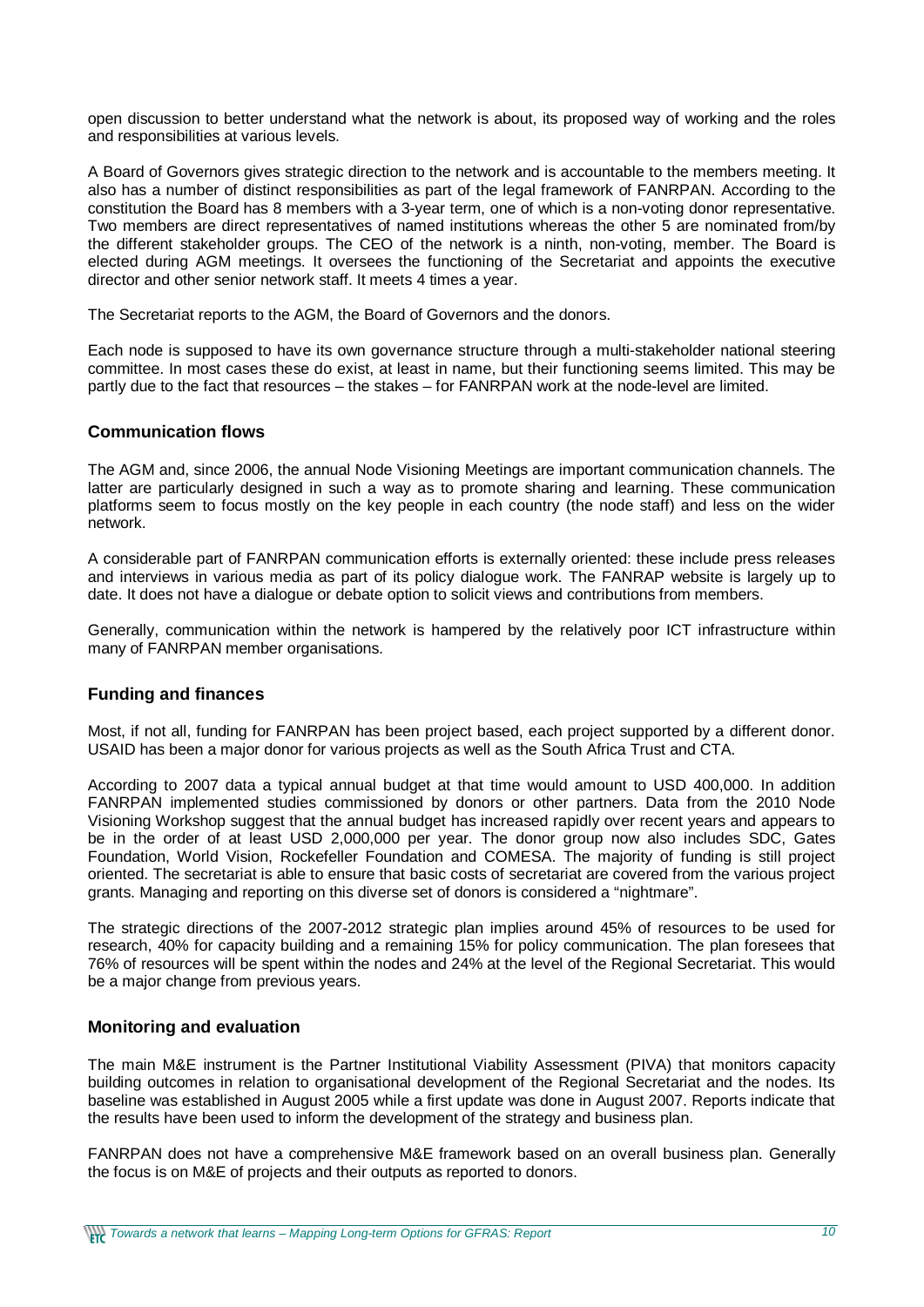A thorough external assessment of FANRPAN was done in 2009 on the request of SDC looking mostly at institutional capacity and strength of the network at all levels. FANRPAN presented an annual report for 2005 - 2006. The consolidated annual reports for 2007- 2010 are to be published shortly.

(Compiled from [www.fanrpan.org\)](http://www.fanrpan.org))

#### Global Donor Platform for Rural Development (GDPRD)

#### **Introduction**

The Global Donor Platform for Rural Development, established in 2003, is a network of bilateral and multilateral donors, international financing institutions, intergovernmental organisations and development agencies. Members of the network share a common vision that agriculture and rural development is central to poverty reduction, and a conviction that sustainable and efficient development requires a coordinated global approach.

The Platform is committed to increasing and improving the quality of development assistance in agriculture and rural development. It promotes the principles of the Paris Declaration on Aid Effectiveness and the Accra Agenda for Action in order to book sustainable results on the ground.

Knowledge brokerage and joint (evidence-based) advocacy are the main activities, supported through networking. The platform provides a space for individual organisations to share their knowledge and uses this knowledge base for joint advocacy. The Platform members also join in collaborative efforts to refine and apply aid effectiveness principles. In trying to gain experience and find workable ways of better aid harmonisation, the Platform has undertaken pilots in several countries such as Nicaragua, Vietnam, and Burkina Faso etc. These have been concluded now and lessons drawn for dissemination. The Platform has been working hard to get investment in rural agriculture back on to the international development assistance agenda.

#### **Structure**

Membership in the platform is open to donor countries and development agencies, multi-lateral organisations including international financial institutions, and foundations. Full members contribute a minimum of Euro 50,000 annually to the Platform Trust Fund and are entitled to one seat on the Board and can serve as task leaders for specific activities. The number of full members has grown to 13 in 2009. Associate members contribute less than Euro 50,000 annually or do not contribute at all. They are entitled to participate at annual Platform meetings. In 2009, there were 21 associate members. Every platform member is considered equal, irrespective of available resources, financial or human.

All full and associate members appoint a focal point (and an alternate) who serves as the official contact person between the Platform and the respective member organisation. The focal points represent their organisation at Platform meetings and are responsible for feeding back to their colleagues about Platform activities. This is mostly on a voluntary basis. The platform members meet once a year at the Platform General Assembly**.** The meeting is hosted by one of the member organisations on a rotational basis.

The Platform identifies institutes with whom it has common interests and partners with them in working towards achieving mutual rural development goals (eg. ODI, IDS, CTA, AGRA etc.).

The Secretariat is the service and management unit of the Platform. It is hosted by BMZ, located in Bonn and managed by GTZ. Being within the compound of the federal ministry has allowed the secretariat to make use of some of its infrastructure free of charge. Secretariat staff is on employment contracts of GTZ. Currently, the Secretariat has a coordinator and 6 other staff members, one working half-time. The Secretariat's work is directly supervised by the Steering Committee. Its functions include coordinating the implementation of Platform activities as set out in the work plan and budget (by the Board). It drafts annual work plans and budgets, manages the implementation of activities and finances and reports on these. The Secretariat also maintains a flow of communication within the network. In addition, the secretariat also supports Platform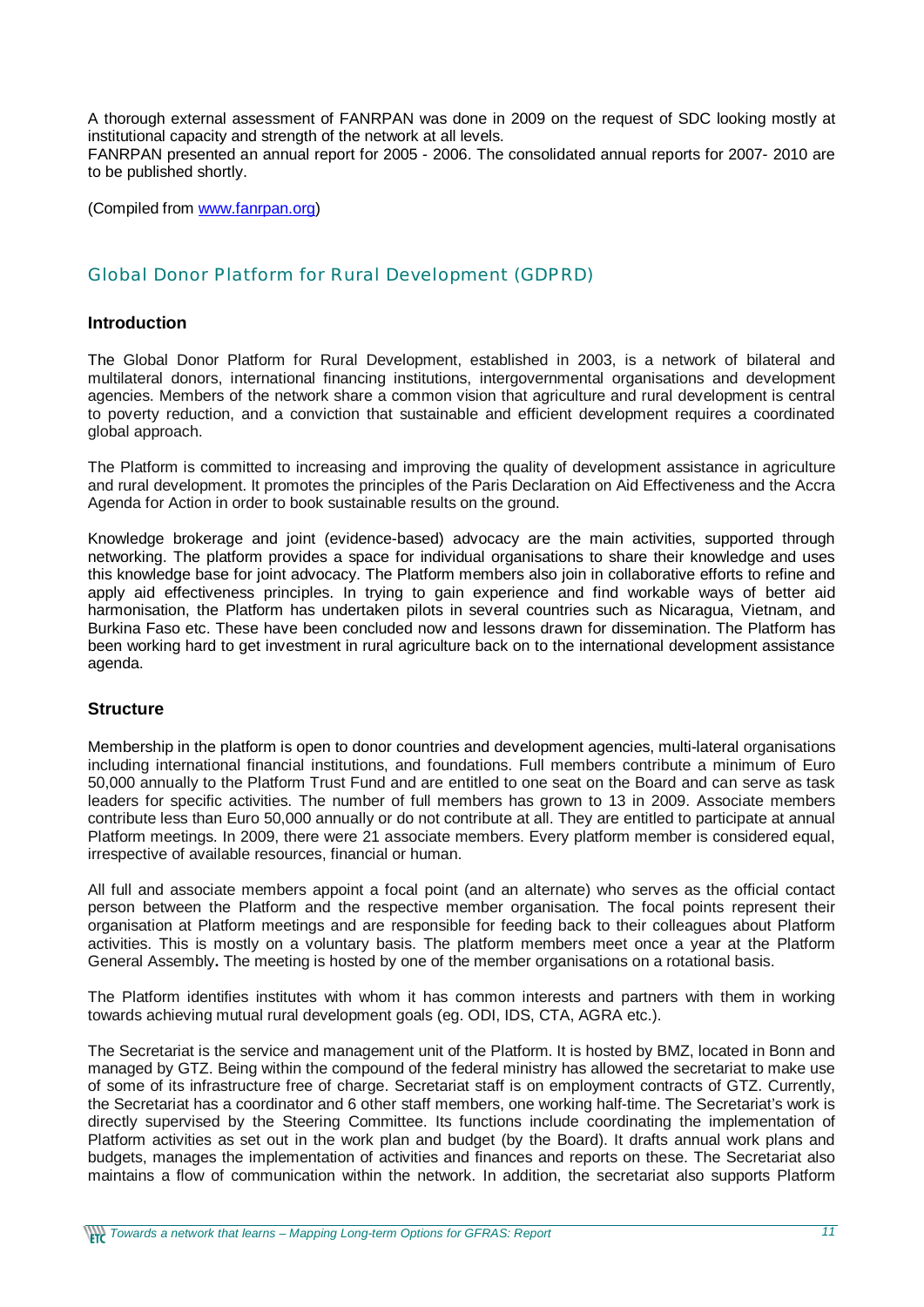activities through analysis and advice on policy in the focus areas of aid effectiveness, knowledge management and innovation, the Comprehensive Africa Agricultural Development Programme (CAADP) and rural development and agriculture.

#### **Governance**

The Board (initiated in 2007) is the Platform's central decision-making body and comprises the focal points of all full members. The Board can decide by consensus to extend its membership to associate members. Unless otherwise specified, decisions are taken by two-thirds majority vote. Board meetings are convened twice a year, one preferably back-to-back with the General Assembly. The Platform Chair (also Board Chair) and the Platform Vice Chair (also Board) Vice Chair are elected during Board meetings. Both positions are for a period of two years.

The Steering Committee consists of the Board Vice Chair plus five Board members. They are designated *ad personum* by the Board for a period of three years. Two Steering Committee members are replaced every year with all Board members getting a turn in rotation. The Steering Committee is responsible for the day-today supervision of, guidance to and performance evaluation of the Secretariat. It also helps in additional fund raising and reports regularly to the Board Chair and annually to the Board. The Steering Committee communicates regularly through video/telephone conferences. It meets six times a year of which at least two face to face and the rest through video conferencing.

The Secretariat is responsible for organising the meetings of the Board/Steering Committees and writing the minutes.

The governance and organisational structure are detailed in the Platform Charter (March 2008). The network has chosen to be informal but with clear and transparent structures.

#### **Communication flows**

Communication flows within the network are depicted in the diagram below:



The Secretariat is responsible for maintaining a healthy flow of communication among all network components – full/associate members, partners, Board, Steering Committee etc. Making the secretariat the communication hub has been a deliberate choice by the focal points who do not wish to be overloaded by emails that are copied around the network. The Secretariat maintains around two dozen distribution lists through which specific information is provided to those members registered on the lists.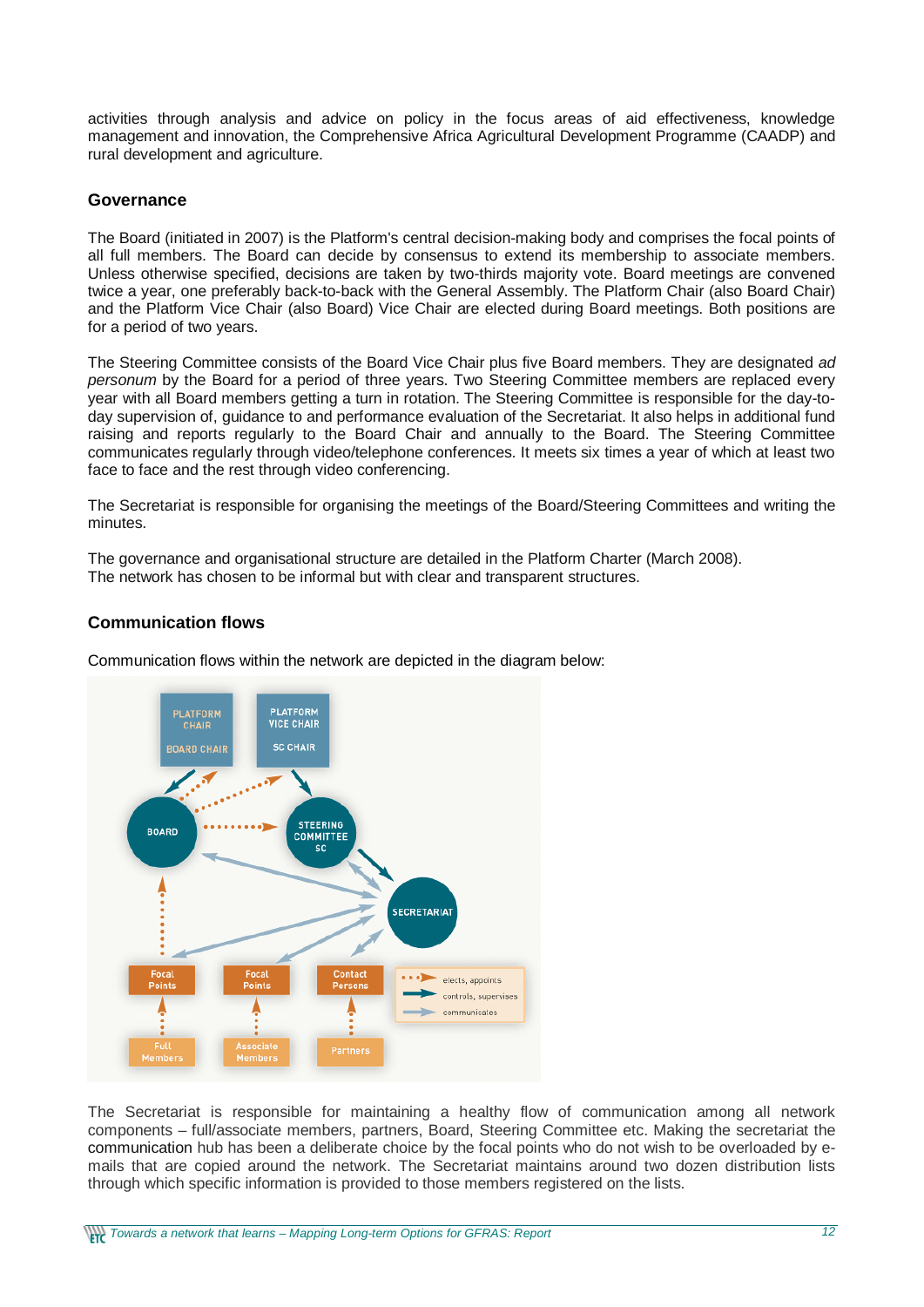The members also communicate with each other at different meetings – General Assembly, Board, Steering Committee, and Technical Working Groups. Focal points are responsible for and ensure two-way communication between the Platform/Board and their respective organisations.

The website is important as a means of communicating with those beyond the network. The Board meeting minutes, steering committee minutes and annual reports are all posted on the website. The website also contains all the Platform's publications which include issue papers, policy briefs, studies, in-country lessons etc. Relevant publications of members are also posted on the website.

#### **Funding and finances**

Funding of the Platform was unpredictable and precarious for a fairly long period. Setting an annual subscription fee of Euro 50,000 for full members in the Charter was a measure to increase funding certainty. Full members as well as some associate members contribute to the Platform Trust Fund. Full members contribute Euro 50,000 to 500,000 per year. Although basket funding is preferred, there are still donors who prefer to fund a specific activity. Following a network evaluation in 2008, the Platform embarked on a process that led to the formulation of a strategic plan for the period 2009-2011. The strategic plan indicates an allocation of resources according to the priority roles chosen by the members: knowledge management 35- 45%; advocacy 24-35% and governance/secretariat management etc 7-17%.

Availability of a strategic plan allowed members to make longer-term commitments for the first time. As a result, member contributions to implement the work programme rose by 85% from Euro 856,154 in 2008 to Euro 1,587,537 in 2009, most of it as untied contributions. Total expenditure in 2009 amounted to 1,050,372, of which approx. 27% in knowledge management, 43% in advocacy and governance and 18% in platform governance and management. Approx. 11% is mentioned as indirect support costs to GTZ.

Financial reporting is done individually to all donors by the Secretariat. Where possible, the Secretariat tries to arrange that the donors receive the standard financial report plus annual audit report. But many donors have their own reporting procedures and standards that need to be met.

#### **Monitoring and evaluation**

In the early years of the network, the activities it undertook were rather ad-hoc, based on opportunities that arose and rather uncertain funding. The external evaluation in 2008 recommended that the Platform become more focused and strategic. This resulted in the preparation of a strategic plan for 2009-2011 and consequently an operational work plan and budget for 2009-2011 and a feedback mechanism. This has provided a set of clearly defined outputs that can be monitored. The extensive consultation process used for developing the strategy plan will be continued also for feedback of its implementation. This will include interviews with Board members and Platform members.

The formulation of a charter has moved the Platform to a less informal position with clearly defined roles for the different bodies within the network. The Steering Committee with its mandate for direct supervision of the Secretariat thus has a direct role in monitoring and evaluation of the activity plan and budgets. The Secretariat provides concise quarterly reports to the steering committee based on the work plan for this purpose.

Annual reports are presented at the General Assembly.

Results-based management principles form the core of M&E. This includes a clear system of monitoring and reporting on both inputs and outputs being developed to facilitate assessment of performance with the definition of clear lines of accountability for delivery of outputs. A time recording system for consultants and secretarial staff is being put in place. The principle of subsidiarity is applied in carrying out the programme of work – all substantial activities (studies, meetings etc.) shall, by default, be carried out by members' organisations. Where this is not possible, the Secretariat will take steps for implementation with external parties but with a member organisation overseeing the activity concerned.

(Compiled from [www.donorplatform.org\)](http://www.donorplatform.org))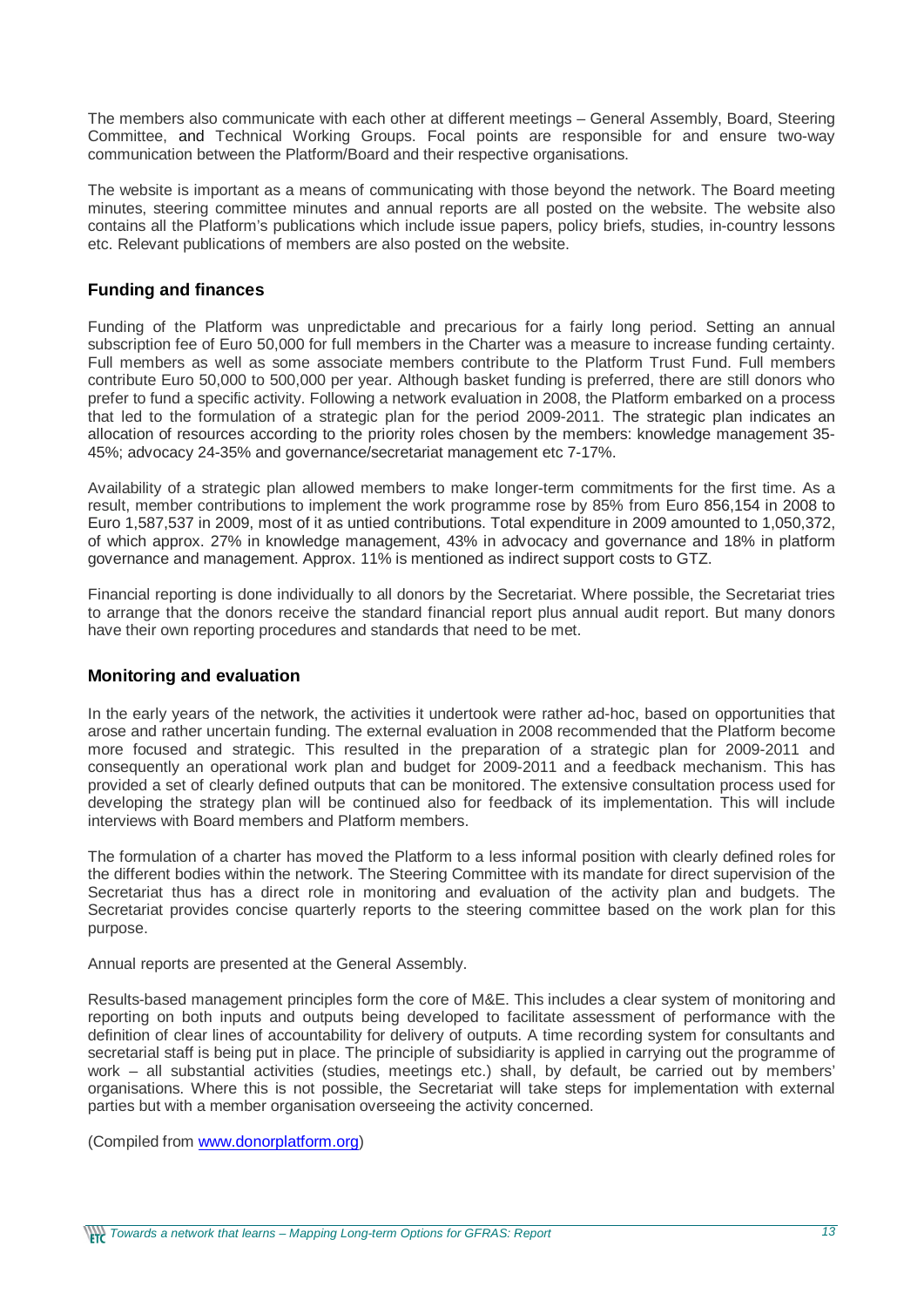## The Global Forum for Agricultural Research (GFAR)

#### **Introduction**

The Global Forum's mission is to mobilise all stakeholders involved in agricultural research and innovation systems for development, and support their efforts to alleviate poverty, increase food security and promote the sustainable use of natural resources. It aims to revolutionalise agricultural research for development, to mobilise, reorient, strengthen and bring coherence to systems generating and sharing new knowledge around the world, to overcome systematic failings and efficiently lead to development outcomes for the poor.

GFAR was formally established in Washington in October 1996 by a group of donors and four facilitating agencies (Food and Agriculture Organization, International Fund for Agricultural Development, International Service for National Agricultural Research and the World Bank). At that time a GFAR Steering Committee and a NARS Steering Committee were formed and hosted by the World Bank and FAO respectively. In October 1999, a decision was taken to merge the two secretariats into a single unified GFAR Secretariat to be based in FAO, Rome. This took effect in June 2000.

The main strategic objectives of GFAR are:

- To build consensus and strengthen advocacy for action in relation to agricultural research and innovation priorities;
- To promote global and regional partnerships for collaborative research and innovation;
- To boost knowledge and improve communication in relation to agricultural research and innovation;
- To strengthen the institutional capacities of GFAR and its stakeholders.

A major part of its work is in the organisation and/or facilitation of, or support to, international dialogues on issues related to agriculture for research and development (AR4D).

GFAR has gone through a period of dwindling donor support in the period 2006-2008 caused by a convergence of a number of developments. Recently it has managed to consolidate its work and attract wider funding support again. The joint collaboration with the CGIAR of the process leading to the CGARD conference in Montpellier earlier this year has been a boost to GFAR and its mandate.

#### **Structure**

The GFAR structure is quite complicated. GFAR has no formal membership; it is open to all and is inclusive. One becomes part of GFAR by participating in the events and programmes, not by becoming a member. GFAR basically presents a platform for stakeholders to debate and strategise on AR4D.

Its constituencies, those represented in the GFAR governance mechanism include:

- The six multi-stakeholder Regional Fora for AR4D, including one for Europe. These are autonomous multi-stakeholder platforms or networks with own governance bodies, secretariats and other structures.
- Specific Stakeholder groups. Of these the donors are the best organised and have an own Donor Support Group (DSG) that meets regularly. Other stakeholders (farmer organisations, NGOs, private sector) do not have fully clear permanent structures within GFAR and have various ways to be represented within GFAR governance
- CGIAR is singled out within GFAR's constituency and has a seat in the governance body;
- The two facilitating organisations FAO, host of the secretariat, and IFAD facilitating the DSG.

The main organizing structures of GFAR at the global level are the Steering Committee, the Management Team, the Program Committee and the Donor Support Group mentioned above. The Steering Committee (SC) has 14 members, including representatives of all stakeholder groups. It meets annually. The Management Team has only 6 members including the executive secretary, 2 representatives from the two host organisations and a donor representative. The Chair and Vice Chair of the GFAR are members too and provide the link to the SC. The Management Team meets twice a year and is important in supporting the small secretariat in its regular operations. The Program Committee (PM) has about 12 members, 2 from each of the five southern regional platforms and one each from the two northern platforms. It seems to be designed to act as technical committee to feed into the Steering Committee but there is considerable overlap between the mandates of the SC and PC where the first has a more representative multi-stakeholder profile.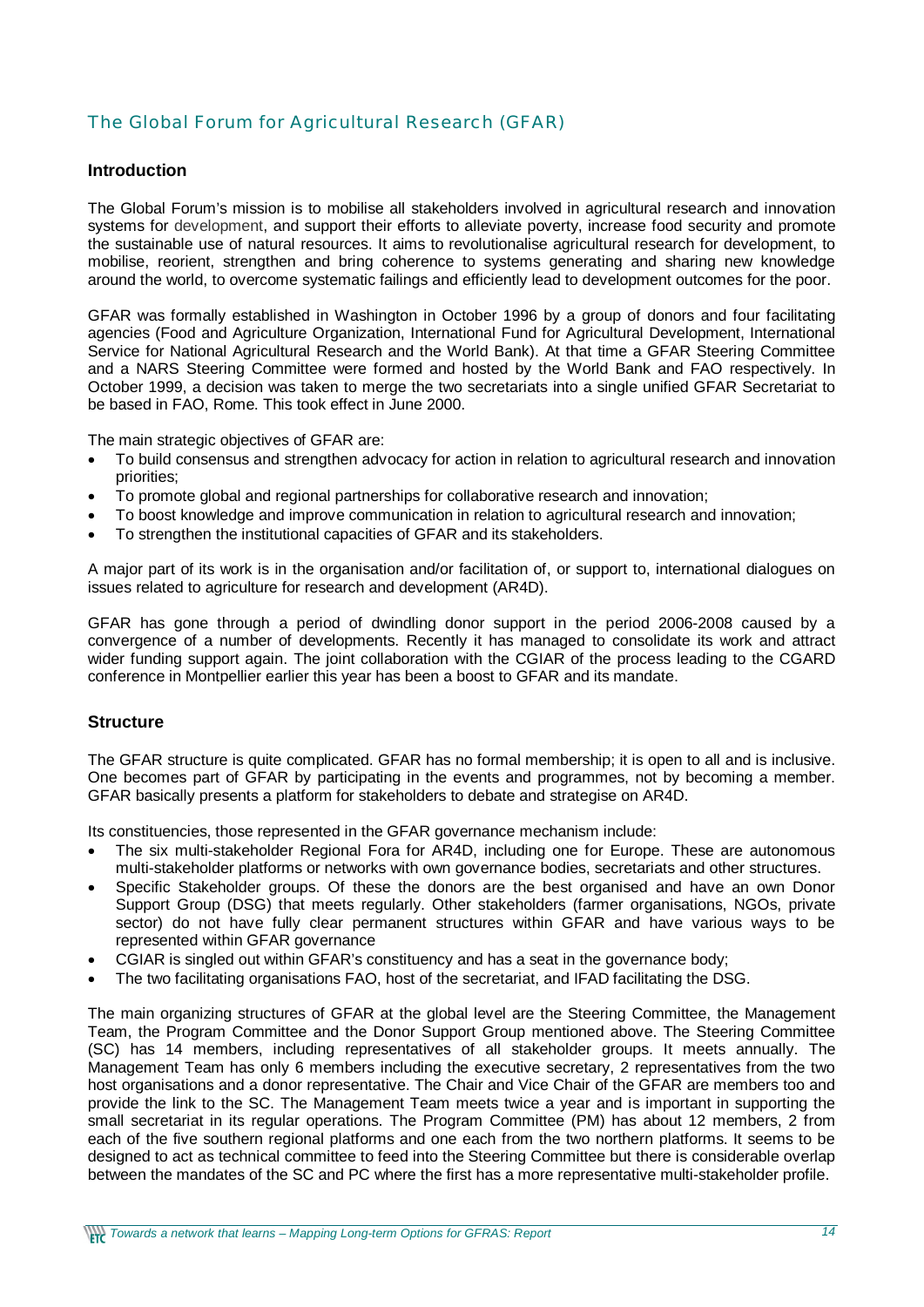GFAR shows high levels of decentralisation given the importance of the regional fora and their relative autonomy. Some of these existed in fact in the form of research networks even before GFAR emerged and have been adopted into the GFAR framework. As part of this process they have made efforts, with differing levels of success, to increase the role of other stakeholder organisations. Generally there is great variation among the regional fora in terms of the quality of stakeholder involvement beyond the formal research community, internal structures, volume of activities and mobilisation of own resources. The African Platform (FARA, Forum for Agricultural Research in Africa), e.g., has 3 sub-regional platforms, is relatively well resourced and its activities include coordination of major research programmes.

Since its inception GFAR has facilitated the emergence of so-called Global (AR4D) Partnership Programmes (GPPs). Around 10 of these emerged but only four have developed successfully with only one growing into a longer term sustainable partnership (PROLINNOVA, another case studied in this review). A separate study on the success and failures of the GPP approach is available. Even though GFAR as a whole has a donor support group, each of the emerging GPPs was supposed to mobilise their own resources with the GFAR secretariat playing only a facilitation support role. GPPs continue to be an important tool for GFAR to help address new research topics, although they do not have a place in the formal GFAR structure.

GFAR has a Charter to formalise its functioning. This has been established by the Steering Committee and adapted for the last time in 2006. It has no legal status.

GFAR has a small Secretariat hosted by FAO in Rome. FAO provides for the legal and administrative structure for GFAR. Having to work through the FAO's administrative routines is a constraint as it slows down parts of the work considerably. The advantage is the high quality of the management checks and transparency. GFAR funding is structured under FAO in the form of a trust fund so that they are not directly part of the FAO annual budgets and reports.

The Secretariat has presently only an Executive Secretary with one programme officer and support staff. All are employees of FAO. At present, the Secretariat feels severely understaffed. As in the past, several secondments from other organisations are being negotiated to add to the staff strength of the Secretariat.

#### **Governance**

The Steering Committee is the main authority in GFAR. Its membership is clearly defined in the charter to cover the above constituencies. The process according to which members are being selected or elected by the various constituency groups, however, is much less clear. This is basically being left open to the constituencies themselves. As democratic as this appears to be, where the constituencies do not have clear structures and processes to select their representatives to the SC, the model is vulnerable in terms of quality and commitment of SC members and their representativeness can become an issue. Mechanisms for communication with and reporting back to their stakeholder group are also not always in place.

The Management Team is important for day to day decision making. It does not have a formal mandate and line of reporting to the SC but the SC Chair and Vice-Chair are members. It provides important support to the Secretariat which in turn reports to the SC. The role of the donor support group in catalyzing strategic decision making is not very clear.

The Secretariat reports to the SC and the donors.

The Regional Platforms have their own governance structures and mechanisms and have full autonomy in terms of governance. Their governance system often mirrors that of the global GFAR. They face similar challenges in terms of organisation and representation of stakeholder involvement.

#### **Communication flows**

Initially and traditionally, one of GFAR's central means of communication, one of its central activities in fact, has been the 3-yearly global forum, a multi-stakeholder meeting. This meeting went on for several days and was used mostly to present and share issues and experiences around AR4D and discuss future priorities. Around this event, stakeholder groups would have their own meetings to formulate positions for presentation in the final plenary sessions and for feeding into the SC meeting that would follow the open days. Recently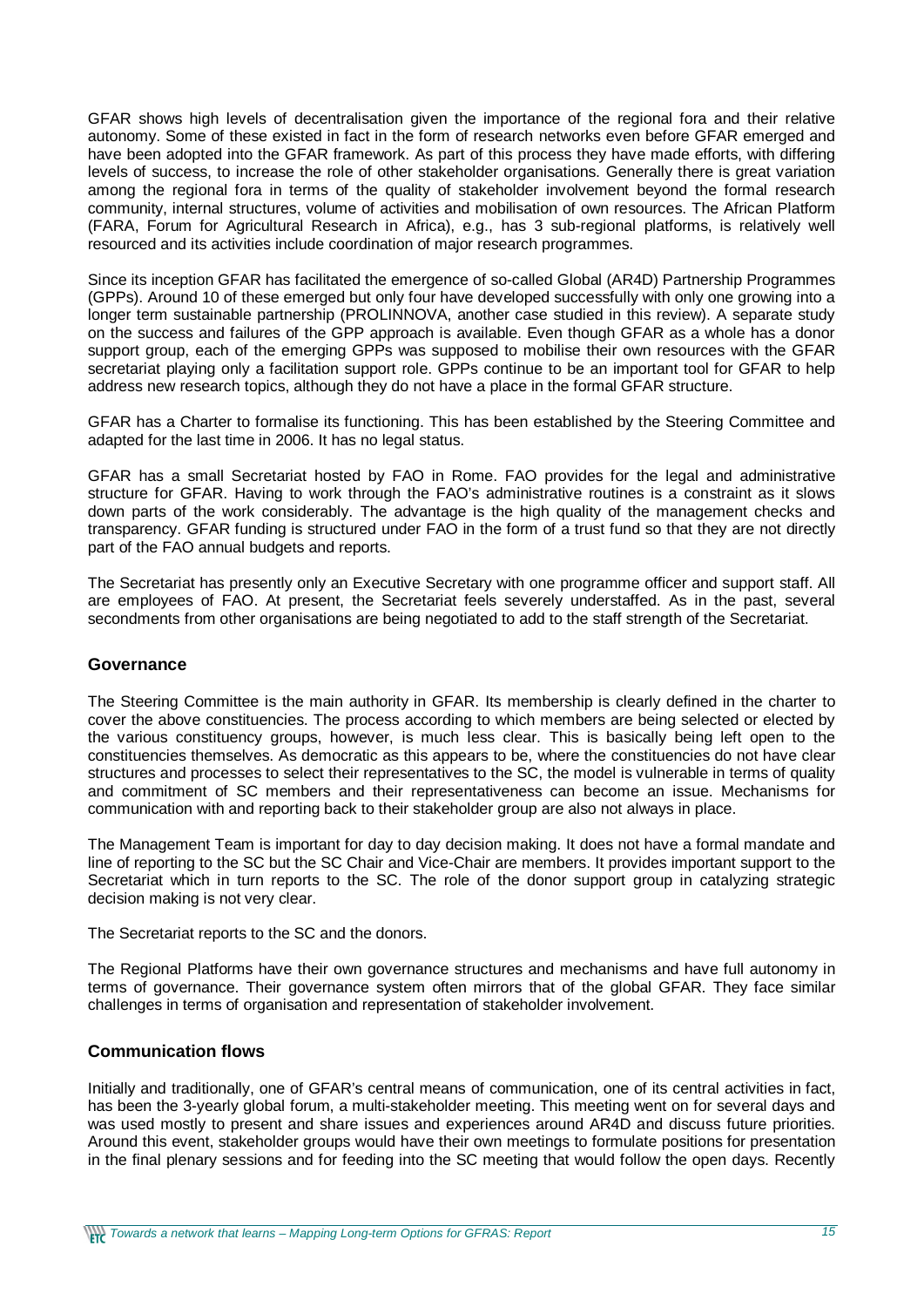GFAR has started to work with the CGIAR in organizing a joint 2-yearly meeting as the Global Conference on Agricultural Research for Development (GCARD). This also replaces the Annual meeting of the CGIAR. In a similar way the Regional Platforms organise their regional events with varying frequencies.

These forum events have two limitations. The way they are organised does not encourage high levels of interaction and sharing but provides space mostly for plenary presentations. The learning and interaction objective does not receive the same attention as other objectives. Secondly, the status, process and decision making around proposed priorities for future AR4D seems not clear. Is decision making an objective or not? What is the final purpose of discussing priorities? What does endorsement by GFAR mean; to the proponents, to GFAR, to donors?

Up to 2009 GFAR published a quarterly newsletter, which was sent around by e-mail but in a format that made it easy to print. This has been replaced by much more frequent E-news updates that also appear as news on the website. The GFAR website is well structured and developed (but some parts are not well maintained/updated). Apart from all relevant information and documents on GFAR itself, the website incorporates modern knowledge access features and good dialogue and debate facilities through the forum option. It is not yet being used a lot but is certainly higher in comparison to other networks.

In addition, several of the regional fora have their own communication mechanisms with stakeholders, including own websites, mailing lists and newsletters.

Communication seems to flow, by and large, from the secretariat, outwards and downwards, though the website has facilities for people to contribute ideas and news items. The only exception to this is probably (parts of the) 3-yearly meeting.

#### **Funding and finances**

Funding levels have varied over the years. In the period 2003-2005, e.g., the annual budget fluctuated around USD 1,700,000 (mostly from CIDA and the governments of Italy and France). In 2003 this was complemented with just more than USD 200,000 for the global meeting in Dakar from a diverse group of donors. In addition GFAR benefited a lot from in-kind contributions in the form of staff secondments and volunteers supported by other organisations.

The business plan 2007-2009 projects annual budgets of USD 2.4 to 3 million per year of which close to 40% would be for regular secretariat and governance with the remaining for specific projects and activities. According to the information available, only half of this amount had been secured by early 2007. Increased donor support from 2009 onwards has resulted in an increase of the annual budget to approximately USD 5 million in 2010.

Presently about 25% of the budget is used for costs of the secretariat, the remaining for implementation of specific projects or programmes linked to the central objectives of GFAR. In most cases, the GFAR secretariat or the regional secretariats are the main implementers.

GFAR receives its funding mostly through project grants and carries the administrative and reporting burden associated with this.

#### **Monitoring and evaluation**

GFAR does not have an overall, comprehensive M&E framework. It does have regular external evaluations, two of which have been implemented so far (2000 and 2006), basically requested by the donors. In addition GFAR undertakes or commissions assessments and studies on parts of its work (e.g. the external review of the Global Partnership Programs in 2006). There is no evidence of regular reflection on the functioning of the global network and ways to strengthen this.

Annual reports have been prepared to inform all constituencies of work done. For the period 2006-2009, a cumulus annual report is under preparation and is about to be published. Preparation of annual reports in this period was not given priority due to the reduced level of staff and activities.

(Compiled from: [www.egfar.org\)](http://www.egfar.org))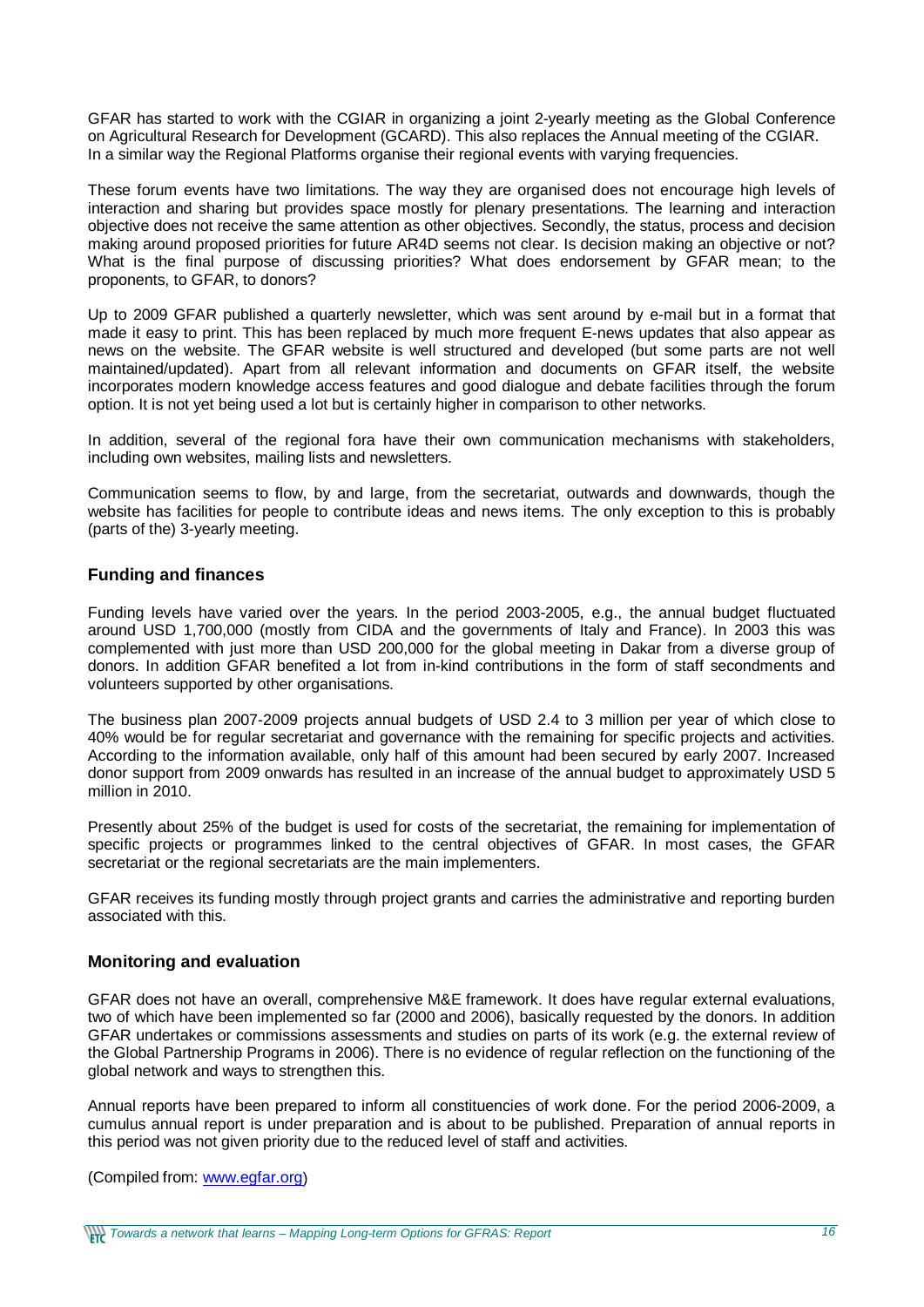### The International Land Coalition (ILC)

#### **Introduction**

The predecessor of the International Land Coalition, the Popular Coalition to Eradicate Hunger and Poverty, was formed in November 1995 at the conference on Hunger and Poverty in recognition of the importance of building global multi-stakeholder alliances to respond to the poverty challenge. In recognition of the importance of equity in access to land for rural development as a means of fighting hunger and poverty, and to better reflect its actual work, the organisation was transformed into the International Land Coalition (ILC) in 2003. As a result, its strategic focus became land access issues moving away from its wider mandate. The name reflects ILC's identity (an international organisation), its focus (land, which by definition includes natural resources) and its nature (a coalition of organisations).

The International Land Coalition is a global alliance of civil society and intergovernmental organisations working together to promote secure and equitable access to and control over land for poor women and men through advocacy, dialogue and capacity building. Generally ILC recognises three groups of activities:

- Policy Dialogue and Advocacy
- x Knowledge Management and Capacity Building
- Governance and Management.

Although ILC has multiple objectives, its ultimate objective is national and international policy change towards secure land access for the rural poor.

#### **Structure**

ILC is *a* membership-based network and currently comprises 83 members of which 8 are intergovernmental organisations and 75 are civil society organisations. Members are based in 40 countries both in the North and in the South. All members have full voting rights in the Assembly of Members.

Membership to the ILC is open to civil society (including academic institutions) and inter-governmental organisations if they express, in writing, their interest to join the ILC and if the organisations comply with a list of criteria (see <http://www.landcoalition.org/wp-content/uploads/ilc-charter.pdf>). In 2007, the decision not to include government organisations was confirmed again in order to maintain the focus on strengthening the CSO role in land policy work. In practice this membership combination helped to increase the profile of CSO work in this area. But it is increasingly difficult now to formulate strong joint specific policy positions (e.g. on land grabbing). This was easier initially when they were concerned with more neutral issues such as increase access to land for the poor.

Membership applications need to be endorsed by two current members before it is taken into further consideration. Additionally potential members need to subscribe to the basic principles of ILC (democratic decision making, consensus seeking regardless of the size, type, place of origin, and function of members, and mutual respect for difference among ILC members). Membership is final only after approval by the Assembly of Members (AoM). Aspiring Inter-governmental Members are approved by the existing Intergovernmental members and Civil Society Organisations (CSO) by existing CSO members. Membership can be withdrawn if the coalition council suspends a member and this is approved in the AoM.

Members are expected to make contributions in cash or in kind, with the size of the contribution set according to the type of the member organisation and its capacity (Membership Contribution Policy document) with annual contributions ranging from USD 150 to USD 8000. Within membership categories, a distinction is made between Northern and Southern organisations. Payment of cash contributions has been actually implemented only since 2010. Generally, member contributions are felt to be important to express member ownership and commitment to the Coalition rather than in creating an important source of funds. In practice payment in cash is complicated because CSO members do not have it included in their running agreements with donors, because of the high costs involved in international bank transfers and because of management complications of these relatively limited resources within the IFAD overall accounts. Decentralisation of payments, i.e. to the regional secretariats, could be the way forward.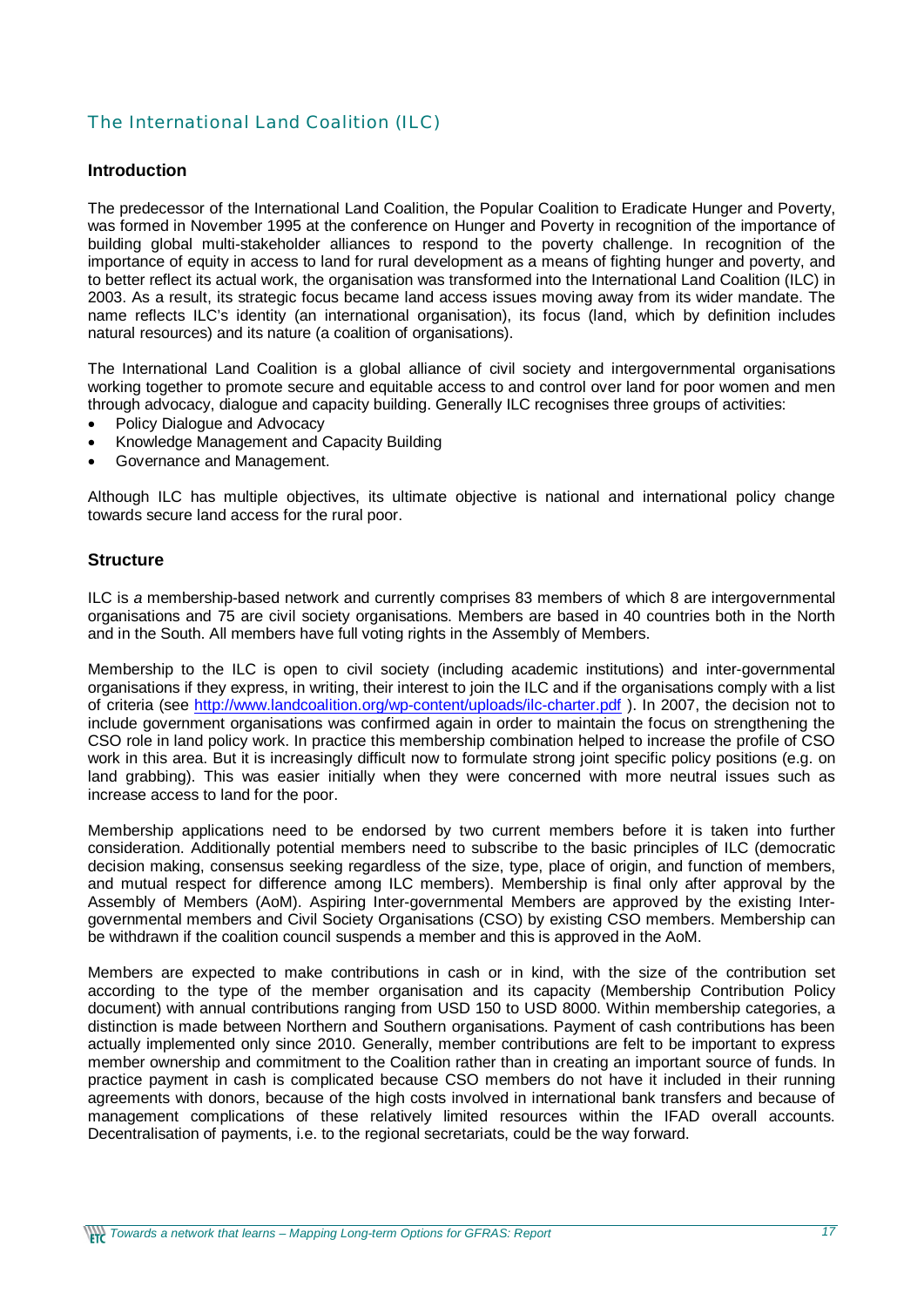Government agencies that are not eligible to become a member of the ILC or civil society or intergovernmental organisations which face legal or procedural constraints to formalise their ILC membership can be granted the status of Strategic Partner. Presently there are 3 Strategic Partners. They have to comply with a set of requirements closely linked to the requirements for potential members and share ILC's core values and support its objectives.

Figure 1 below summarises the structure of ILC. Planning, coordination and evaluation are carried out by the International Secretariat and the Nodes of the regional platforms. These also take care of facilitation of the network whereas the regional platforms focus on coordination and monitoring of activities on the ground. The Secretariat works on fundraising and overall facilitation of communication.

It is important to note that the Nodes of the regional platforms are relatively new and small, each having only 1-2 full time staff. The Nodes are hosted by an ILC member selected in the region: ANGOC (Manila, the Philippines) for the Asia node; KLA (Nakuru, Kenya) for the Africa Node; CEPES (Lima, Peru) for the Latin America Node. The Nodes serves as small secretariats for the regional platforms. The regional platforms bring together all ILC members in each region: Africa, Asia and Latin America.

The International Secretariat is composed of a Director, seven regular full-time staff, 5 consultants and several interns. It is hosted for a given period by a member of the ILC that is part of the UN system as it was felt that the Coalition needed to be hosted within an influential and internationally credible institution to be able to play its roles effectively. Currently IFAD in Rome is the host and has signed a 5-year MoU to this end with ILC. After this period, the secretariat is supposed to move to another member. For routine administration and human resource matters the International Secretariat is considered an IFAD Division. It relates to IFAD through one of the Departments. IFAD thus doubles as host organisation and full member of the AoM and CC.

#### **Figure 1**



ILC is thus a network that – by explicit demand from members – is changing from a centralised structure largely driven by the Secretariat to a decentralised one (Figure 2). This is part of the move from addressing general land issues in the initial years to addressing complex land-poverty issues on the ground where regional differences can be considerable. Decentralisation also allows formulation of more radical positions at lower levels that are not necessarily endorsed by all members globally. Since 2008 regional platforms/networks were set up to monitor regional activities, facilitate communication in the region and represent the ILC, activities that were previously carried out by the International Secretariat in Rome. In practice the regional platforms are constrained by limited resources as well as an unclear legal status, a problem for independent fund raising. Given that the volume of staff at the International Secretariat remains high, competition for funds between the different levels in the network seems to be emerging.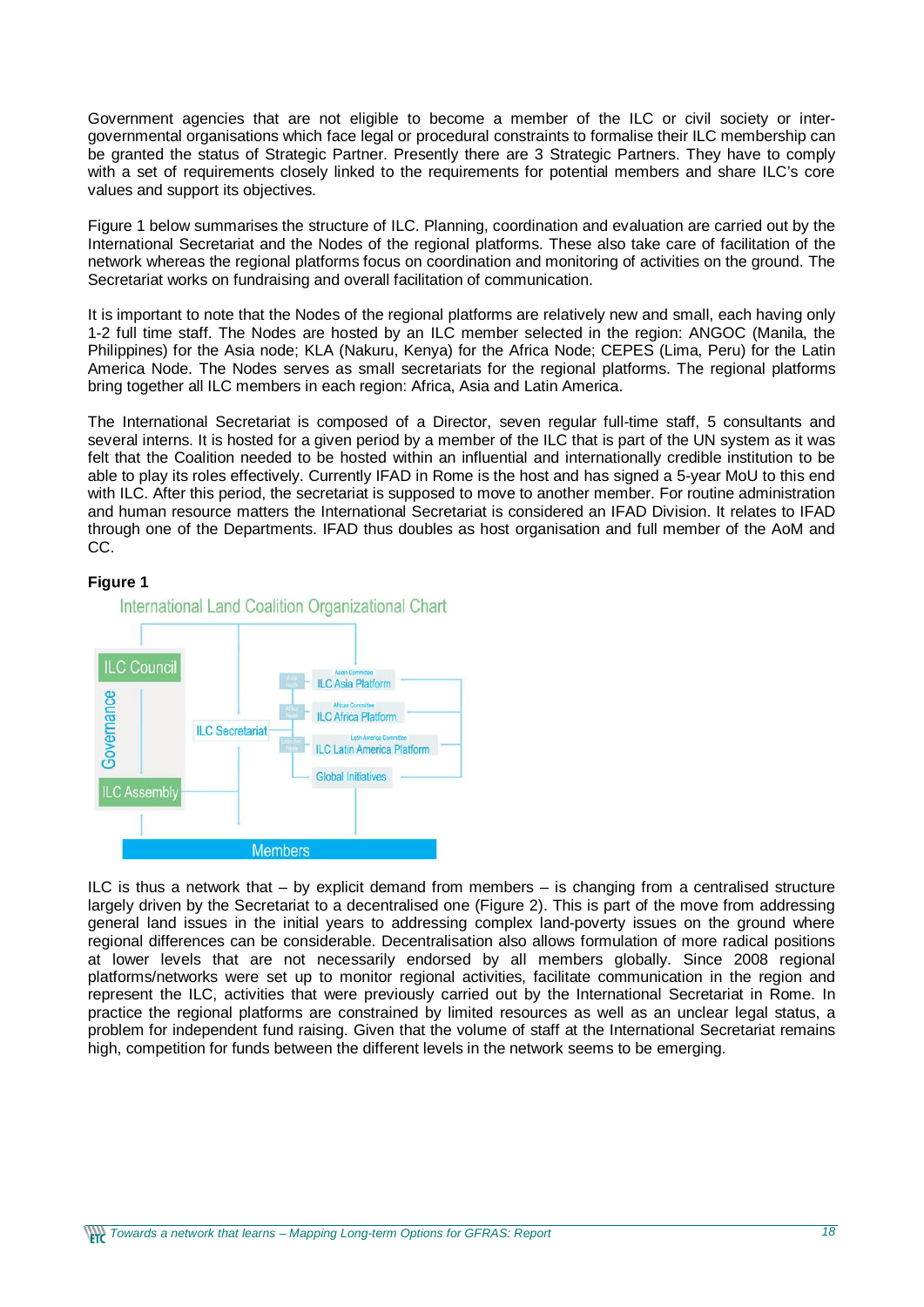

A previous focus on programming and



RPs = Regional partners (regional CSOs & IGOs who are not ILC members)

IPs = International partners (global CSOs and IGOs who are not ILC members)

ILC is not registered as an independent entity. The choice is for a coalition as a partnership of organisations.

An increased focus on regional networks and peer-to-peer

#### **Governance**

The AoM is the supreme governing body of ILC responsible for establishing the overall strategies and policies of the ILC. It meets once every two years. Prior to the general meeting, the regional meetings discuss their issues and positions, elect Council members from the region etc. The AoM appoints the Coalition Council (CC) which is the executive board of the ILC. The overall structure also allows for committees, action groups and advisory bodies as deemed necessary, on an *ad-hoc* or semi-permanent basis.

All members are given equal voting rights in the AoM. The quorum for a meeting of the AoM is 50% of the civil society members and 50% of the inter-governmental members. Each member has one vote and decisions are taken by simple majority. Additionally members are consulted intensively during formulation of important documents (e.g. strategic framework). As discussed earlier, the AoM also decides on membership of new members and has the power to suspend members.

The Strategic Partners have advisory functions and are offered the possibility of taking part in the ILC Council meetings and in the AoM as observers. The status of Strategic Partner is granted by the Coalition Council for a period of two years, on a renewable basis.

The CC meets twice a year and consists of representatives from 14 members serving a two-year term (renewable once). Eight of the 14 members of the CC are from civil society organisations. Of these, not less than five are from the ILC regional platforms and not more than three are international or global civil society organisations. Six of the 14 members of the CC are inter-governmental organisations or international research organisations, an over-representation in fact given the growth of CSO members. CC members are generally elected. This works best for the representatives from the regions where the regional meetings prior to the AoM are used for elections. These representatives communicate feedback to their constituency after CC meetings through an e-mail update and through reporting to the next regional SC meeting.

The intergovernmental organisation hosting the Secretariat of the Coalition holds permanent membership for the duration of the hosting agreement. The Director of the Secretariat is an ex-officio member. The CC is cochaired by one representative from a civil society organisation (as selected by the other civil society representatives) and one inter-governmental organisation (the organisation hosting the Secretariat of the ILC). [\(http://www.landcoalition.org/wp-content/uploads/ilc-charter.pdf\).](http://www.landcoalition.org/wp-content/uploads/ilc-charter.pdf).) The Secretariat of the ILC through its Director reports to the CC and the AoM. It also reports directly to donors on specific programmes/projects.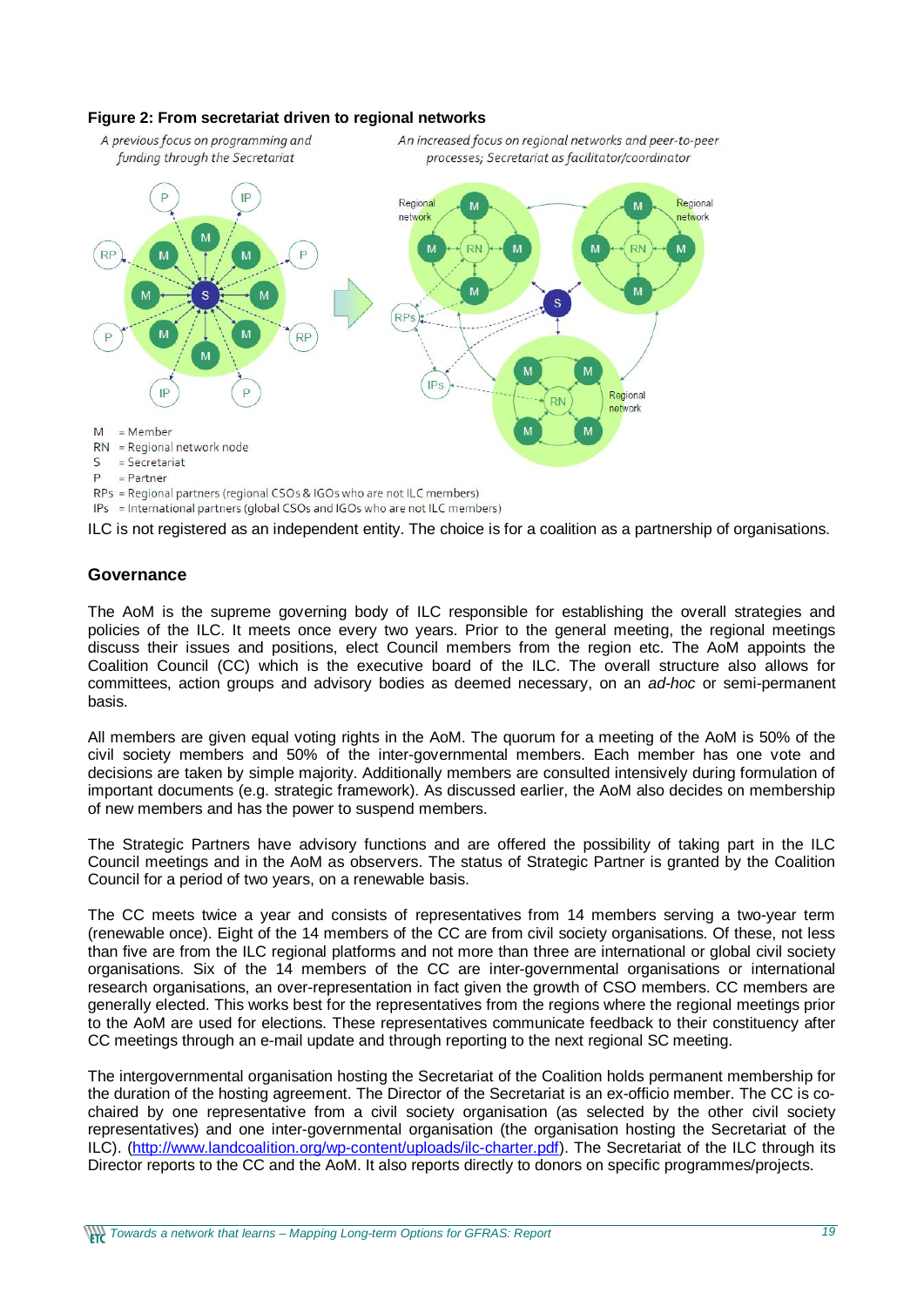Regional platforms have their own governance structures and mechanisms feeding into the global ones. These include members' general meetings and regional Steering Committees. Their functioning differs from region to region, depending amongst others on resource mobilisation in the region. CC members from the regions are supposed to report back to their regional SC.

#### **Communication flows**

The biennial AoMs allows for regular face-to-face contact between members. The first part of the (multi-day) event is used as an awareness creation, learning and sharing meeting with content discussions open to a wider audience. The second part is dedicated to internal network business and decision making.

The website serves as an important means of communication – information on the network, its mode of operation, how to become a member etc. are all published and easily accessible. Additionally, the website serves as an important tool for information sharing among members, partners and a wider audience. This is done through putting publications of members and ILC on the website, by a database of documents related to access to land on the website, regional news, a list of opportunities (mostly calls for papers) and a blog on access to land related issues. ILC publishes a quarterly electronic newsletter as well as monthly updates for members and partners.

ILC also supports specific knowledge-related activities in which issues related to land access are studied and analyzed. The knowledge and lessons generated from innovative pilots are packaged and disseminated to a wide audience largely via members and partners, international meetings and the website.

The recent effort to decentralise was done to improve communication between members. One of the core tasks of the regional networks is to facilitate member-to-member relationships within their region, including joint action and communication among members and with other strategic stakeholders.

#### **Funding and finances**

Apart from membership contributions, the largest share of funding comes from other donors, currently including the European Commission, International Fund for Agricultural Development, the Netherlands Ministry of Development Cooperation, the Canadian International Development Agency, Swiss Development Cooperation, Belgian Survival Fund and the International Development Research Centre, the Norwegian Agency for Development Cooperation, Swedish International Development Agency and Omidyar Network. Managing this diversity of donors is a big challenge.

Only 2 of the donors now provide longer term untied support based on the ILC strategic plan. This is a major administrative constraint where even relatively smaller grants need to have their own separate reporting process. The trend of some donors to provide resources only through so-called competitive calls contributes to this problem.

ILC's annual budget rose from USD 2.3 million in 2006 to USD 6.5 million in 2010. About 60% of the budget is allocated for direct programme operations (mostly through members and partners), and 40% for administrative and governance costs.

For each AoM, ILC prepares a biennial report covering the two preceding years. In addition an annual report is prepared for the December meeting of the CC along with the annual work plan and budget for the coming year. Reporting for activity-based funding is done to the specific donors.

#### **Monitoring and evaluation**

The ILC has a Monitoring and Evaluation Framework that is published on their website. This M&E Framework (MEF) sets out processes, roles and responsibilities for monitoring and evaluating progress and achievements in following three domains:

- Strategic Level. Assessing the efficiency and effectiveness with which the ILC is implementing the Strategic Framework.
- Activity Level. Assessing the efficiency and effectiveness with which the ILC is implementing the activities set out in its work plan and budget.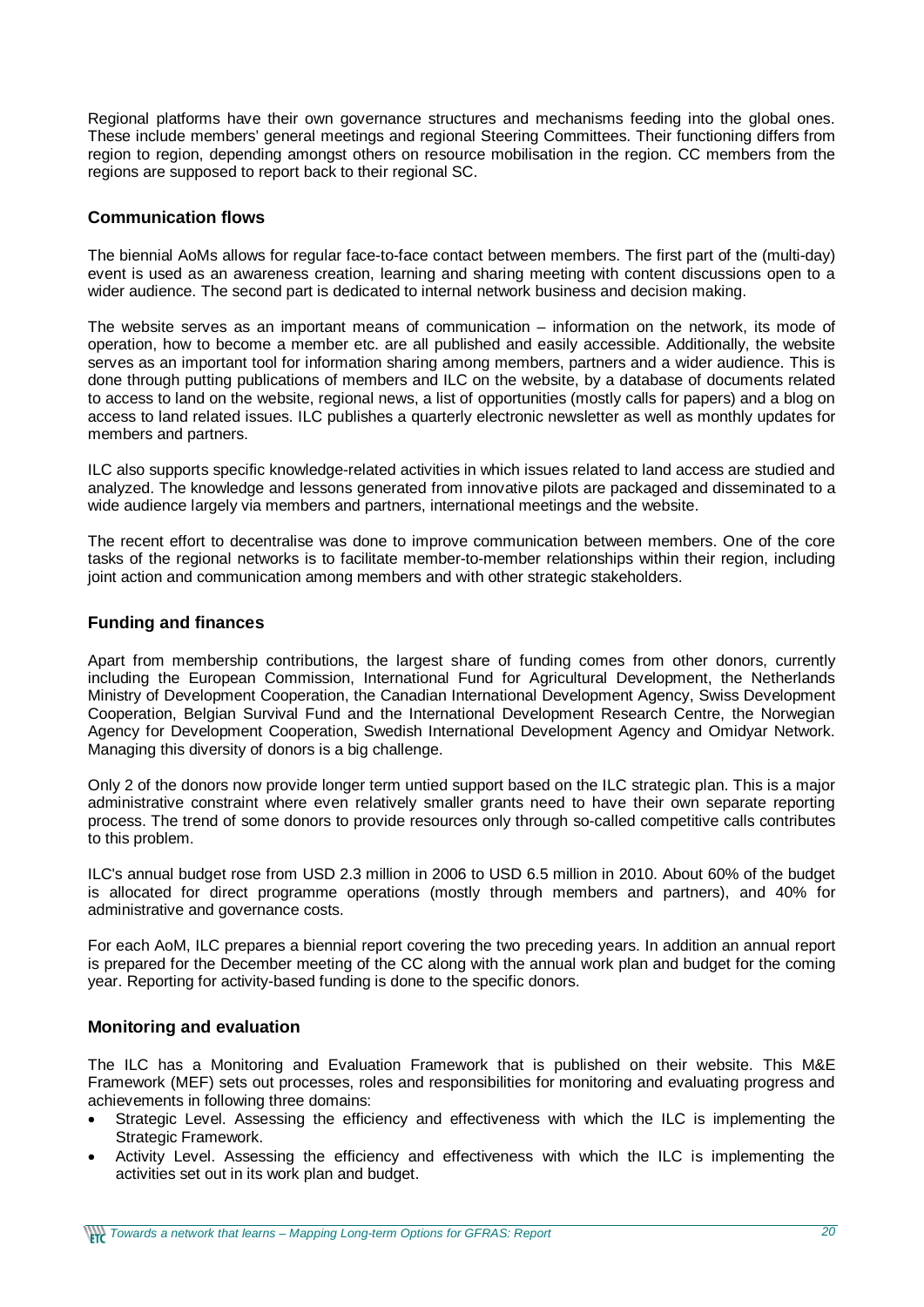Institutional Level. Assessing ILC's performance as a member-led coalition

For monitoring and evaluation in these 3 domains ILC has a fixed set of tools. Monitoring tools include physical and financial progress reports, official travel reports, and annual audits or financial statements.

Evaluation tools are:

- An annual survey of members and partners, which seeks member feedback on progress and delivery at the institutional level.
- Joint reviews of a small sample of ILC activities that provides a rapid assessment of the progress and achievements, and which support mutual learning and accountability within and across regional networks.
- Evaluation studies that provide a more in depth assessment of the performance including on the efficiency and effectiveness of ILC activities or its approach to particular themes or strategic objectives.
- Annual reports on delivery against the strategic framework.

Thus ILC has a well-designed M&E system in which monitoring is part of the regular planning and reporting cycle combined with clearly focused internal and external evaluations and studies.

(Compiled from [www.landcoalition.org\)](http://www.landcoalition.org))

### The International Federation of Agricultural Producers (IFAP)<sup>3</sup>

#### **Introduction**

The emergence of IFAP soon after the Second World War was part of the growth of international bodies at the time, including those under the United Nations' system such as the FAO. Major national farmers' organisations felt the need for an international organisation to represent their interests. Founded in 1946 IFAP quickly grew to become a major player in international debates and negotiations in agriculture.

Though initially carried by well-established farmer organisations in the North the number of members from developing countries has increased steadily and rapidly after the IFAP 2000 Millennium Development Cooperation Initiative.

The overall aim of IFAP is to promote the well being of all who obtain their livelihood from the land and to assure them of the maintenance of an adequate and stable remuneration. Its central objectives are:

- $\bullet$  to exchange information and ideas, to discuss problems of mutual interest, and learn;
- to take coordinated action to further common interests;
- to represent agricultural primary producers and their interests towards international organisations;
- to encourage the formation of independent organisations of agricultural producers globally.

IFAP is a multiple-purpose network with a strong emphasis on promotion of members' interest and their representation.

It is difficult to obtain a good overview of activities as information on the website is sketchy and not conclusive. An important area of activities is the organisation of and/or participation in meetings, conferences, or committees to further the IFAP agenda. Other such events are organised mainly for facilitating learning among members and/or between members and others. A total of around 50 events are listed for 2010. IFAP also has a series of publications on (IFAP's view on) a wide variety of agriculture and natural resource management related topics, a website and a newsletter.

IFAP has implemented externally-funded projects focusing on strengthening farmer organisations in developing countries.

*Towards a network that learns – Mapping Long-term Options for GFRAS: Report 21*

**<sup>3</sup>** Despite all efforts it proved impossible to compliment the limited information available on the IFAP website through interviews with the secretariat or other resource people.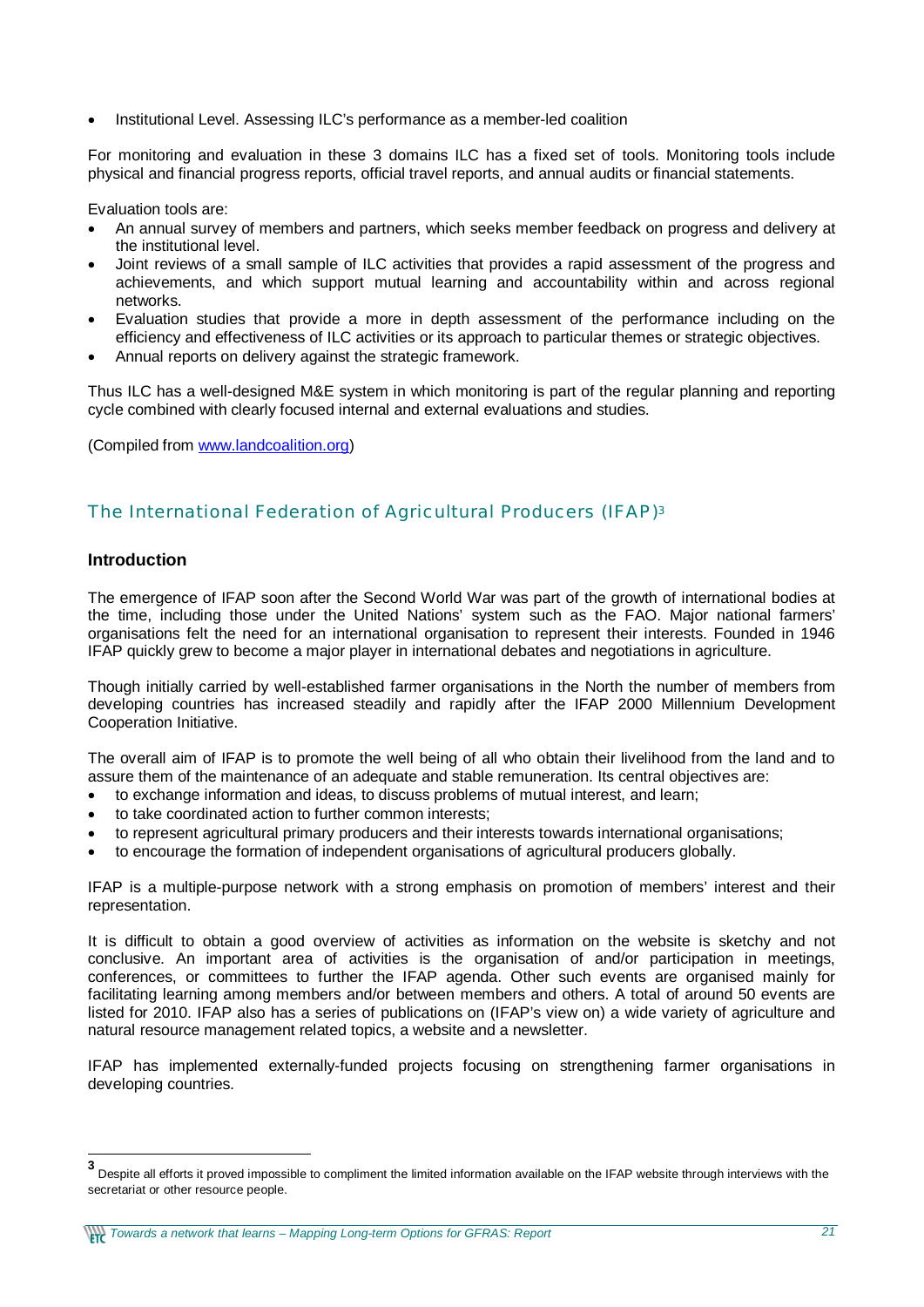#### **Structure**

IFAP is a membership organisation. Members are farmer organisations and the total current membership amounts to 112 covering 87 countries. It is thus a network of networks. The majority of members today are from developing countries. The constitution of IFAP formulates clear rules and conditions on membership application and acceptance into IFAP. Full members pay annual fees which are calculated per country taking into consideration the contribution of agriculture to the Gross Domestic Product. Membership is for farmer organisations only creating a single stakeholder network.

At the network level, the main structures are the General Conference of all members, the Executive Committee and the IFAP "secretariat". The Executive Committee is relatively large and consists of a president, 3 vice-presidents, a treasurer and 20 members.

In addition IFAP has four important so-called commodity groups that discuss and formulate positions on specific crops, groups of crops and animal husbandry sectors. These are needed given the high level of specialisation of negotiations on production, processing and marketing of specific crops/animals. A few other special issue committees also exist.

Historically, IFAP's focus in work and structure was at the global level. But with the growth of membership and, particularly the increase of members from developing countries, provisions have been made for the setup of regional committees. Presently such committees exist for Latin America, Africa, Asia and the Mediterranean. A brief look at their (sub-) websites seems to suggest that the committees for Africa and the Mediterranean are most active. The structures and governance mechanisms at regional level are not well documented. By and large, though, the main focus of the network structure seems to be at the central network level.

IFAP has a detailed constitution to guide the network that is confirmed and accepted by the General Assembly. IFAP is an independent legal entity, the details of which are not known.

IFAP headquarters are located in Paris. The design of IFAP does not call for a Secretariat in the same way as a hosted network but gives provision for hiring of IFAP staff. The Executive Committee is given the authority to appoint the Secretary-General who in turn is mandated to add IFAP staff within the boundaries of work plans and budgets. Presently the number of IFAP staff is reported to be nine and includes the Secretary-General, several policy officers and support personnel who are all directly employed by IFAP.

#### **Governance**

The General Conference (GC) has the highest authority in IFAP and takes or confirms all important decisions. This is the basic avenue for members to influence decisions in IFAP. The conference is held every two years or more frequently if deemed necessary. While the conference is open to all members, the constitution makes provision for "weigh voting" in case several members are from one and the same country. This helps to ensure that the vote of each country has equal weight.

The General Conference elects the Executive Committee (EC) to handle affairs in between general assemblies. In the case of IFAP the Executive Committee has considerable power to act on behalf of IFAP without direct mandate from the GC as long as it remains within existing IFAP policy. The committee is said to meet regularly. The president can call for meetings of the smaller "Office Holders Committee" to address and decide on urgent issues when needed. This committee consists of the President, the Past President (!), 3 Vice-Presidents and the Treasurer. As mentioned, the Executive Committee selects and appoints the Secretary-General who in turn is mandated to follow up on all decisions from the EC.

The level of autonomy of the regional structures in terms of their position in (international) debates, planning and implementation of work, and fund raising and fund management is not very clear. The commodity groups do have considerable autonomy in order to be able to address the issues and concerns of the relevant specialised sub-sector.

Reporting lines and accountability of the Secretariat are directly to the Executive Committee and (through the EC) to the General Conference.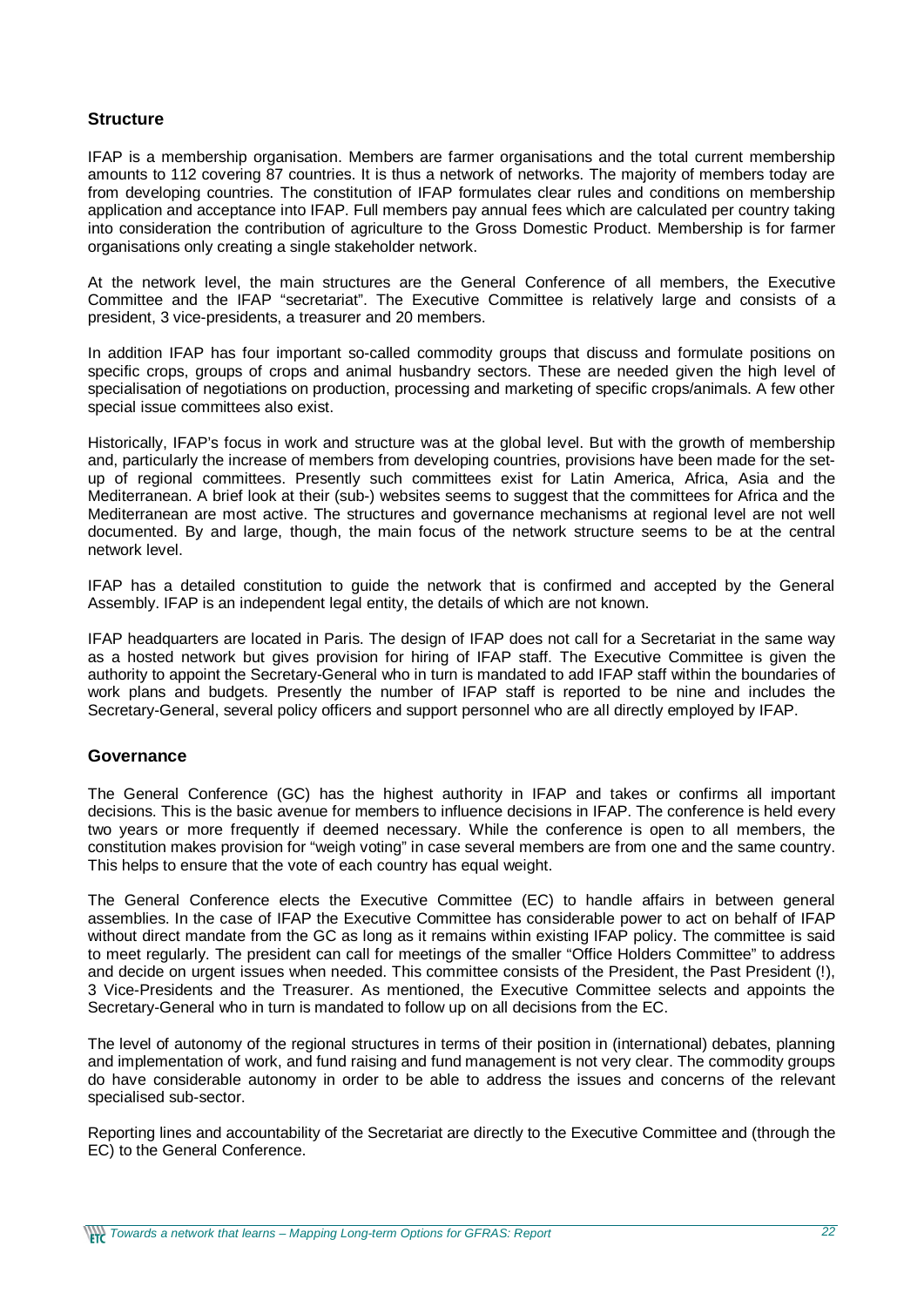#### **Communication flows**

The General Conference plays a major role in facilitating communication through face-to-face interaction. Other workshops and conferences as well as meetings in some regions do play the same role. Beyond this, information flows mostly from the secretariat to members though the frequency and form is unclear.

IFAP has a series of publications on (IFAP's view on) a wide variety of agriculture and NRM related topics. These communicate messages both within IFAP and, mostly, to the various external audiences. IFAP has a newsletter that appears to come out periodically. The IFAP website has only a limited amount of basic information and lacks a search function. There is no discussion or debate facility and/or question and answer service.

#### **Funding and finances**

The major source of funding for IFAP is the membership contribution. This allows for adequate functioning of the organisation. In addition IFAP implements development, capacity building and other projects funded from other sources, by specific donors.

There is no information on the average annual budget of IFAP or the use of funds broadly (e.g. % of funds used for secretariat versus other activities).

#### **Monitoring and evaluation**

No information is available on the monitoring and evaluation of IFAP.

(Compiled from [http://www.ifap.org\)](http://www.ifap.org))

## PROmoting Local INNOVAtion in ecologically oriented agriculture and natural resources management (PROLINNOVA)

#### **Introduction**

PROLINNOVA was conceived in late 1999, when Southern and Northern NGOs – supported by the Global Forum for Agricultural Research (GFAR), the NGO Committee (NGOC) of the Consultative Group on International Agricultural Research (CGIAR) and the French Ministry of Foreign Affairs – met in France, to explore how participatory approaches to agricultural research and development (ARD) based on local initiatives could be scaled up. Participants asked ETC EcoCulture, a Netherlands-based NGO, to help launch a Global Partnership Programme (GPP) built up from country level. NGOs in Africa, Asia and Latin America facilitated multi-stakeholder design of country programmes (CPs), which then designed international activities to reinforce their own.

PROLINNOVA is a global learning and advocacy network that focuses on recognising the dynamics of indigenous knowledge and enhancing capacities of farmers (including pastoralists, forest dwellers and fisher folk) to adjust to change – to develop their own site-appropriate systems and institutions of resource management so as to gain food security, sustain their livelihoods and safeguard the environment.

Currently PROLINNOVA involves around 160 organisations in 18 countries and is moving towards a community of practice.

PROLINNOVA builds on and scales up farmer-led approaches to participatory development that start with finding out how farmers work out new and better ways of using and managing natural resources. The ultimate aim is mainstreaming and institutionalisation, that this approach becomes understood, accepted and integrated into the regular work of research, extension and education institutions.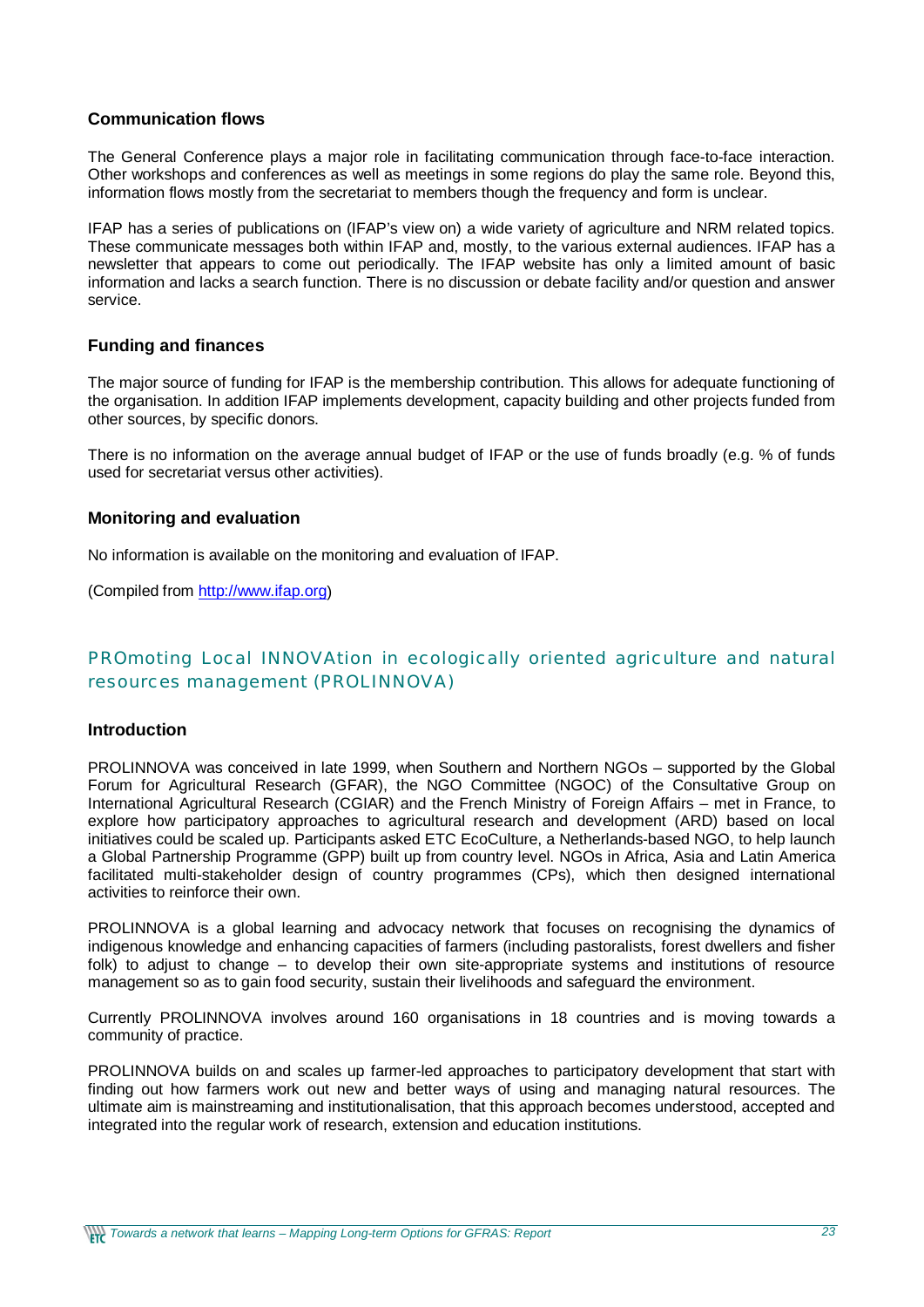PROLINNOVA therefore focuses on learning and exchange, joint programme implementation, awareness creation and policy lobbying. Its main objectives are:

- Methodology development and spread through studies, pilots, documentation
- Capacity building through training, peer reviews, international backstopping
- Mainstreaming, institutionalisation of farmer-led participatory approaches for ARD at local, national and international level.

#### **Structure**

PROLINNOVA is an NGO-facilitated network that is built from the bottom up. The main building blocks of the network are the semi-autonomous Country Programmes (CPs). In each country a NGO convenes the major ARD stakeholders and designs a programme that meets their specific needs. This NGO usually hosts the national PROLINNOVA secretariat and plays a facilitating role in the country partnership. A Country Programme Coordinator – usually from the lead NGO – has overall responsibility for the CP and heads up a small core team/working group of key organisations that is involved in day-to-day implementation of activities of the CP.

The International Secretariat (IS) is hosted by ETC EcoCulture in the Netherlands headed by a Programme Manager. It is responsible for overall network management and facilitation which includes: drawing up MoUs/contracts with programme partners at international, regional and national level; drawing up annual work plans and budgets for international activities, in consultation with the IST members; compiling and distributing six-monthly and annual reports on the programme; providing secretarial services to the POG and conducting programme monitoring and evaluation. The Secretariat has approximately 1.5 full-time equivalents (fte) filled in by 4 part-timers (including financial and administrative staff).

The International Support Team (IST) supports country-level activities through networking, capacity building and backstopping, coaching, web-based knowledge management, publishing and advocacy. The IST includes several staff of ETC EcoCulture (approximately budgeted at 2.5 fte). They are all regular staff of ETC Ecoculture working only part-time for PROLINNOVA while also being involved in other ETC programmes or assignments. Other organisations involved in the IST are the International Institute for Rural Reconstruction (IIRR) in the Philippines (1 fte) and the Centre for International Cooperation of the Vrije Universiteit (CIS-VUA, 0.25 fte) in the Netherlands. Yet others with responsibilities that exceed a single country programme are also included in the IST. The PROLINNOVA structure is very flexible and diverse allowing for thematic sub-programmes/ projects that are of interest to several countries within the network. The Farmer Access to Innovation Resources (FAIR) is a sub-programme that is piloting de-centralised funds to support farmer innovation and experimentation called Local Innovation Support Funds (LISFs). Promoting Farmer Experimentation and Innovation in the Sahel (PROFEIS) is a sister-programme of PROLINNOVA in several countries of West Africa. HIV-AIDS and PID (HAPID) is a thematic sub-programme that has been looking into how local innovation and farmer-led research could avoid/prevent mitigate HIV-AIDS and mitigate its effects.

The International Partners Workshop (IPW) is the annual face-to-face meeting of partners and is hosted by one of the CPs on a rotational basis. Generally, two members from each CP plus selected members of the IST participate at this meeting. Participation is rotated within the CPs and the IST to ensure that as many partners as possible get a chance to participate at this event.

PROLINNOVA does not have formal membership by individuals or organisations. Joining the PROLINNOVA network is open to any country or region that shares the vision and mission of PROLINNOVA and is willing to uphold its rules and principles. Criteria and procedures for new countries are elaborated as one of the PROLINNOVA guidelines. Accordingly, a NGO or Farmer Organisation that convenes a group of diverse ARD stakeholders within the country/region and formulates an initial proposal of how they wish to set up a country programme can submit such a proposal to the IS for consideration to join the network. Such proposals should also indicate how funds are going to be acquired for carrying out the programme. These proposals are then tabled at the next PROLINNOVA Oversight Group (POG) meeting. The POG consents immediately or requests for further information to make their decision. Some country programmes have membership arrangements at their level.

PROLINNOVA runs a yahoo-based discussion group that is open for anyone interested to be part of the PROLINNOVA information exchange and debate.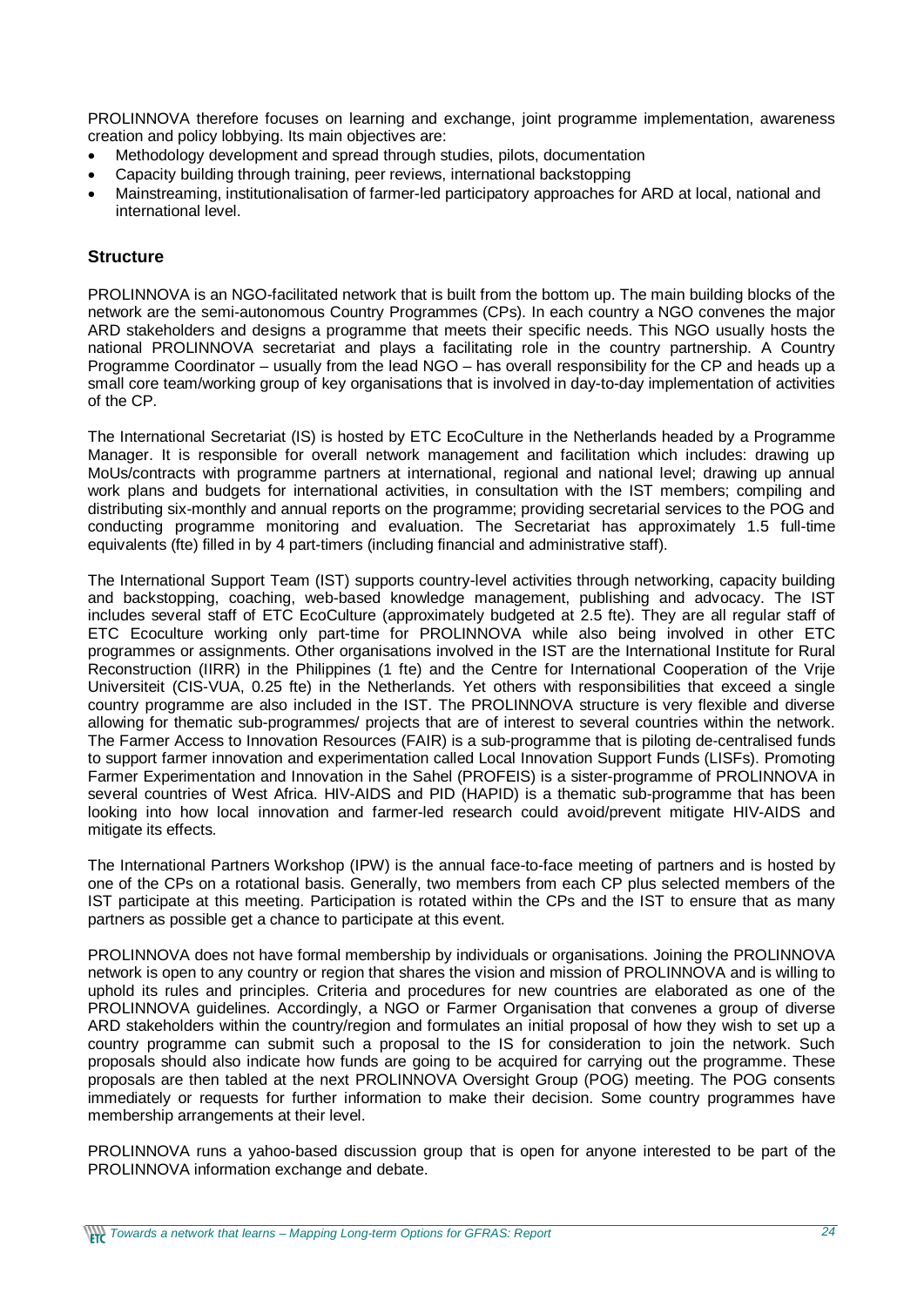#### **Governance**

The PROLINNOVA Oversight Group (POG) serves as a governance mechanism to ensure accountability to the CPs, their constituencies and donors. The POG is made up of four people from the CPs – one each from Asia, Latin America, Francophone and Anglophone Africa, one from the International Support Team (IST) and three external people who serve on a voluntary basis. Since its inaugural meeting in 2005 in South Africa, it has met face-to-face at least once, normally twice, each year; otherwise, it communicates by email. The Terms of Reference for the POG were originally drawn up by PROLINNOVA partners at their first meeting in Ethiopia in March 2004 and have been revised periodically by the POG on the basis of experience. The IS handles the POG Secretariat function.

The main purpose of the POG is to ensure effectiveness of the PROLINNOVA International Programme and transparency and accountability to its country-level partners and donors. Thus the POG provides strategic direction; ensures that the CPs and the IS keep to the agreed strategy, policy, principles; oversees the functioning of the IS; arbitrates in conflicts between the IS and CPs or these with donors; ensures that monitoring and evaluation is adequate and that advocacy is conducted effectively. The POG has drawn up important operational guidelines for PROLINNOVA which are revised periodically as more experience is gained. Currently there are six such guidelines posted on the website at <http://www.prolinnova.net/guidelines.php>

The National Steering Committee (NSC) is the governance structure at country-level made up of people from government research, extension and education, other NGOs and farmer groups. The NSC defines the CP activities, ranging from farmer-led research to policy advocacy. It gives the CP strategic guidance, helps mobilise resources and is the apex structure for accountability. Each CP has its own arrangements and schedules for NSC meetings. Under the NSC most country programmes have a task force or working group supporting the country secretariat, collaborating in implementation and helping to prepare the NSC meetings.

#### **Communication flows**

The IPW is the main face-to-face meeting of the network. It has a very interactive design in which CP representatives take turns to handle sessions. In addition, partners also meet at other international events, mainly training workshops. The country backstoppers from the IST visit each CP (once a year at least) and have closer interactions with members of the CP and support them on special requests.

Cross visits – a group from one CP visiting another CP for sharing and learning – has allowed for face-toface communication of partners from different countries.

The POG meets once (if possible twice) a year face-to-face but communicates frequently by skype and phone. The meetings are of 2-3 days duration. The POG has close communication with the IS and IST also using e-mail, skype and phone. The POG tries to schedule one of its meetings back-to-back with the annual IPW in order to have the opportunity to interact directly with network members.

The IS maintains frequent communication with the CPs mainly through e-mail and skype.

The PROLINNOVA yahoo group is open to any interested organisation or individual and is used mainly to share information. Occasionally, it is also used to dialogue on certain relevant issues.

The PROLINNOVA website is run by one of the IST partners – IIRR in the Philippines. It carries most of the important information on PROLINNOVA and also its products, including those of the CPs. The website has been kept technically simple so that all CPs (including those partners who have limited access to the internet) can also use it.

#### **Funding and finances**

After one year of inception funding from IFAD, DGIS has been the main funder of PROLINNOVA (which includes 9 of the 18 CPs) until 2010. Three CPs have mobilised longer term core funding for their PROLINNOVA country programme (through EED and Misereor). In addition, the French Ministry of Foreign Affairs (DURAS) and Rockefeller Foundation have been funding the FAIR sub-programme. Several specific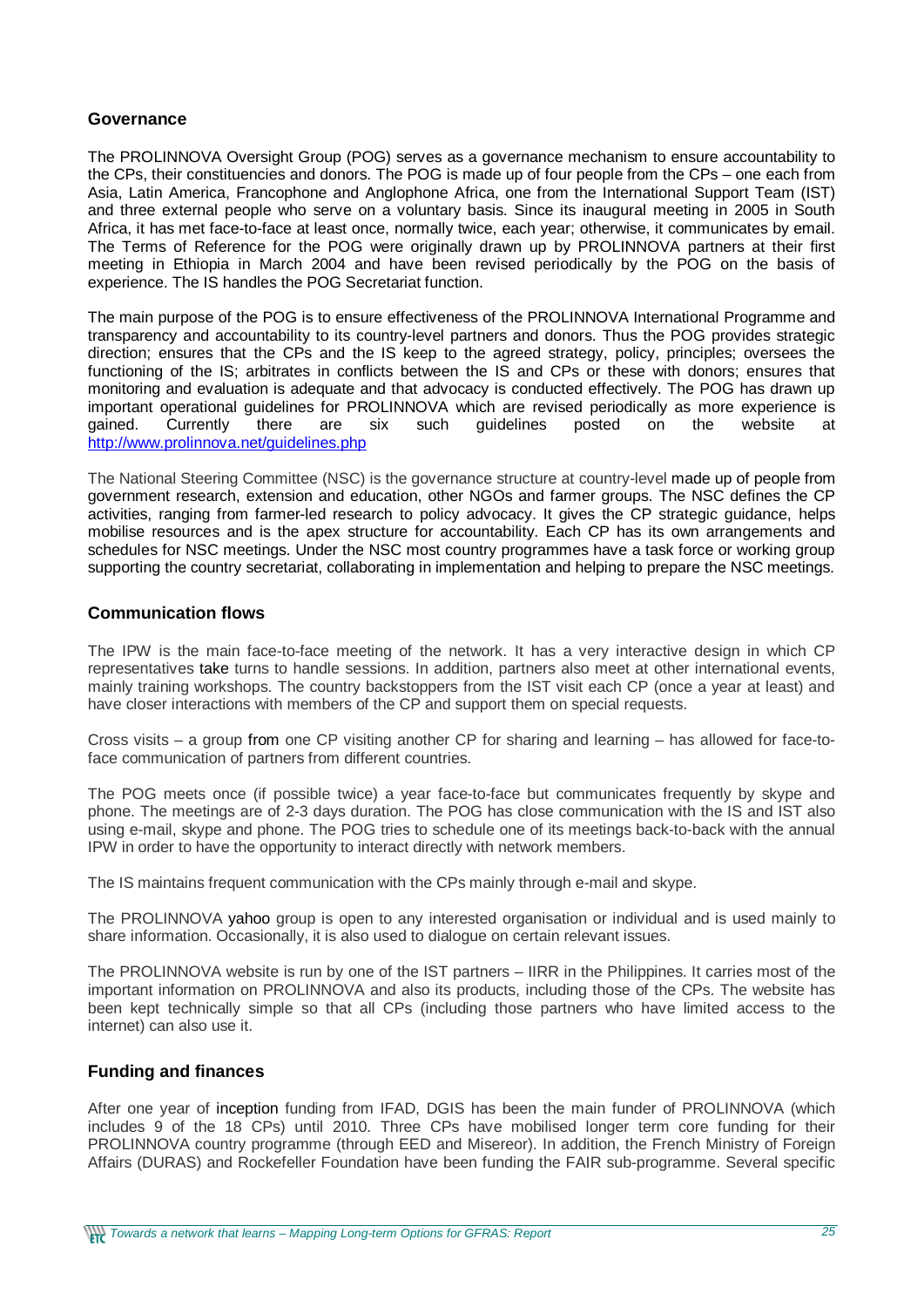activities within PROLINNOVA (conferences, workshops, publications etc.) have been supported by various donors over the years.

ETC EcoCulture as host of the International Secretariat has played a key role in many of these acquisition efforts. However, the responsibility for fund raising is gradually being taken on by CPs. Some CPs have been successful in getting co-funding to supplement the funds that comes from the main donor DGIS. Others have managed to get specific activities funded.

Narrative and financial reporting to the donors has been done annually in nearly all cases. With ETC being the contract holder, the International Secretariat has been responsible for a major share of such reporting to donors.

The PROLINNOVA overall budget has grown from less than Euro 100,000 per year in 2003 to an average of Euro 1,500,000 per year over the last few years. These resources have come from DGIS (800,000), Rockefeller Foundation (250,000), other donors (50,000) with the remaining covered by own contributions of CP and IST partners.

The above annual budget would be, along large lines, for activities directly by partners at the CP level (600,000), by the secretariat and IST (600,000) with the balance for various regional or international study and capacity building activities.

#### **Monitoring and evaluation (M&E)**

Monitoring and evaluation has been built around the main programme and sub-programmes of PROLINNOVA. Based on a 4-year strategic programme, CPs and the IST prepare annual plans and budgets. Mid-year summary reports and comprehensive annual narrative and financial reports are submitted by all CPs and IST members to the IS. The IS uses this material to compile reports to the donors.

PROLINNOVA has a comprehensive M&E framework, developed and improved at annual IPWs. This informs the reporting flow mentioned above.

An annual electronic evaluation of important aspects of the international networking and partnership is done by IIRR in the Philippines who plays an important role in M&E within the IST. The findings of this evaluation are discussed at the annual IPW for making changes and improvements to the functioning of the network.

Cross country visits also include an aspect of peer review where the visiting CP partners give feedback to the host country partners on their functioning.

The POG ensures that adequate M&E measures are applied across the network to safeguard the integrity of PROLINNOVA. The POG's oversight function of the IS includes financial management.

Regular external evaluations are undertaken by external evaluators, not only as donor requirements but also, and more importantly, as a means of learning within the network.

(Compiled from [www.prolinnova.net\)](http://www.prolinnova.net))

### ProVention Consortium

#### **Introduction**

The idea for ProVention<sup>4</sup> was conceived in 1998 by two individuals within the World Bank who – through their engagement in humanitarian assistance work – were convinced that disaster risk management was as important as disaster relief. Having secured funding through an award from the Development Marketplace, they undertook a pilot study in how the Government of Mexico dealt with disaster. The recommendations of the study resulted in the Mexican government applying for a World Bank loan for disaster risk reduction. This

**<sup>4</sup>** ProVention stopped functioning in early 2010 but was included in this review for the lessons that could be drawn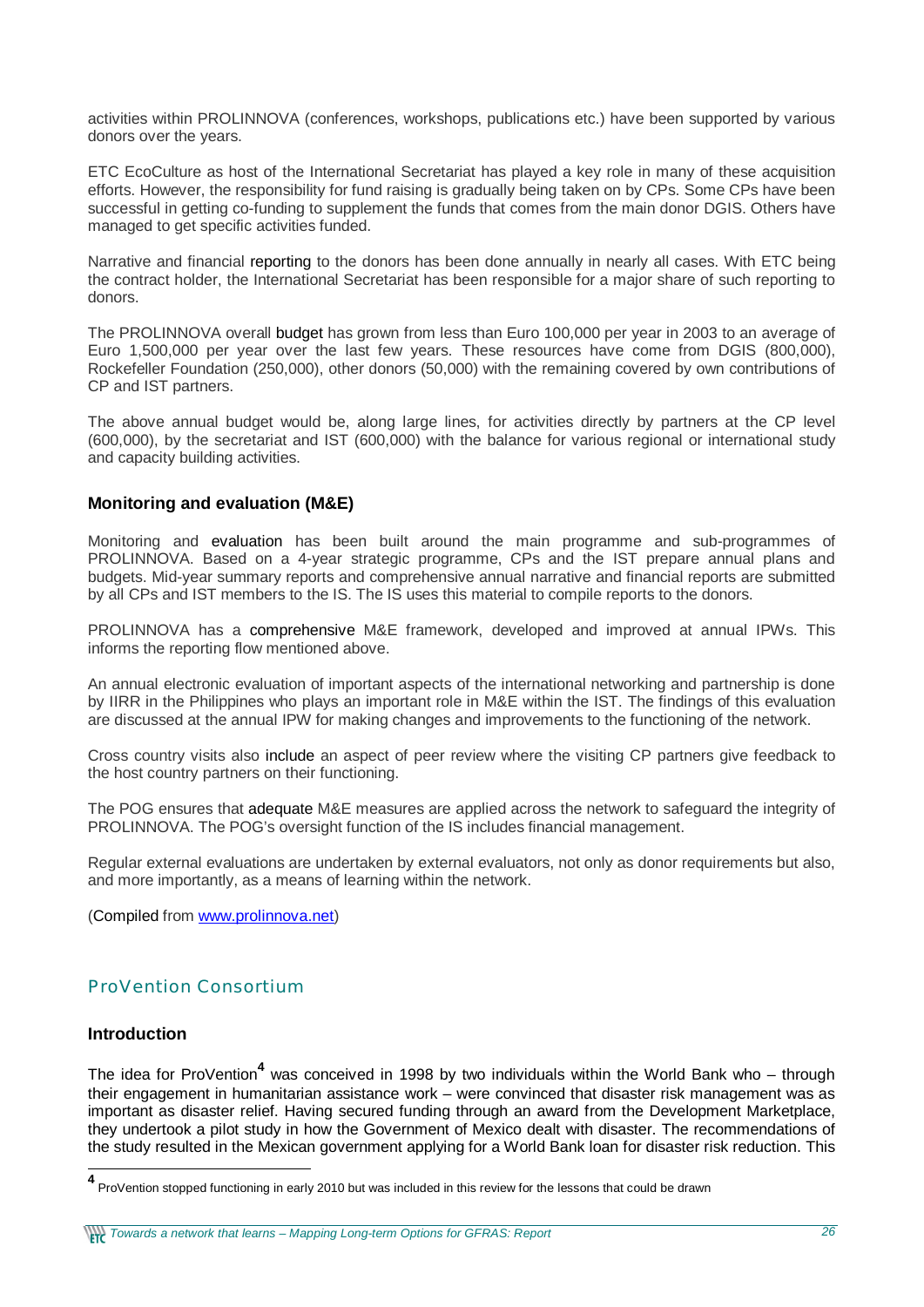then stimulated these two individuals to bring together a group of like-minded people (approx. 20) from diverse institutions to develop the first 3-year work plan of ProVention and raise funds to implement it. This marked the official launch of the ProVention Consortium in 2000 with a two-person Secretariat within the World Bank to address the social, economic and environmental impacts on developing countries caused by the increased frequency and severity of natural disasters.

The main objectives of the consortium in advancing disaster management were: forging partnerships and linkages; advocating for increased policy attention and commitment to reducing natural hazard risks; developing innovative approaches to the practical applications of disaster risk management; and sharing knowledge and resources for organisations, practitioners and communities active in disaster reduction. The consortium had five thematic priorities: mainstreaming risk reduction; risk analysis and application; reducing risks in recovery; risk transfer and private sector involvement; expanding risk research and learning.

#### **Structure**

The consortium functioned as an informal multi-stakeholder network across the different constituencies. The institutions that were represented in the initial meeting in 2000 to launch the consortium became its first partners and core group. By 2010, the consortium had over 80 partner organisations**.** It included international financial institutions, country donor agencies, universities and research centres, (international and national) NGOs, private sector partners and several global/regional network organisations. There were no transparent procedures or guidelines in place for joining the consortium and it appeared to be open to any organisation willing to work towards meeting its goals.

The Secretariat was hosted by the World Bank and located in Washington from 2000-2003. During this period the Secretariat was staffed by two employees of the World Bank who did this alongside their regular work. Thereafter ProVention was hosted by the International Federation of Red Cross and Red Crescent Societies (IFRC) with the Secretariat moving to its premises in Geneva. Its main tasks were administration of funds and work programme management. The Secretariat was staffed by at least 2 people throughout, with periods in which there was more staff. The Secretariat was closely involved and took the lead in the content work of the consortium.

From its early days until around 2005, the consortium members met at least twice a year. All matters related to the consortium were discussed at this meeting and decisions were made by consensus. However, this became increasingly tedious and inefficient as the consortium grew larger. Thus a decision was made to continue these biannual meetings only with a core group of partners whilst a separate annual meeting would be held for all partners of the consortium. The smaller core group became the Advisory Committee whilst the annual gathering was called the ProVention Forum.

The Provention Forum was an annual gathering of Consortium partners held in a different region every year. The 2009 meeting was held in Turkey and attended by more than 110 participants. It was a platform for critical dialogue and agenda setting. It directly informed the work programme of the consortium which included multi-partner projects. More than 35 multi-partner projects have been implemented in the period 2000 – 2010 in the five themes mentioned above.

The consortium also relied on high-profile voluntary patrons, with no governance responsibilities, who promoted the goals of ProVention among international leaders and key decision makers.

#### **Governance**

The consortium had opted for a light decision making structure in order to be flexible to the changing needs of the partners and the sector. An Advisory Committee comprised of representatives of the founding organisation, host organisation, donors and nominated Consortium partners gave strategic advice and direction to the Secretariat, oversaw the implementation of the work programme and approved the annual budget. There were no clear procedures or a structure in place for governance of the network.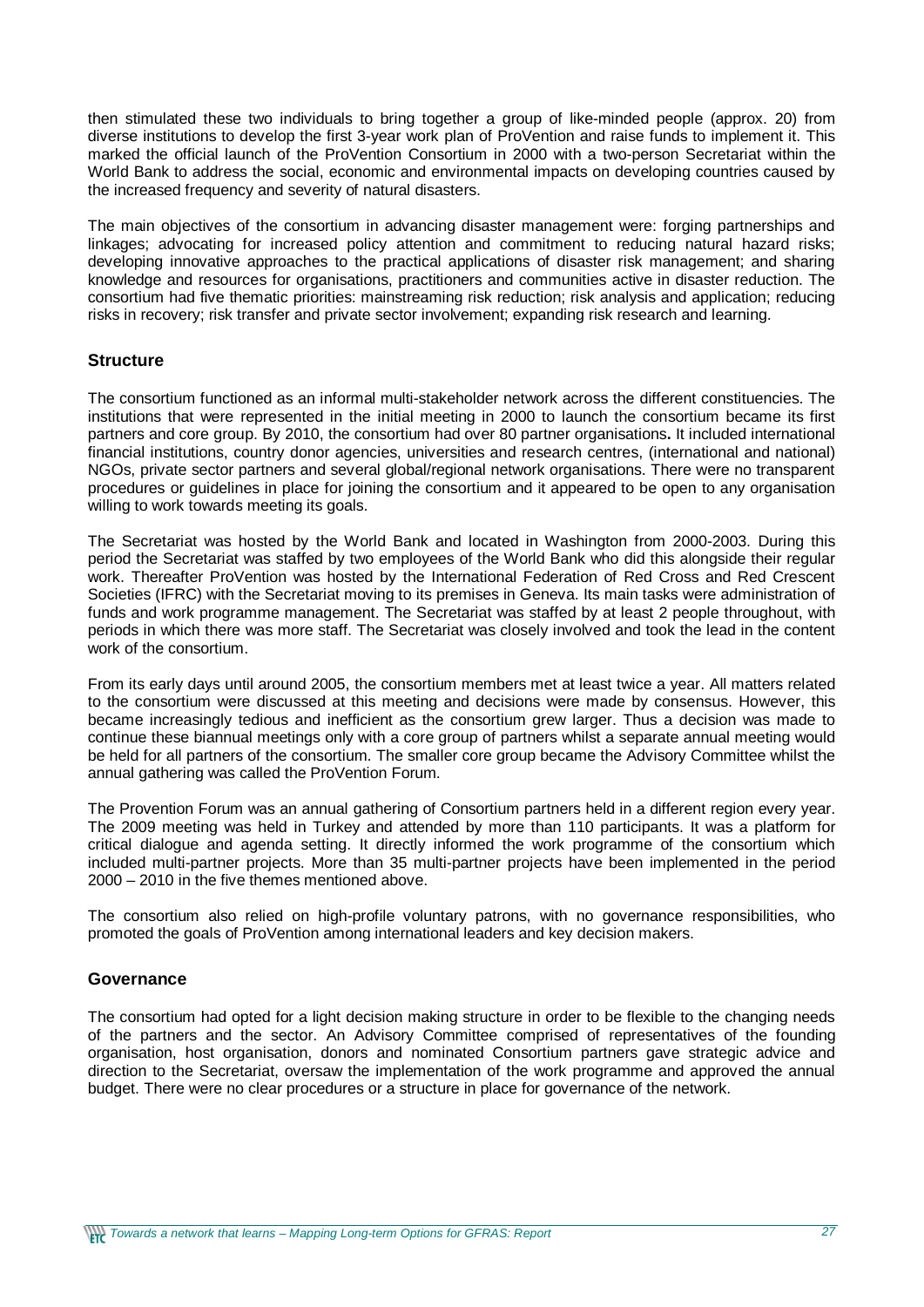#### **Communication flows**

The ProVention Forum was the annual face-to-face meeting of all partners. The Advisory Committee which included the core partners of the consortium communicated with each other more regularly.

Consortium members involved in projects prepared short quarterly reports which were used by the Secretariat to prepare quarterly project reports.

A short newsletter prepared by the Secretariat was used as a means of communicating news about the consortium and its partners. The back issues are archived on the website.

The website is a repository for publications and other resources of ProVention and its partners.

#### **Funding and finances**

The consortium managed to raise funds for its activities although there was a regular turnover of donors. According to the Annual Report for 2008, the main funders were the United Kingdom's Department for International Development (DfID), the Canadian International Development Agency (CIDA), Norway's Royal Ministry of Foreign Affairs, the Swedish International Development Agency (SIDA) and the Rockefeller Foundation. The total expenditure in 2008 was around CHF 4 million of which around 18% was on secretariat staff/project management and administration, 11% on the ProVention forum and pre-forum events and the rest on activities in the five themes. Most of the funds were tied to the multi-partner projects in the 3 year work plans. Reporting was done to all donors individually.

#### **Monitoring and evaluation**

Annual reports based on the annual work plans were prepared by the Secretariat. Quarterly and completion reports were prepared on each of the projects in line with donor requirements.

The Advisory Committee and Secretariat solicited expert technical advice from independent project reviewers to ensure high quality technical appraisal of ProVention project activities and accountability in project approval and decision making. Such evaluations were done regularly.

Although the need for monitoring and evaluation of the consortium's functioning had been discussed several times by the partners, no mechanisms were ever put in place.

#### (Compiled from [www.proventionconsortium.org\)](http://www.proventionconsortium.org))

Table 1 summarises key data of the eight networks reviewed within the five main components included in the case descriptions.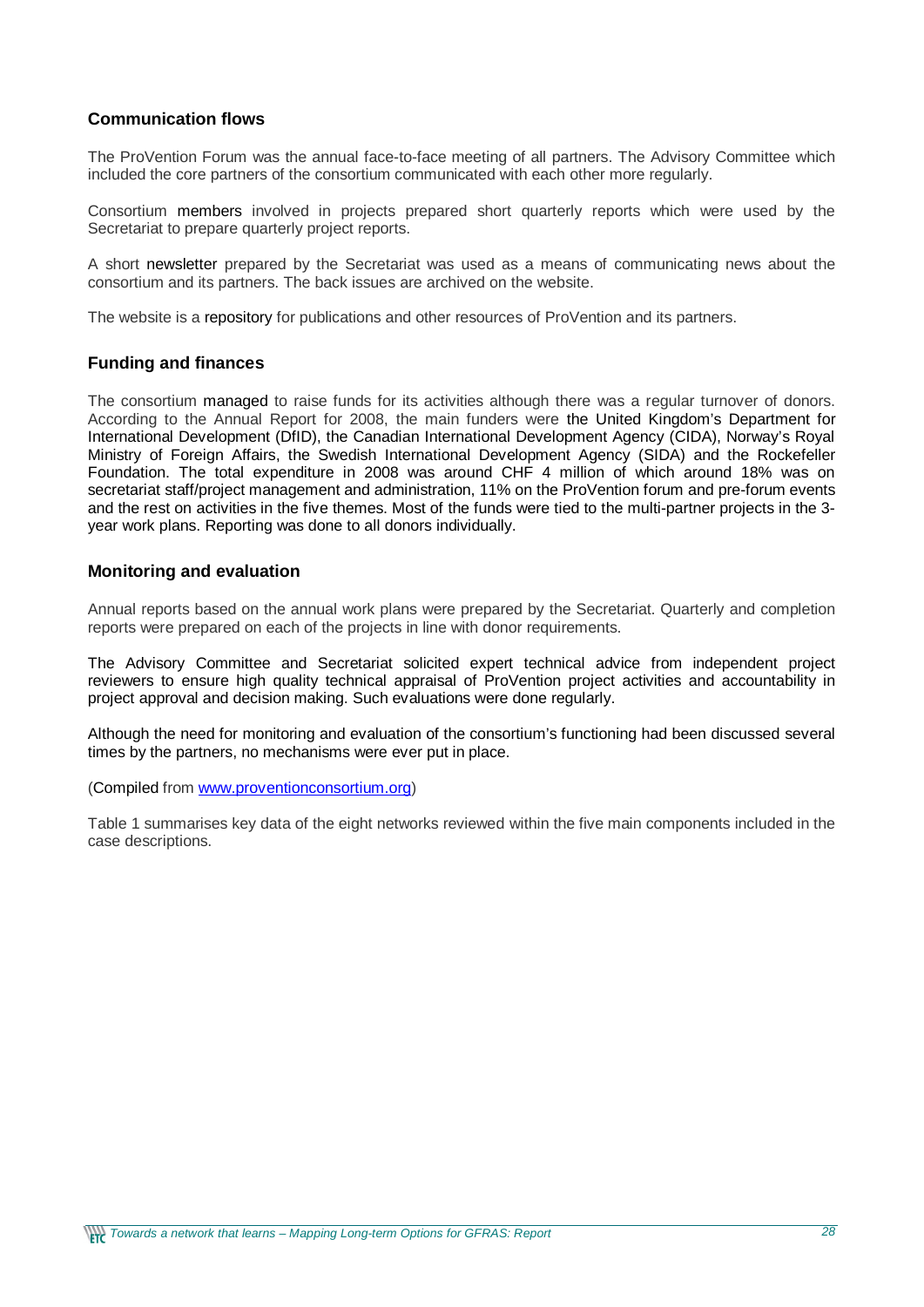#### **Table 1: Matrix of networks**

|                                     | <b>ALNAP</b>                                                                   | <b>FANRPAN</b>                                      | <b>GDPRD</b>                                                                                | <b>GFAR</b>                                      | <b>ILC</b>                                                      | <b>IFAP</b>                                                     | <b>PROLINNOVA</b>                                              | <b>ProVention</b>                                        |
|-------------------------------------|--------------------------------------------------------------------------------|-----------------------------------------------------|---------------------------------------------------------------------------------------------|--------------------------------------------------|-----------------------------------------------------------------|-----------------------------------------------------------------|----------------------------------------------------------------|----------------------------------------------------------|
| <b>General</b>                      |                                                                                |                                                     |                                                                                             |                                                  |                                                                 |                                                                 |                                                                |                                                          |
| Principle<br>objective              | Learning for<br>accountability and<br>performance in<br>humanitarian<br>action | Policy research<br>and dialogue on<br><b>NRM</b>    | Policy lobby to<br>get<br>development<br>assistance for<br>agriculture/rural<br>development | Policy dialogue<br>on ARD                        | Policy advocacy<br>for secure<br>access to land<br>for the poor | Policy advocacy<br>and defending<br>of farmer<br>interests      | Mainstreaming<br>participatory<br>approaches in<br><b>ARD</b>  | Policy<br>recognition for<br>disaster risk<br>management |
| Size/reach                          | 75 organisations/<br>individuals and<br>1000 associates                        | 13 country<br>nodes linking<br>600<br>organisations | 13 organisations<br>and $21$<br>associates                                                  | 6 Regional fora<br>linking many<br>organisations | 83 organisations                                                | 112<br>organisations                                            | 18 country<br>programmes<br>(CPs) linking 160<br>organisations | 80 organisations                                         |
| <b>Structure</b>                    |                                                                                |                                                     |                                                                                             |                                                  |                                                                 |                                                                 |                                                                |                                                          |
| Membership                          | Organisations,<br>few individuals                                              | 13 Country<br>nodes                                 | Organisations                                                                               | No members                                       | Organisations                                                   | Organisations                                                   | No members;<br>partnership of 18<br>CPs                        | No members                                               |
| <b>Stakeholders</b>                 | Multi                                                                          | Multi                                               | Single                                                                                      | Multi                                            | Selected                                                        | Single                                                          | Multi                                                          | Multi                                                    |
|                                     | Centralised                                                                    | Semi-<br>decentralised                              | Centralised                                                                                 | De-centralised                                   | De-centralising                                                 | Semi-<br>decentralised                                          | De-centralised                                                 | Centralised                                              |
| <b>Legal Entity</b>                 | No                                                                             | Yes                                                 | No                                                                                          | <b>No</b>                                        | No                                                              | Yes                                                             | No                                                             | No                                                       |
| Hosting<br>arrangements             | Hosted by ODI                                                                  | Headquarters at<br>ARC campus in<br>South Africa    | Hosted by BMZ                                                                               | Hosted by FAO                                    | Hosted by IFAD                                                  | Headquarters in<br>Paris                                        | Hosted by ETC                                                  | Was hosted by<br>World Bank and<br><b>IFRC</b>           |
| Size of<br>Secretariat<br>(Current) | 6 (one part-time)                                                              | 10                                                  | 7 (one part-<br>time)                                                                       | 2 + support staff                                | $8 + 5$<br>consultants                                          | 9                                                               | 1.5 fte $+$ 4 fte in<br>IST (all part-time)                    | At least 2<br>throughout                                 |
| Governance                          |                                                                                |                                                     |                                                                                             |                                                  |                                                                 |                                                                 |                                                                |                                                          |
| Decision making                     | Steering<br>Committee                                                          | Member<br>Meeting with<br>Board below it            | Board with<br>Steering<br>Committee<br>below it                                             | Steering<br>Committee                            | Member<br>Assembly with<br>Council below it                     | Member<br>Conference with<br>Executive<br>Committee<br>below it | Programme<br>Oversight Group                                   | Advisory<br>Committee                                    |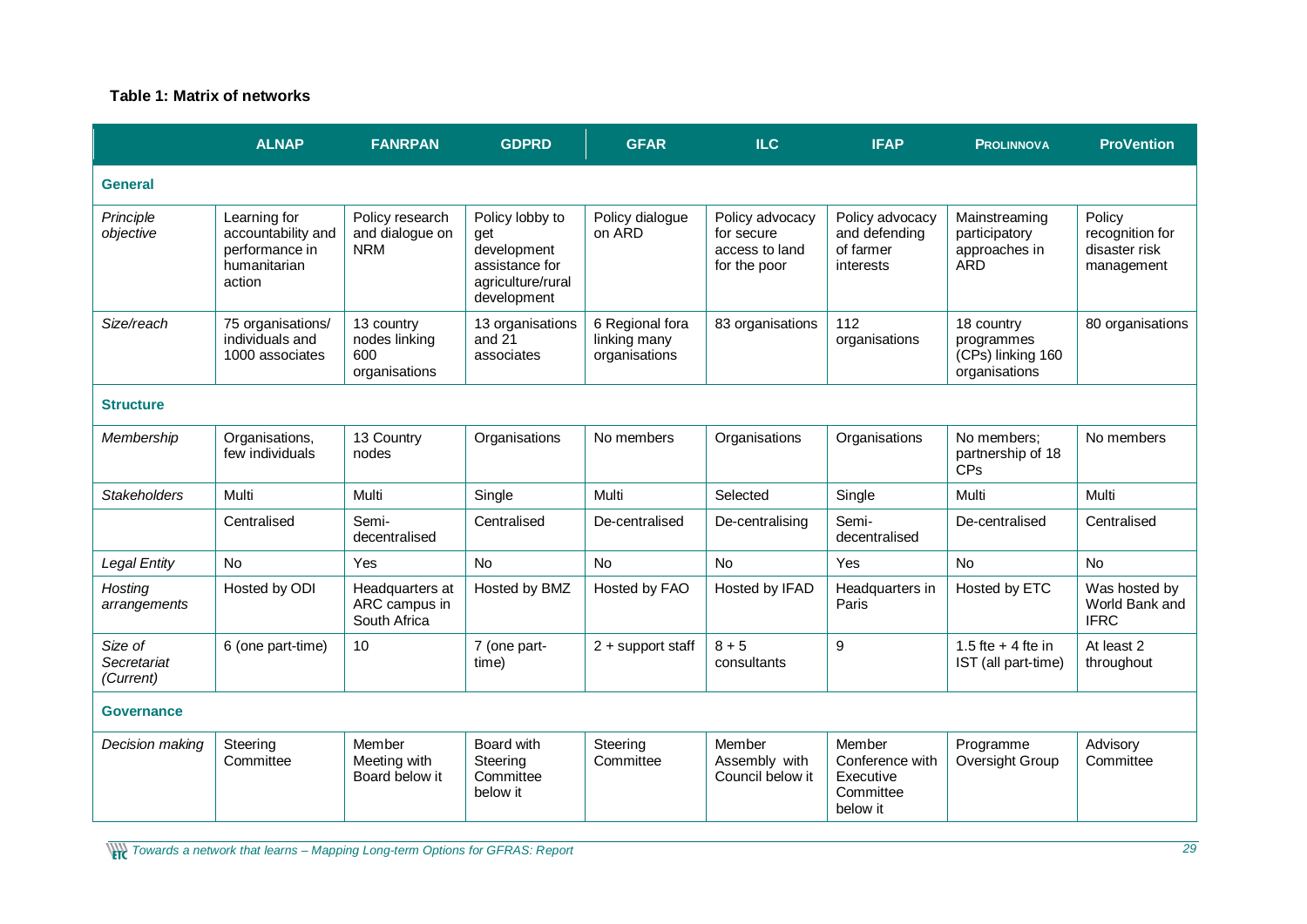|                                           | <b>ALNAP</b>                    | <b>FANRPAN</b>                       | <b>GDPRD</b>                          | <b>GFAR</b>                           | ILC                           | <b>IFAP</b>                           | <b>PROLINNOVA</b>             | <b>ProVention</b>                     |
|-------------------------------------------|---------------------------------|--------------------------------------|---------------------------------------|---------------------------------------|-------------------------------|---------------------------------------|-------------------------------|---------------------------------------|
| <b>Communication</b>                      |                                 |                                      |                                       |                                       |                               |                                       |                               |                                       |
| Communication<br>flows                    | Good internal and<br>external   | Limited internal/<br>mostly external | Focus on<br>internal<br>communication | Focus on<br>external<br>communication | Good internal<br>and external | Focus on<br>external<br>communication | Good internal and<br>external | Focus on<br>external<br>communication |
| <b>Funding/finances</b>                   |                                 |                                      |                                       |                                       |                               |                                       |                               |                                       |
| Indicative annual<br>budget (Euro)        | 750,000                         | 1,500,000                            | 1,000,000                             | 4,000,000                             | 4,500,000                     | No information                        | 1,500,000                     | 3,000,000                             |
| Main source of<br>funds                   | Donor/ members<br>contributions | Donors                               | Donor member<br>contributions         | Donors                                | Donors                        | Membership<br>fees                    | Donors                        | Donors                                |
| Form used                                 | Annual payment                  | Project-based<br>funding             | Annual payment                        | Project-based<br>funding              | Programme<br>funding          | Annual payment                        | Programme<br>funding          | Project-based<br>funding              |
| <b>Monitoring &amp; Evaluation</b>        |                                 |                                      |                                       |                                       |                               |                                       |                               |                                       |
| Systematic<br>framework                   | Being developed                 | <b>No</b>                            | Being<br>developed                    | No                                    | Yes                           | No information                        | Yes                           | <b>No</b>                             |
| Internal M&E of<br>network<br>functioning | Regular                         | <b>No</b>                            | Informal                              | <b>No</b>                             | Yes                           | No information                        | Regular                       | <b>No</b>                             |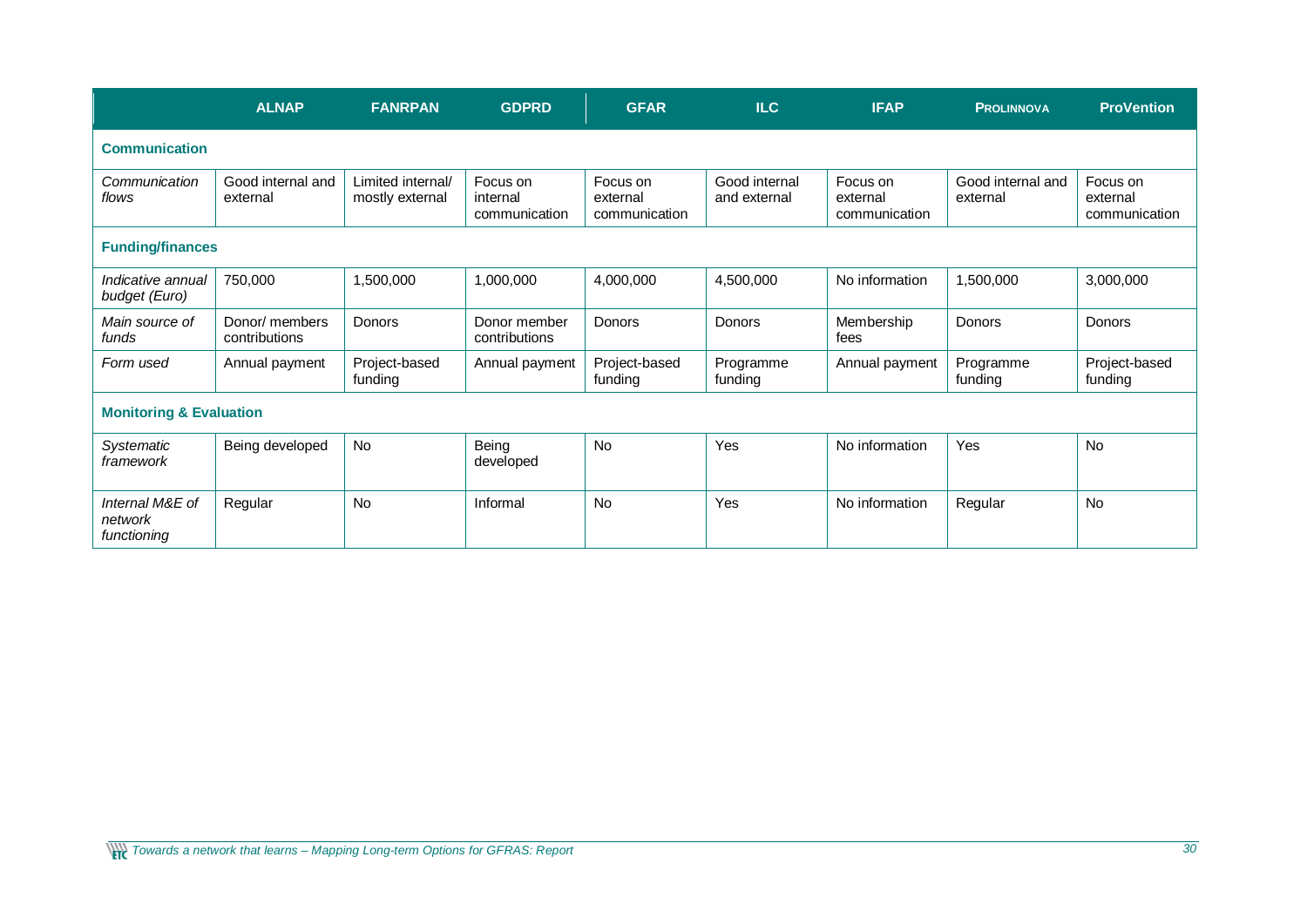## CRITERIA AND OPTIONS

The above cases show that networks make very different choices in all of the five areas studied: structure, governance, funding and finances, communication and monitoring and evaluation. Context factors as well as network objectives influence the choices made. This chapter presents the main issues within each of these five areas where choices need to be made, summarises the main forms and models found as options for GFRAS and shows their implications, their advantages and disadvantages.

#### **Structure**

Defining *membership of the network* is the first important issue in setting up a structure. Membership arrangements may vary from being very informal, (almost) non-existent, to being very formalised with clear processes for becoming a member and descriptions of members' rights and responsibilities, including contributions in kind or in cash. A more formalised option adds strength to the network as it encourages commitment and ownership of those involved. There is a conscious choice made to join or not to join. Clarity on membership also helps to organise governance in a transparent way. When the network speaks, it is clear on behalf of whom it does so. In all the cases studied, membership is on an organisational basis, not individually, though clarity on who represents the organisation in the network is often a condition, particularly for the smaller, compact networks.

Yet, networks such as GFAR and PROLINNOVA purposely shy away from formal membership. This makes it easy for any party to get involved, participate in activities and contribute to the learning and sharing. It also prevents exclusion of organisations that for legal or other reasons have difficulty in becoming members of an international network (i.e. some intergovernmental or donor organisations as well as many government ministries). Payment of relatively small membership contributions through international banking is a costly exercise.

As a compromise PROLINNOVA and FANRPAN are structured as networks of networks, organised per country. They have clear procedures for country networks to join the international platform and governance arrangements describe how country networks participate in higher level decision making. The model allows for more open functioning without formal membership at the country level though experience from these two cases suggest that minimum arrangements for defining who "belongs" to the country network and who does not could add strength to the network.

Generally, it seems that clear membership arrangements make good sense if the agenda of the network focuses on (international, national) lobby and policy work, particularly when related to members' own interest (IFAP) or issues that members feel strongly about. The more homogenous the network constituency, the easier it is to organise membership.

The fundamental question to be addressed though is how one includes organisations and mobilises their commitment. Looking beyond the above membership arrangements, three crucial conditions should be in place for this to happen:

- The interest in and "feelings" about the network focus and agenda. Something that binds partners within PROLINNOVA and to a certain extent in ILC but is least prominent in e.g. GFAR or FANRPAN;
- The relevance of the activities and outputs produced by the network for the regular work of the organisations. This is very strong, for example, in the case of ALNAP and GDPRD;
- The feeling of being part of the network through effective two-way communication, involvement of activities, sharing of resources, influence in decision making etc.

A second question determining the structure of the network refers to *the level of decentralisation*. This depends very much on the agenda of the network. With the exception of GDPRD, all networks studied have struggled or are struggling with this issue. In many cases (ILC, ALNAP and IFAP), the networks initially had a centralised structure with a central secretariat and governance body as key structuring elements. In various ways they have started to look for ways to decentralise, create learning groups, sub-secretariats and/or governance bodies at lower levels. Only PROLINNOVA started with planning and work at country level as a basis for deciding the need for and roles of an International Support Team cum Secretariat.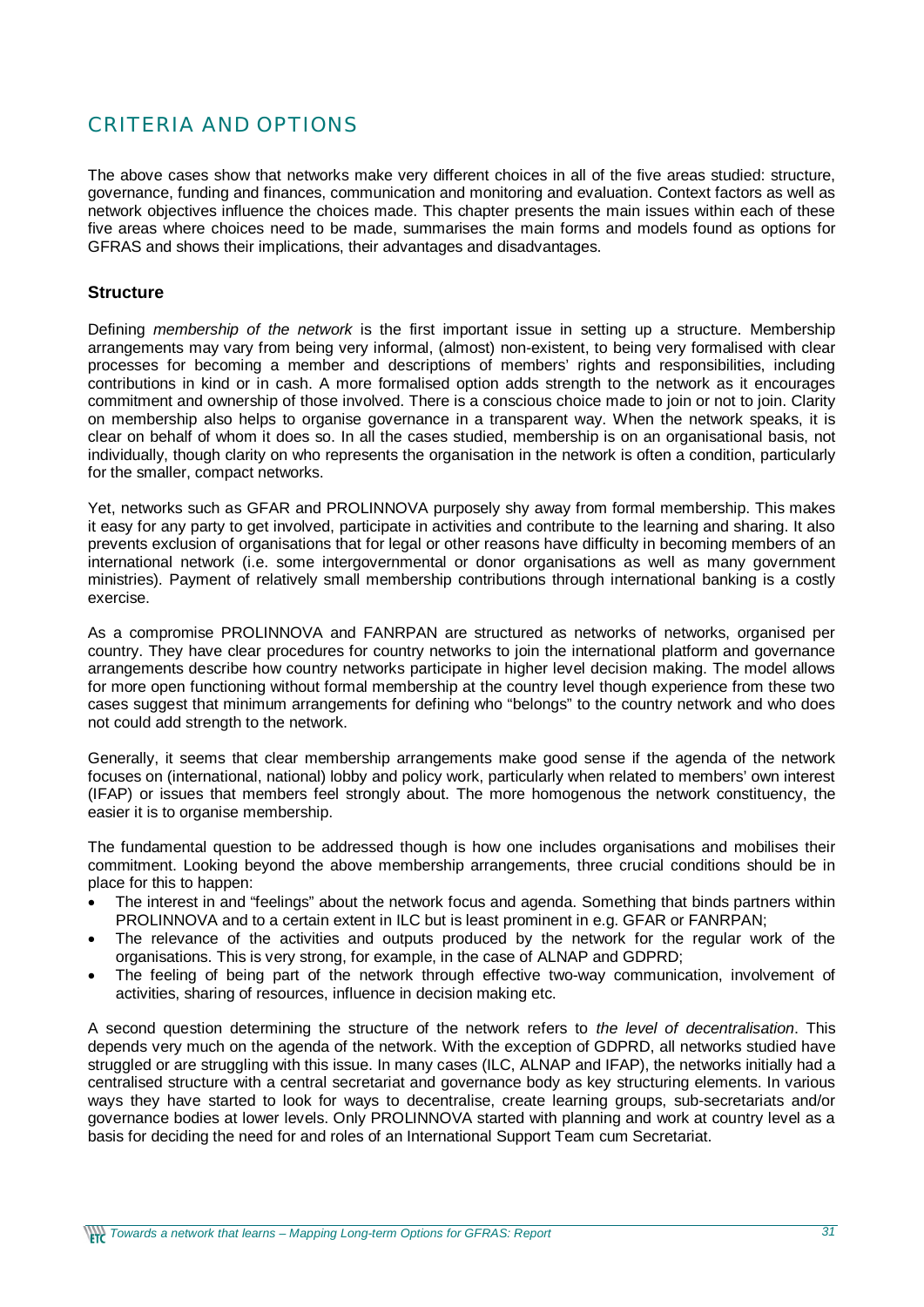Networks decentralise to increase members' involvement; physical and budget-wise decentralisation allows for larger numbers of members to join activities. They also do so in the realisation that in the end actual changes need to be realised mostly at the regional or, even more so, at the country level. Decentralisation also allows for addressing country/region relevant (sub) issues and even for taking up of specific positions related to these issues. Given the complications of decentralising a strong centralised structure it is advisable to explore best ways for decentralisation from the start. This needs to be accompanied, obviously, by a decentralisation of resources. Whilst the temptation may be to decentralise mostly to a regional level (emphasis in GFAR e.g., also in ILC and IFAP) this may not overcome the above-mentioned problems with the centralised model. In such cases, a greater emphasis of decentralisation to the country level should be considered.

The question regarding the *role and position of the secretariat* needs to be discussed given the various tasks that need to be fulfilled to keep a network alive, ensure its quality of work, its growth and visibility such as:

- Planning, monitoring and evaluation, reporting;
- Organising decision making and governance;
- Fund raising and fund management;
- Facilitation of communication and knowledge sharing, including annual meetings;
- Capacity building, strengthening of sub-networks and organisations;
- Research, analysis or documentation of lessons from the network;
- International policy work, advocacy.

The tasks at the top of the list are often considered core tasks referring to the basic coordination and facilitation of the network. These are almost always done through one team, based in one location. Tasks mentioned at the end of the list can be considered "implementation" tasks. These can usually be shared easily between different organisations, members or non-members in the network. If the secretariat takes on more tasks at this level it tends to grow into an "organisation" in its own right, rather than supporting network members to achieve their common goal. This may lead to higher visibility of the secretariat and a stronger capacity and profile in the content issues of the network, but enforces the centralising forces in the network, decreases the opportunities for members to share relevant tasks and related resources, and may alienate key partners through competition for activities and funds. PROLINNOVA is the only network that distinguished between the (small) network secretariat responsible for the first two tasks based at ETC Ecoculture and an international support team responsible for the other tasks involving staff from a larger group of international resource organisations and, increasingly, country "member" organisations.

Depending on the choices made, secretariats can grow from 1 to 2 full timers to 10 or more. More interesting maybe to look at the percentage of available resources used to cover costs of the secretariat, its staff, the activities directly implemented by the secretariat, the working costs and overhead. Information from the case studies is not always conclusive and/or comparable but this percentage seems to vary from as low as 25% to 75% or more. The natural tendency seems to start small, expand rapidly until the need to decentralise is felt or claimed by the network.

Whatever the size and specific roles chosen for the secretariat, the dilemma will always be that a good secretariat, a good communicator to the outside world and an effective mobiliser of members' involvement, will be close to being overworked and constantly tend to grow, funds allowing. The secretariat needs to be aware of this and manage this challenge, saying "No" when too many new demands are being made or decentralise and share new tasks or activities with others maintaining a clear focus on the chosen corebusiness.

To provide a home for the secretariat, a network can choose to obtain an own independent *legal identity*. Only 2 out of the 8 networks studied made that choice. They wanted to create a clear framework facilitating the signing of agreements with donors and related administration as well as formalisation of employment contracts with staff and their management. In practice, establishing and dismantling the legal entity proves to be a time consuming and possibly expensive process. It reduces flexibility of structure and governance arrangements as each major change needs to follow the proper, legal, process. It also reduces the job security of secretariat staff as it only depends on the strength and funding base of the network itself. This in turn forms a constraint in attracting (and keeping) qualified staff. Finally (members often fear that) a network with an own legal independent status becomes an organisation in itself and a possible competitor for funds and international attention.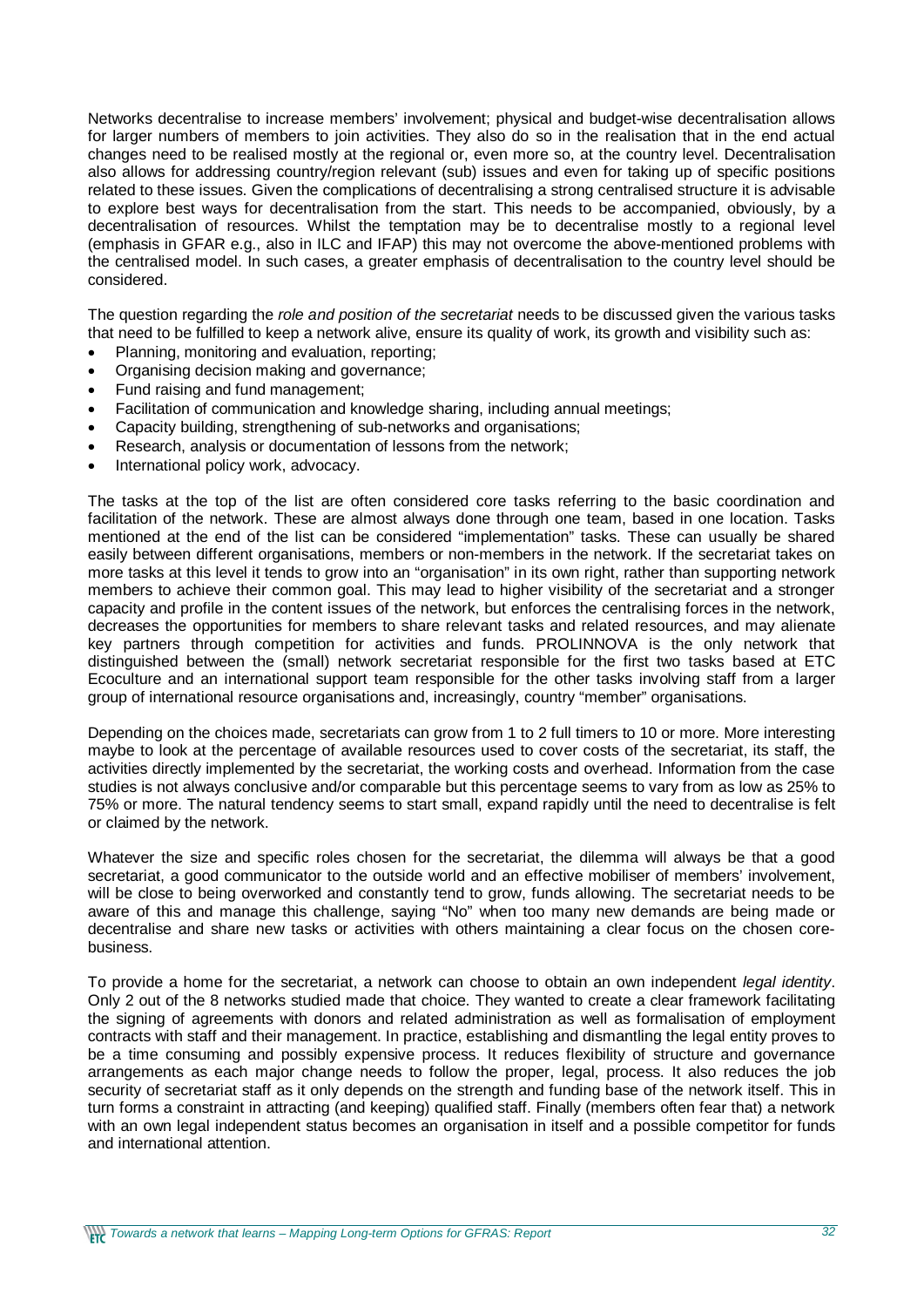In the absence of a new independent legal entity for the network all evidence suggests that networks can be hosted adequately by existing organisations. *Hosting arrangements,* including financial management (see below) may vary but in all cases they provided the necessary legal and administrative framework for the network to enter into contracts and MoUs with donors and other partners and mobilise and maintain quality secretariat staff. The arrangements need of course to be clear and formalised in some form of hosting agreement which in turn needs to be made known to staff involved and the wider network in order to create adequate transparency. The host can choose to employ staff for the sole task of working for the network and for as long as donors agree to fund the network or its activities, a risk reducing strategy. Hosts like ODI and ETC integrate network staff in their regular organisation, creating possibilities for key specialists to work part time for the network and part time for other programmes of the host. This increases flexibility in staffing of the network and increases job security of staff involved as their future does not depend on the stability of the work only but also by continuation of programmes of the larger host.

*Selection of the host organisation* needs serious attention. Important considerations include:

- x Credibility of the host: its name and status internationally as well as expertise in the core business, the content of the network.
- Capacity and flexibility in hosting and supporting administrative arrangements to the network. This determines how effectively the secretariat can handle recruiting of new staff, sign agreements with a wide range of partners, share resources, and send money to all corners of the network and process partner reports.
- In dealing with sensitive issues a relatively neutral name and position is an advantage.
- x Experience and capacity of the host in facilitating international learning networks. This is a field of expertise in its own right that should not be taken for granted as a given within the host.

The is no doubt that in spite of increased use of ICT for communication in international networks (see below) *regular face-to-face meetings* need to be part of network design. They are essential for organising effective learning among "members", allowing emergence of new ideas or initiatives, creating platforms for governance and decision making, encouraging a feeling of ownership and increasing visibility of the network. But all these benefits can only be realised if the meetings are well planned and facilitated with a good balance between larger formal presentations and smaller working groups, between theory and practice, with open space sessions leading to clear concluding sessions. Networking is a verb and the face-to-face meetings are the place to make this work. They can boost or kill a network. Depending on the level of decentralisation, face-to-face meetings can happen at national, regional or global level.

And whatever the choices made regarding structure (and governance) the network needs to write them out, formulate them in some form of *"constitution" to create transparency* internally and externally. Where a legal entity is created the relevant legal framework will determine to a large extent the shaping of this document. In other cases the network can make its own choices. Some choose to formulate a full charter and adapt it only once in a couple of years. Others choose to formulate separate statements (guidelines) on important parts of structure and governance (e.g membership procedures, roles and responsibilities of various units, decision making, sharing of funds), change these if and when needed, and develop new ones when the needs arises.

#### **Governance**

There is no doubt about the importance of governance in making or breaking a network. Arrangements are needed that determine how decisions are made in a network and how individual organisations, members, can influence or take part in such decision making. The issue therefore needs thorough attention whilst choices made and the underlying rationale will need to be communicated very clearly to all those concerned.

From the case studies, three general models for network governance emerge – the democratic, the management and the guidance model. As always, combinations of models are possible.

In the most *democratic form of governance* a meeting of all members is given the highest authority. This meeting is given names such as Assembly of Members, Members Conference or Annual General *Meeting*. Frequency may vary from twice a year to once in 2-3 three years. Under this form, a governance committee functions for operational management, formally appointed by the AGM. This committee can be relatively small as interests of all members and stakeholders are well taken care of through the AGM. The governance committee provides direct supervision to the secretariat: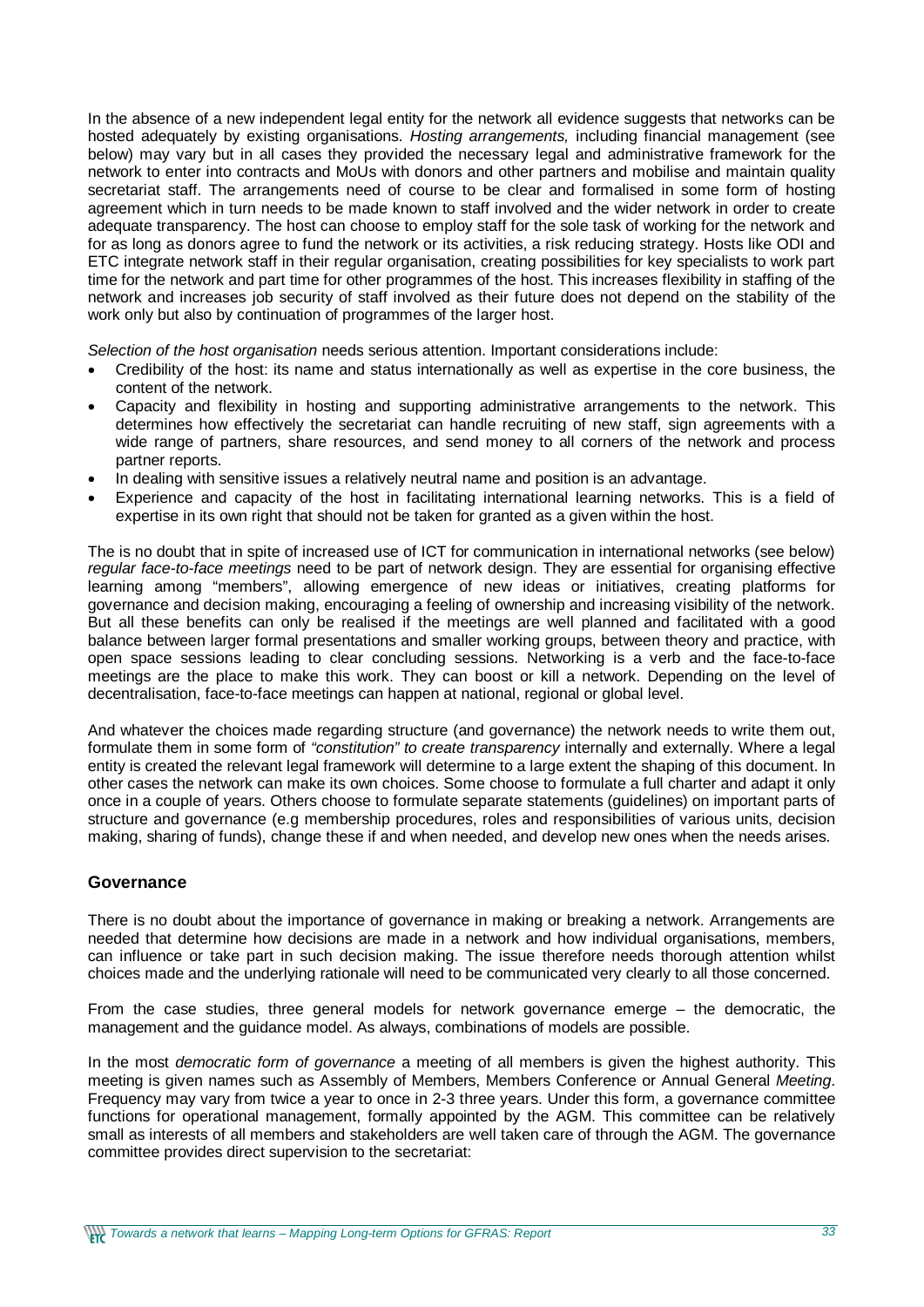

If well implemented, this mobilises ownership and commitment from the side of members. It is more easily implemented if the network is relatively small (ALNAP, GDPRD) and mostly needed when the network agenda has important political implications (IFAP, ILC)

In the *management form of governance* the status of the governance committee is upgraded to become the highest authority in the network, often known as a board. In this case the governance committee is usually larger to be able to meaningfully involve all relevant parts of the network. The larger size of the governance committee encourages the formation of a smaller team, a management team or executive board, for regular guidance and support to the secretariat. This may meet as often as four times a year. In this case governance is kept simple and transparent as the management team is directly chosen from and/or by the overall board. GFAR governance, for example, follows this model, by and large.



This model reduces the involvement and ownership of members. It is not necessarily more efficient in management as the decision making in the board may be as complicated as through members' meetings. It gives adequate governance in relatively open networks that lack clear membership arrangements and also in the case of large networks. In this case, board members are often representatives of sub-networks.

Finally, the *guidance model of governance* is the lightest form of the three. The status of the governance committee is reduced considerably as compared to the other two models to become an oversight group or general steering committee. It discusses and sets general network directions and policies but leaves it to the secretariat to operationalise these and plan, budget and manage activities accordingly. The committee only reviews annually – afterwards – whether the secretariat has done its job well.



This model obviously allows quite some room for manoeuvre to the secretariat increasing flexibility of the network to respond to new opportunities or adapt to unforeseen developments. It assumes patterns of trust between network members, committee members and the secretariat. PROLINNOVA governance resembles this model.

It is important to realise that the above analysis zooms in at governance of the global network as a whole. Parallel to the earlier discussion on decentralisation of network structures, a fundamental question is the *decentralisation of governance* to the location of decision making authority/power at the various levels in the network. Which decisions need to be made at the global level and which ones can be the responsibility of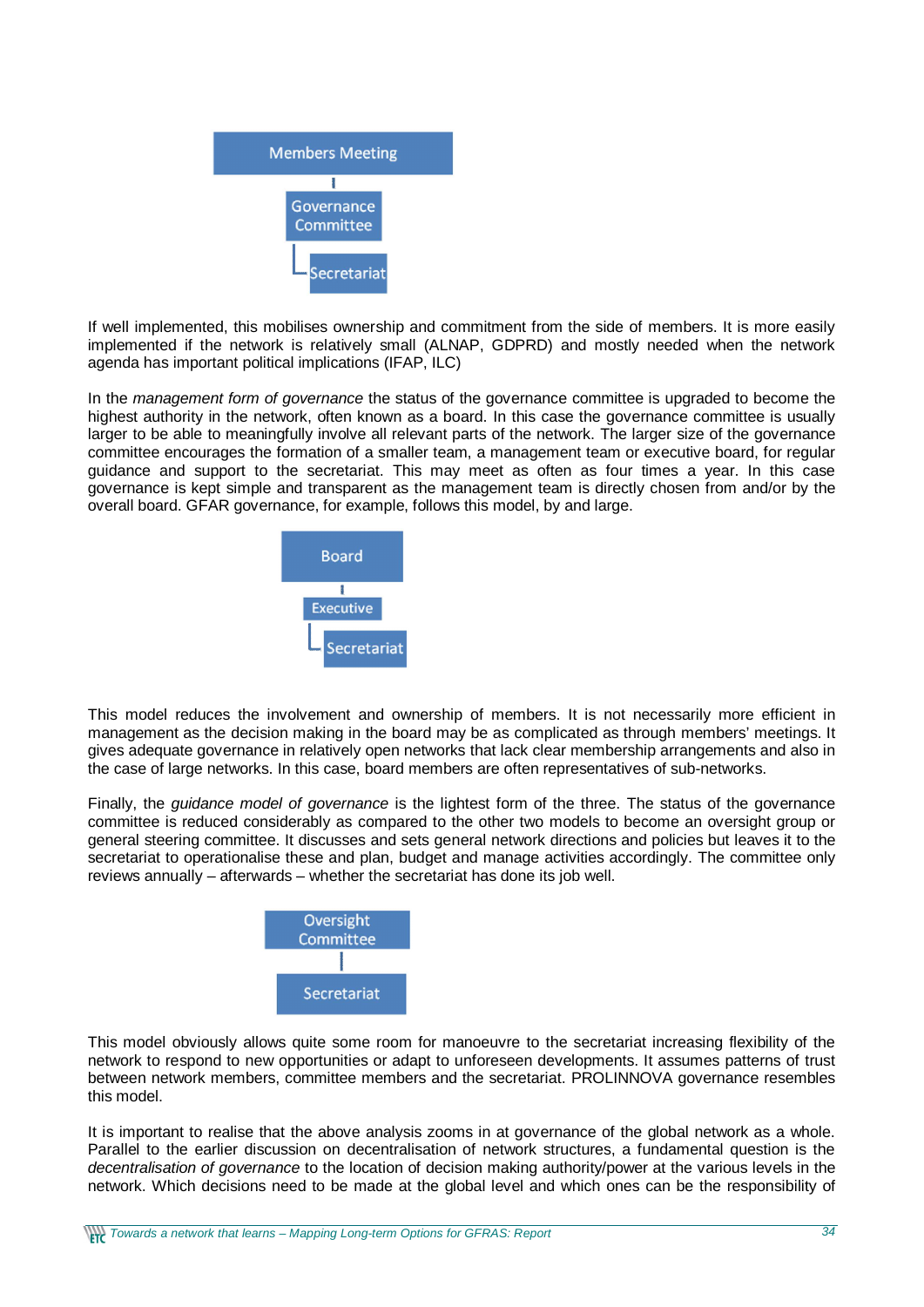sub-networks at country or regional level? While most networks give increasing attention to the importance of lower level sub-groups or sub-networks, it is clear only in a few cases (ILC, PROLINNOVA) how the network is working towards higher levels of autonomy for activities at these levels with related budgets.

In all cases the *composition of and (s)election process of the governance committee* needs to consider the following:

- x Relevant actors, members, stakeholders need to feel that they are represented.
- Including committee members not representing any of the constituencies; "external" members who are able to look beyond the interests of the various constituencies makes governance often more effective. In some cases the Chair is by design such an "external" member.
- The secretariat should not be a member to maintain a clear distinction between governance and supervision on the one hand and implementation on the other hand. Some networks find this too artificial a construction and include the secretariat in the governance committee as a non-voting member.
- The process of deciding who is to be member needs to be clearly formulated and be transparent to all. This includes who nominates whom, criteria for who can be nominated, and procedures for decision making.
- Election (rather than selection) of members adds strength to the link between member constituencies and governance.
- Open election processes may lead to committee members who do not perform adequately and are not committed to the cause of the network. Thus, procedures for terminating committee membership should not be forgotten.

The issue of *representation* of network members or stakeholders within the governance committee merits further analysis. First of all, the word itself needs be used with care. If used, does it refer to true representation implying that the committee member speaks on behalf of her/his constituency or is it used more loosely suggesting that the committee member comes from a particular stakeholder category and is able to contribute from that perspective. A choice for real representation immediately poses the question of who represents whom. It is in this approach that the election procedure mentioned above becomes critically important. But representation should not conclude with the election process. If this approach is taken seriously the *communication between committee members and their constituency* needs to be well organised, both prior to meetings and decision making, and afterwards.

For an effective functioning of the governance committee, it is important to consider the issue of *incentive or compensation for committee members*. Effective committees often show a combination of strong individual interest of committee members in the topic and cause of the network and support by his/her organisation to create time for him/her to spend on the network. Such support may even allow committee members to use their own travel and expense budgets for work in the network thus reducing the pressure on overall network resources. Payment for time spent (fee) should be prevented for the same reason. Where CSO-led networks are very cautious with paying per diems or other allowances, other networks use this as compensation for the hard work of their committee members. If committee members are expected to link up systematically with their constituencies, mobilise inputs for and share and discuss results of meetings, they may need resources specifically set aside for this purpose.

A final word of advice from the networks studied: keep the governance structure simple with clear transparent lines and with low transaction costs. And remember that there are many other ways to involve members meaningfully in setting directions for the network and in (preparing for) decision making. Present ICT allow for regular consultations and debates with dispersed members including regular e-mail, yahoo-type discussion groups, debate options on the website, etc. If well facilitated, member workshops and meetings provide excellent opportunities for wider members' involvement. A governance structure that is not fed and inspired by such discussion is bound to end up becoming isolated from its base and thereby ineffective.

#### **Funding and finances**

Networks cannot function without finances, thus fund raising and management is an aspect that receives continuous attention in all the cases reviewed. In general, most of the networks have started by attracting one or two donors to the core idea of the network and gradually increased the volume of funding with the expansion of the activities of the network.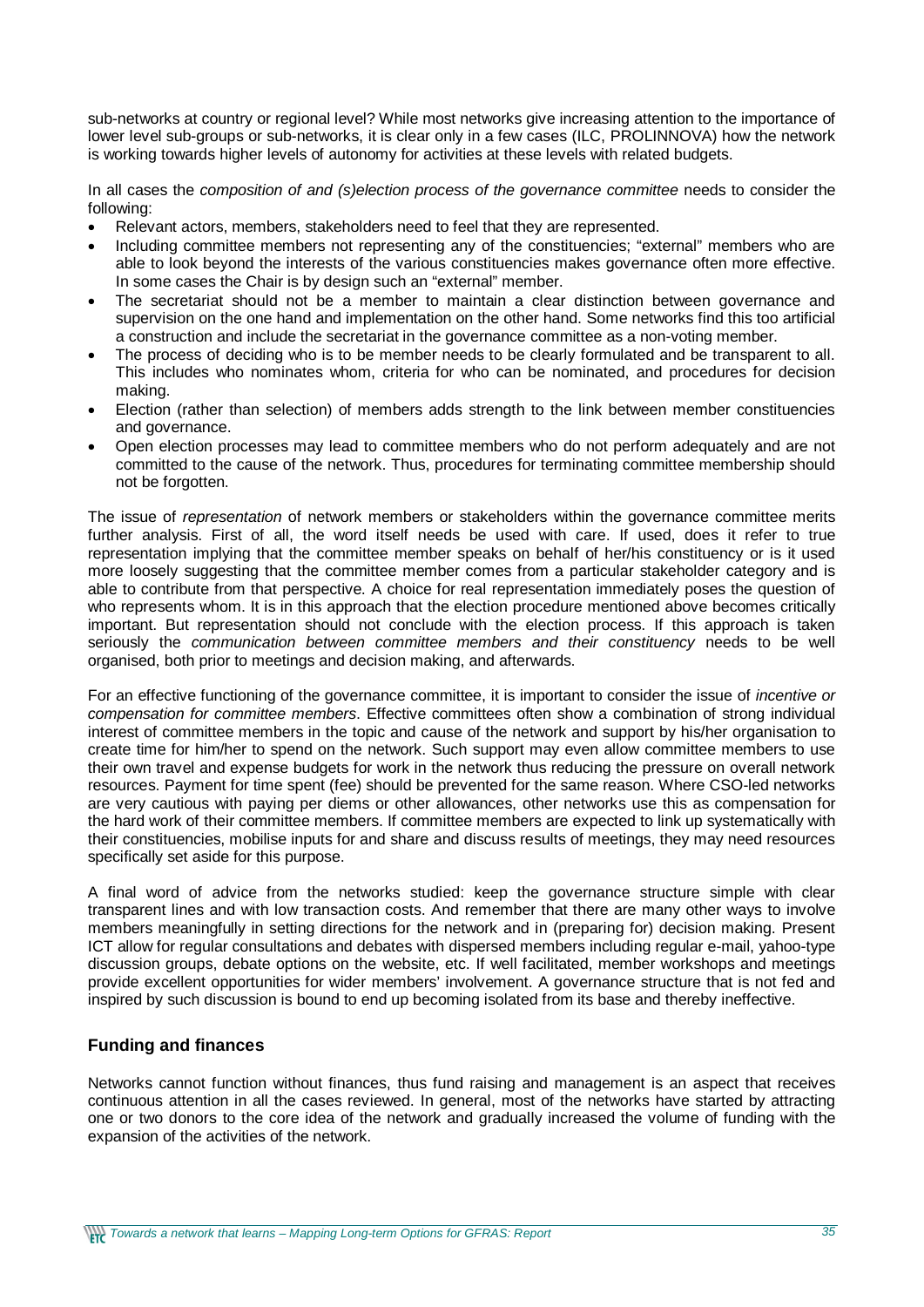When it comes to funding of networks, donors are often more willing to fund content-related aspects than the network-related aspects. What this simply means is that it is easier to attract donors to fund a given activity/activities of a network rather than the structures within a network that ensure its functioning. This is also a reason that donors favour tied funding as opposed to basket funding favoured by networks.

The study revealed at least four, fairly distinguishable *forms of funding* of the networks. The first, and perhaps most attractive in terms of sustainability, is that donors are members of the network and provide an annual contribution to the network. This is the case for example in ALNAP where a range of donors agree to annual contributions worked out according to the annual revenues of the respective organisations. Such a financial construction allows for stability in terms of secretariat staffing and provides flexibility in terms of carrying out the activities of the network. It also allows the donors to be closely involved and contribute to the development of the network.

The second is that donors support a strategic plan of activities of a network for a period of 3-4 years in the form of programme funding. Several networks (GFAR, FANRPAN, and ILC) have been attempting to use a strategic plan for fund raising, though success has still been limited. Getting donors to buy into a strategic plan, in their opinion, requires continued lobbying and building a long-term relationship with selected donors. PROLINNOVA, for example, has managed to attract core programme funding for the activities of the network that are oriented towards a strategic plan. Although this form is less attractive in terms of sustainability, funding for reasonable periods of time allow the network to have dedicated secretariat staff to carry out the work and build up a larger donor base gradually. The donor is not as closely involved in the development and functioning of the network and is quite satisfied if the regular planning and reporting protocols are followed. This certainly puts more responsibility on the network to keep contacts with the donor(s) and find ways of engaging them in the affairs of the network.

A third form is project-based funding where donors provide a grant to a given project within the framework of a network. The majority of FANRPAN's funding comes for instance in the form of project-based funding, each project supported by a different donor. Basic costs of the secretariat are covered from the various project grants. This is far from sustainable and does not allow for stability in staffing. This also means that activities related to building and strengthening of the network gets very limited attention.

The fourth form is to fund the network and its activities through general membership contributions such as annual subscriptions, registration fees etc. The major part of IFAP's funding comes through membership fees of farmer organisations in 87 countries (more "northern-based"), where the fees are calculated per country. As a network expands and opens itself to a varied membership, especially "southern-based" organisations, this may pose more challenges. ILC, a much larger network with a majority of its membership being civil society organisations, has the intention of using membership contributions to finance the network in the longterm. However, the network is hesitant to actually impose this as a condition for membership realising that it could exclude some of the members who lack the means. The administrative costs related to collecting and managing membership contributions also need to be weighed out, particularly if the contributions are small and many. Yet, membership funds are considered an expression of commitment and ownership to the network.

On the question of *fund raising*, the networks mentioned several points that had positively influenced donors:

- Quality and usefulness of the network's outputs to members and donors:
- Availability of a comprehensive strategic plan for the network;
- Closer engagement with donors who are already supporting the network;
- Ability to demonstrate accountability and a transparent system of governance:
- High-profile voluntary patrons who promote the goals of the network.

*Reporting to donors* was in most cases seen as a time-consuming exercise. Each donor has its own, fairly rigid, reporting requirements and protocols which need to be fulfilled by the networks. Thus, individual and specific reporting to donors is being done by all the networks reviewed. As such, they are all grappling with the most efficient way to handle the task of reporting. Even though networks seek to broaden their donor base, reporting is experienced as an increasingly tedious task as the number of donors increase. A similar situation is experienced when a network (eg, FANRPAN, ProVention) relies mostly on project-based funding with each project being funded by a different donor with its specific reporting requirement. Reporting is also challenging in more de-centralised networks such as PROLINNOVA where funds are disbursed to partners with responsibility for fund management although final reporting to the donor lies with the secretariat. Making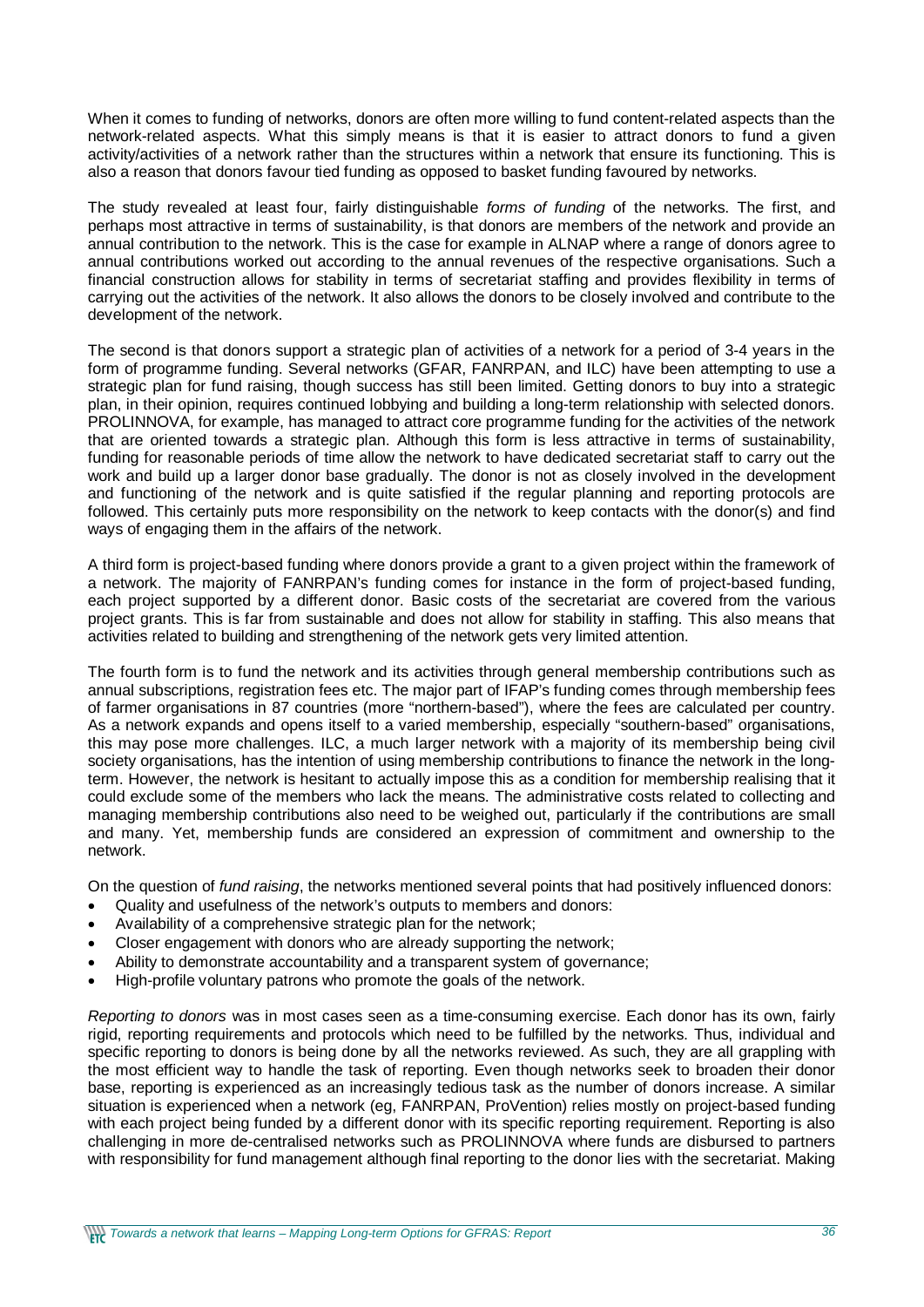firm agreements on reporting targets and developing clear guidelines and formats for reporting within the network helps to facilitate this task.

*Fund management* can become complex for those networks that are hosted by large, bureaucratic organisations. GFAR hosted by FAO and ILC hosted by IFAD are examples. In these cases, trust funds for the networks have been set up within the host organisation. This has allowed for separating the fund management of the network from that of the host organisation, thereby giving more flexibility as required by a network.

#### **Communication flows**

Good communication is a hallmark of a healthy and vibrant network. Attention to communication flows – both within and beyond the network – was seen in all the networks that were reviewed. A diversity of tools and methods were being used for communication depending on the size and structure of the network.

Face-to-face gathering is the most common form of *direct communication* among members within all of the networks. The frequency and duration of such gatherings differ among the networks and depend on factors such as size, level of funding, decentralisation etc. ALNAP being a small network of 75 members has been able to organise two face-to-face meetings of its members each year. The much larger global meeting of the GFAR on the other hand is held once in three years. ILC, also a large de-centralised network, organises a global gathering once every two years, combined with annual gatherings of regional members. Considering the logistical and financial resources required for organising such events, an annual meeting face-to-face meeting is the most desired option of most networks.

All networks make use of *electronic communication* for more frequent and regular contact both internally as well as externally. Electronic bulletins/newsletters are used to send brief information updates to the network and other interested parties. Electronic lists (yahoo groups) are another frequently used form of communication, with different lists set up for different purposes and target groups. These lists are used not just for circulation of information but also, occasionally, for interactive purposes such as dialoguing on a given issue. The website is a key communication channel for most of the networks with considerable investment in keeping it updated, attractive and user-friendly. By and large, most of the websites functioned as repositories of information where both network members as well as outsiders could find relevant information. Apart from IFAP and FANRPAN, the rest scored high on this count. Website features that allows for interaction among network members through dialogue functions were being developed by networks such as ALNAP, PROLINNOVA and GFAR but were not fully functional yet. As networks with a global or regional orientation, language is an issue that is being dealt with in terms of communication. This is reflected in the websites that attempt to provide access – even if limited – in languages other than English.

A clear communication strategy could not be distinguished in any of the networks studied. Instead, each network had started with a basic set of communication tools which gradually expanded based on the needs of the network – both internally and externally. A one-way flow of communication is observed in networks that place greater emphasis on information provision to its members. Other networks consider interaction among members an important aspect of communication and use tools to stimulate two-way communication.

#### **Monitoring and evaluation**

The review focused on two important aspects of M&E. The first was the way in which *M&E is organised*. Some of the networks such as ILC, ALNAP and PROLINNOVA has (or are in the process of developing) fairly well-structured and transparent M&E frameworks. Such a framework included monitoring of the network's activities but also the functioning of the network itself. The frameworks clearly stated what needed to be monitored, for what purpose, how this was going to be done, which tools were to be used, who was responsible for the task, what the output should be and how frequently it would be done. Annual planning and reporting cycles of the network including the individual reporting to donors, external evaluations as well all other monitoring mechanisms are embedded in this framework.

In contrast, networks such as GFAR, FANRPAN, ProVention do not have a clearly worked out M&E framework with M&E being done in a rather ad-hoc manner. As a basic minimum, these networks try to prepare annual reports to inform the network on what has been achieved during the year. Yet, there have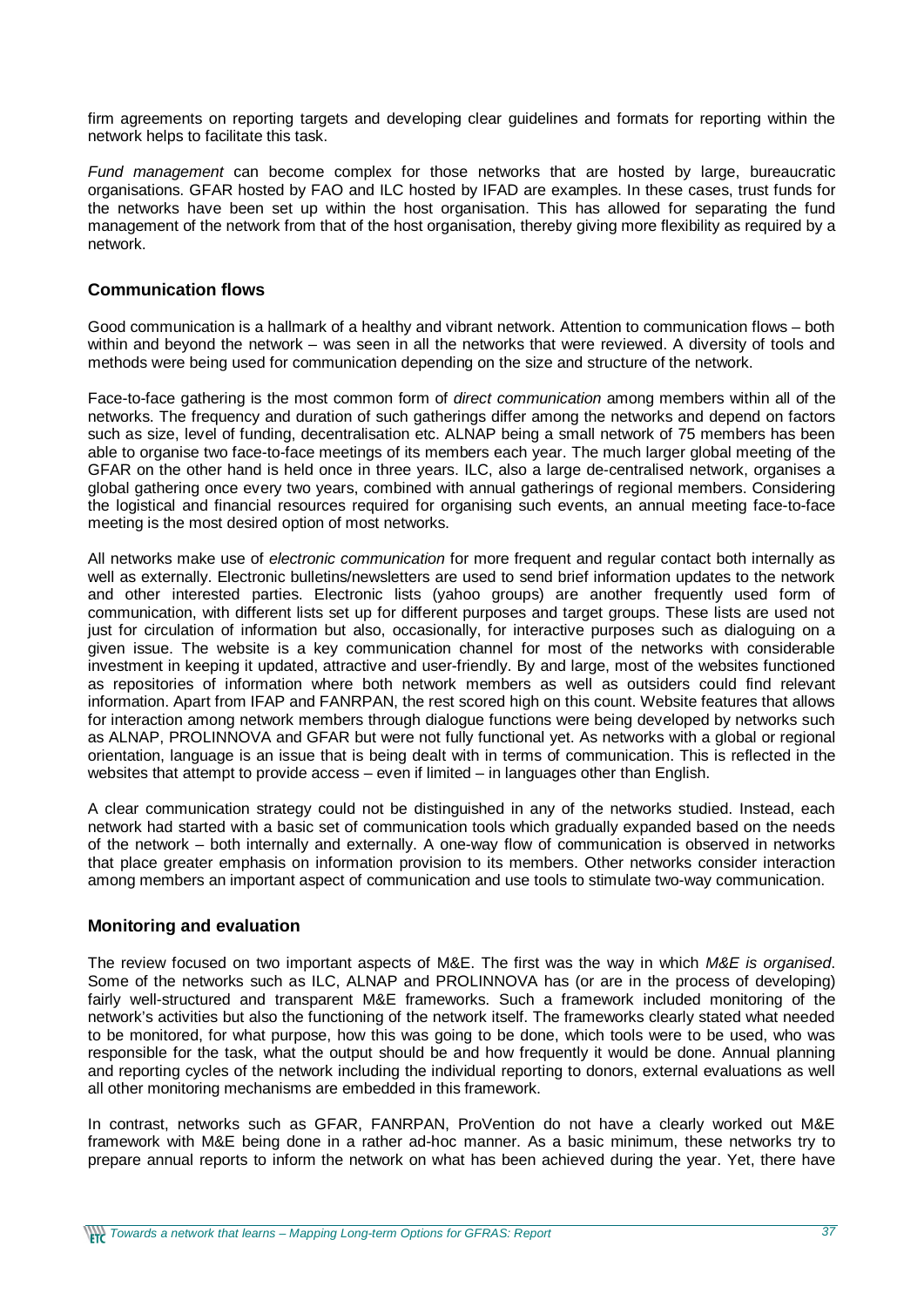been times that even this has been missed out for two or three years. External evaluations, often requested by donors, have been undertaken sporadically.

The second aspect was the *use of M&E for continuous learning within the network*. It appeared that the networks with M&E frameworks were also those that had in place tools and mechanisms for internal learning. Despite the fact that ALNAP full members meet twice a year and have plenty of opportunity for interaction, feedback from the larger body (including associate members) on network functioning is solicited through a telephone poll conducted every 18 months and a constituency feedback session at each bi-annual meeting. The annual survey of members and partners undertaken by ILC has a similar purpose. PROLINNOVA conducts an annual electronic evaluation through which all layers of the network are able to provide feedback on aspects related to its functioning. In all of these cases, the feedback received is used to bring about necessary changes to improve the structure and functioning of the network.

It is obvious that M&E requires investment of resources, but it is an investment that pays off in terms of building a network that is accountable, relevant and democratic with vibrant engagement and ownership of all who are part of it. M&E systems can be as simple or complex as a network wants. What eventually matters is that there is a system in place that is accepted and used by the network for continuous learning and improvement.

## **CONCLUSION**

None of the eight cases studied presents an organisational model that can be copied by GFRAS. But the above analysis clearly suggests that an effective set-up of the international GFRAS network can be developed by making conscious choices on each of the items reviewed under the five headings above. In making these choices, a continuous link is needed with what GFRAS really wants to do and achieve. This includes the question of priorities among all that has been listed so far.

If, for example, the main priority is on creating a global voice for advisory services (current objectives 1 and 4), the network would need a rather centralised structure, need a strong secretariat, staffed by experts, hosted by an organisation with a strong international name in this area with communication channels mostly oriented outwards. If, on the other hand, a central priority is to improve the actual functioning of advisory services on the ground (part of objective 2), the network would need to be decentralised to a large extent, the international secretariat relatively small, mostly tasked with ensuring that resources reach (groups of) members working to change current practices on the ground, with communication in the network leaning to a two-way orientation.

In making choices for the set-up of the network, a number of questions need to be considered at all levels: What are the implications of the choices for:

- Internal and external accountability and transparency
- Creation of opportunities and dynamics for innovation and learning
- Sustainability of the network in terms of widely shared ownership and funding resources

Making wrong choices at this stage would not mean that seeds for disaster are planted, if GFRAS takes one of the central lessons on monitoring and evaluation of this study seriously; i.e. to create and use from the very beginning a set of simple mechanisms to monitor how the chosen set-up is functioning, to generate and process feedback from members or partner organisations, and to consciously plan for decision making moments to adapt and improve the set-up based on this feedback and new insights. With this in place, GFRAS will become a network that learns continually to become more effective and to interact with and serve its constituencies optimally.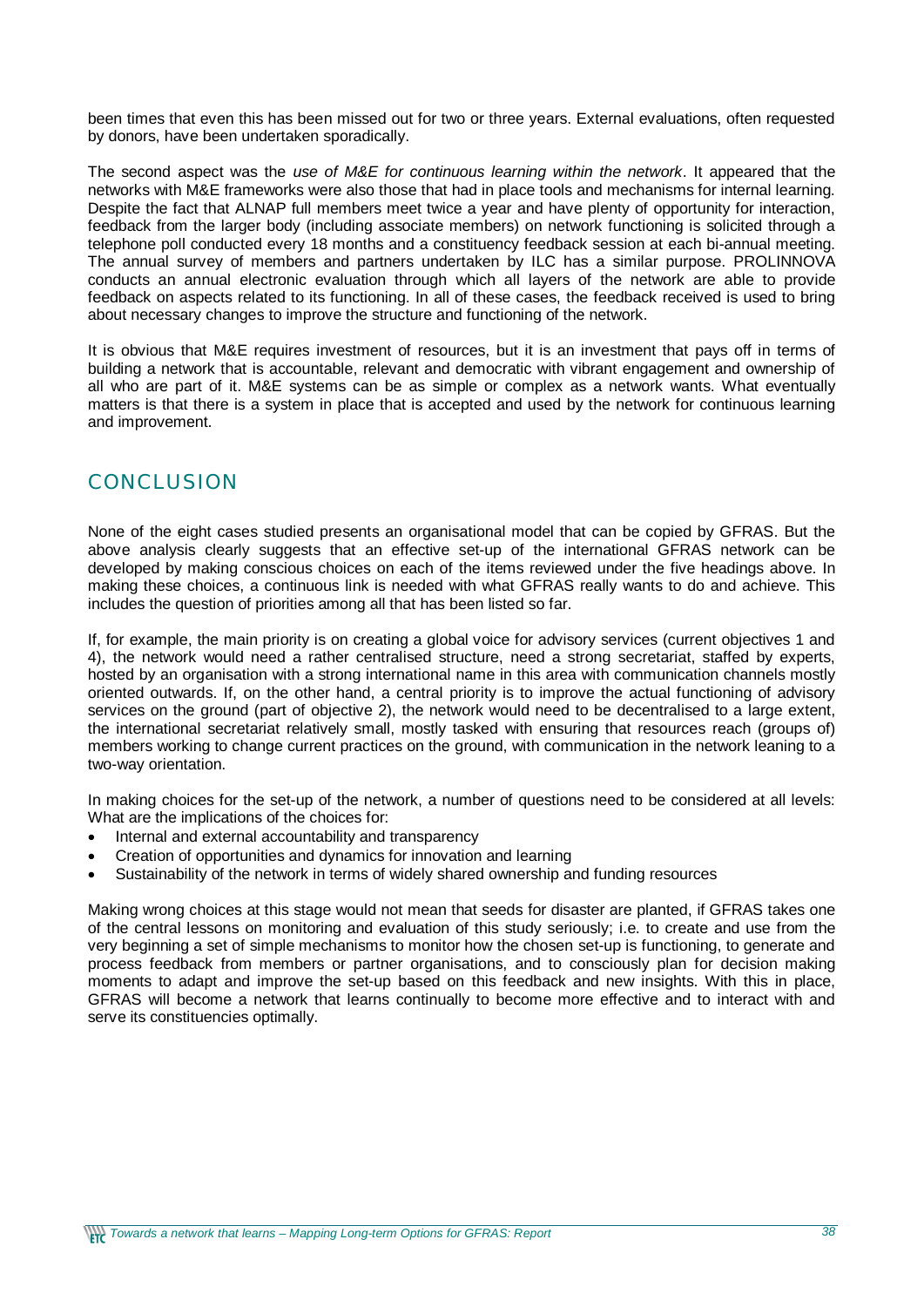## Annex 1: The Terms of Reference

### **Terms of Reference for Consultancy Mapping Long-term Options for GFRAS**

#### **Background**

The Global Forum for Rural Advisory Services (GFRAS) is seeking a consultant to review relevant existing networks, initiatives, and forums to develop criteria and options for consideration for its long-term set up and strategy. These networks, initiatives, and forums (referred to from here on as 'organisations') should include existing organisations that are similar to GFRAS (working at regional or global level; working on rural development issues; similar mission and objectives). In addition, a couple of organisations that are outside the rural development arena should be included.

The GFRAS mission is to provide a space for advocacy and leadership on pluralistic, demand-driven rural advisory services. GFRAS does this in the context of the global development agenda, with a goal of promoting sustainable growth and reducing poverty.

#### **Purpose of the Consultancy**

The outlined consultancy should feed into developing the long-term governance and the 5-year strategy of GFRAS.

#### **Objectives**

The objective of this assignment is to provide GFRAS with (a) an overview of existing governance structures, financing procedures, and pros & cons of relevant existing organisations; and (b) provide GFRAS with criteria and options for its long-term set-up, including structure, governance structure, and funding mechanisms.

#### **Scope of Services**

The main responsibilities and key activities of the consultant are as follows:

- 1. Scanning for at least a dozen similar organisations, interviewing people, and reviewing relevant documents and websites to answer the information detailed below, and detailing this in a **report**.
- 2. Setting up a **matrix** and **typology** of existing organisational set-ups to be included in the report.
- 3. Critical **assessment** of the reviewed organisations.
- 4. Based on the matrix and report, key **criteria and options** for GFRAS set-up and strategy in the long term.

The information sought includes, among others:

- Structure and governance
	- o What is the structure, legal status, and decision-making process of the organisation?
	- o Do they have a charter, constitution, binding agreement, or similar document?
	- o How are member and affiliates involved? Is the subsidiarity principle applied?
	- o What is the number of staff and what positions do the staff hold?
- Financing
	- o What are the organisation's human and financial resources?
	- o How does their financing flow and mechanisms work with the major multi-lateral, bi-lateral, and private foundation donors? How is reporting to multiple donors handled?
	- o What are the financing possibilities and barriers?

The organisations may include but are not limited to: AFAAS, GFAR, GDPRD, DCED, NI, FANRPAN, and IFAP. Additionally, one or two innovative networks/initiatives/ forums outside of agriculture and rural development should be included. The consultant will complement the list as appropriate for the purpose and objective of this study.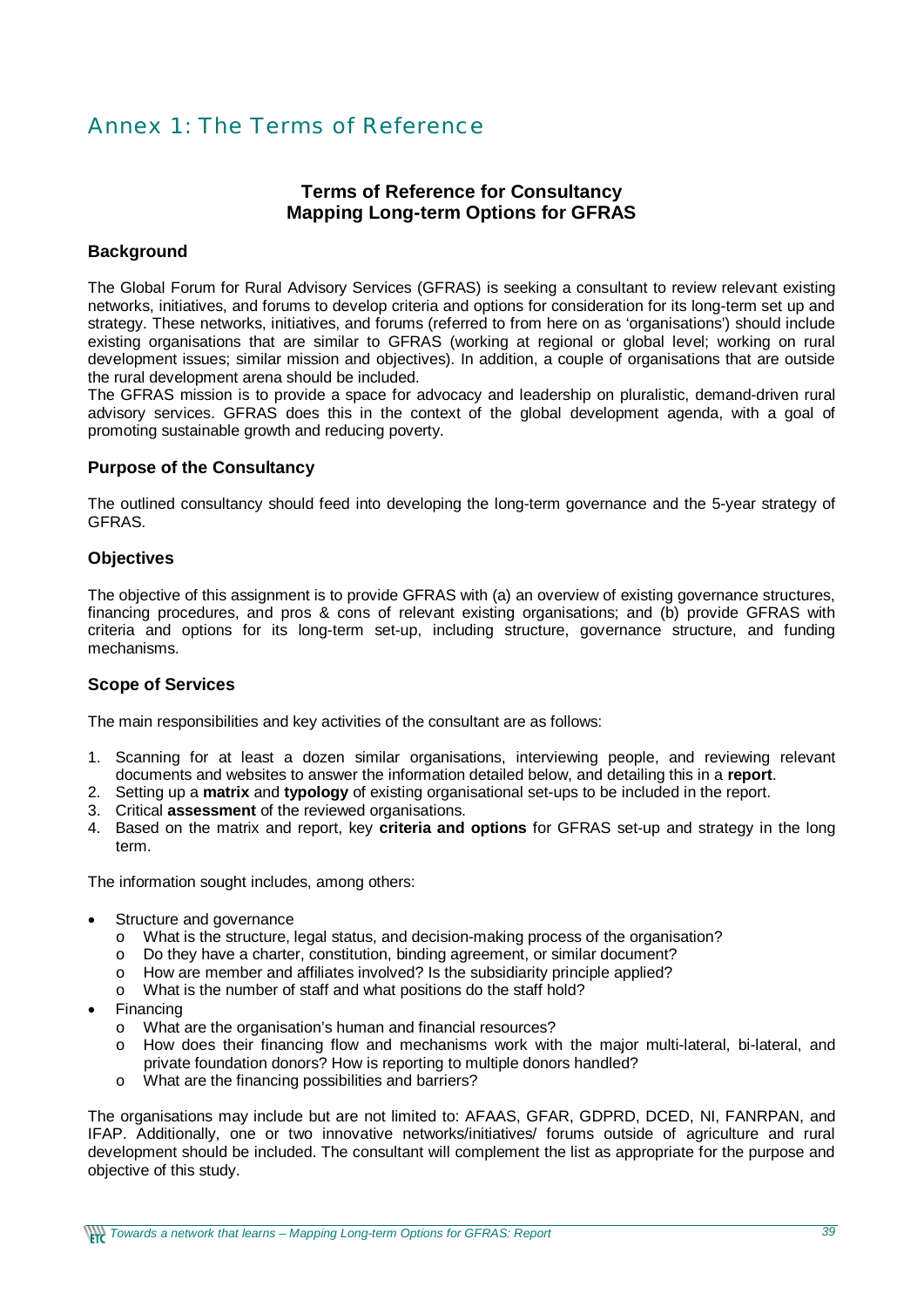The information sought will include not only the information above, but also perceptions and opinions from interviewees on what they think of their organisational structure, governance, and financing, and what they advise for GFRAS based on their experience. The consultant should also look for examples of organisations who have decided on different set-ups (e.g. hosted versus non-hosted; membership based vs. nonmembership based; basket funding vs. activity funding) to give a better idea of options and reasons for choosing that option.

#### **Performance Criteria and Outputs**

The three main outputs are as follows:

- 1. Report providing an overview and analysis of governance, strategy and programs and financing of existing relevant networks, initiatives, and forums
- 2. Matrix and typology of institutional/organisational set-ups for comparison, with assessment of the networks, initiatives, and forums
- 3. Criteria and options for GFRAS long-term set-up, strategy and program components based on the report and matrix

#### **Expected Activities, Processes, and Outputs**

The process will entail desk work of reviewing documents and websites, and talking to people by email and by phone. First the consultant will submit a list of networks, forums, initiatives and individuals to be included in the study (**within a week of signing the contract**). In some cases, depending on the location of the consultant, it may also entail travel to key areas where several interviewees are located. This information will be detailed in a report (due **6 August**) and reported to the GFRAS steering committee between August-September 2010.

#### **Qualifications**

The consultant should have an appropriate degree and at least 10 years' experience in international relations, extension, rural development, or related field. The consultant will be familiar with international networks, forums and initiatives related to agricultural and rural development as well as with the respective donor community.

#### **Expected Timeframe for Reporting**

The list of networks, forums, initiatives, and individuals should be submitted within a week of signing the contract to the GFRAS secretariat**.** Report (that includes the matrix, typology, and criteria and options) should be ready by 6 August, 2010. It will be presented to the GFRAS steering committee in August or September (date to be decided).

#### **Estimated Budget**

GFRAS estimates this work at 15 days (including travel to present the report), plus any actual incurred expenses.

#### **Additional Details**

During its inception phase, GFRAS has an open structure with no formal membership. It is governed by a steering committee and managed by the GFRAS secretariat, currently located in Switzerland. Several partners support GFRAS financially including: the Swiss Agency for Development and Cooperation (SDC), the Bill and Melinda Gates Foundation (BMGF), and the European Commission (EC). The Swiss Association for the Development of Agriculture and Rural Areas (Agridea) hosts GFRAS. More information is in the GFRAS brochure at <http://www.g-fras.org/about-us/.>

Please send a cover letter detailing

- (a) Your background and qualifications and how they are relevant to this work, including knowledge of and contact with existing networks, initiatives, and forums; and knowledge of legal issues
- (b) A proposal of how you will undertake the work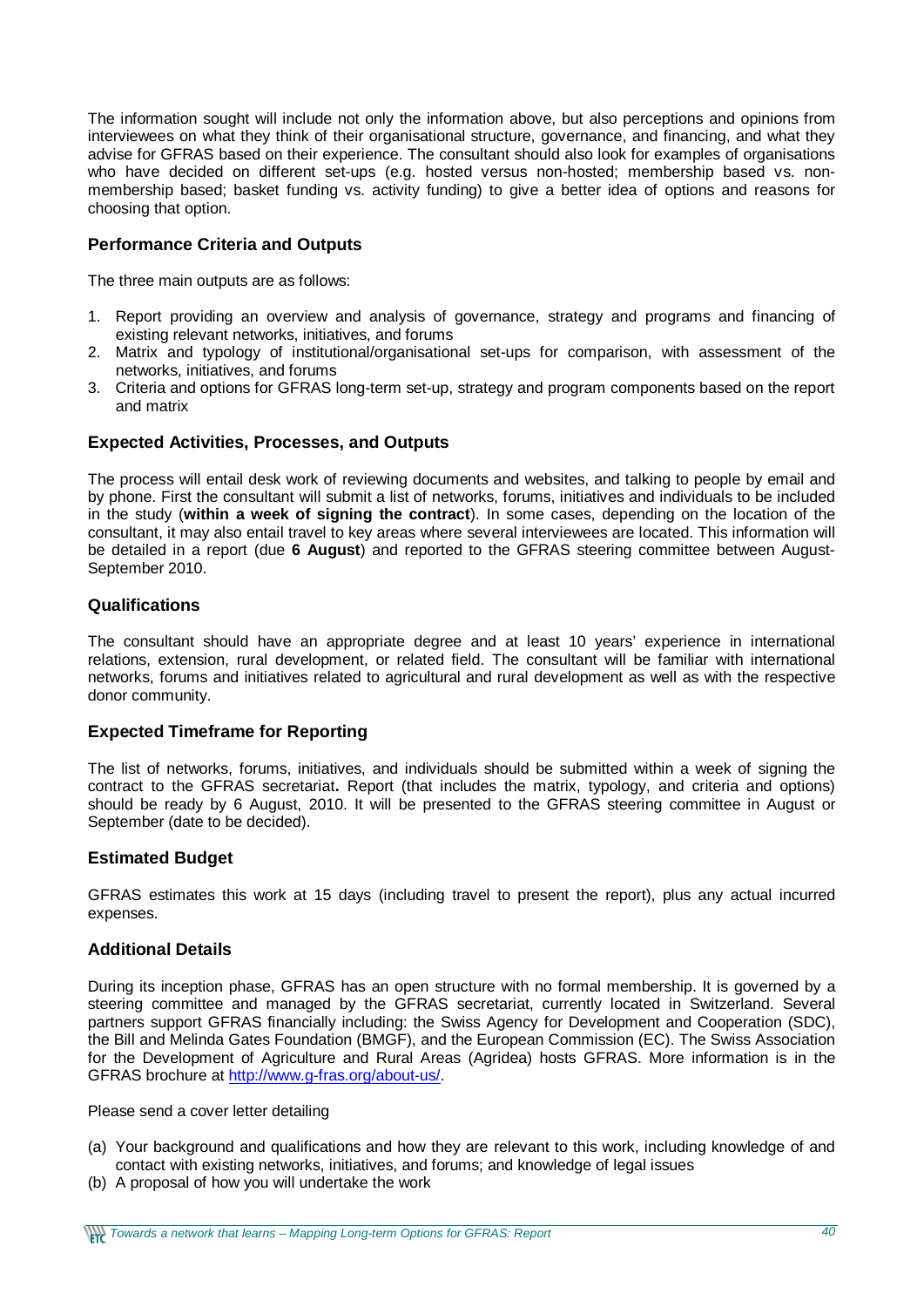- (c) Your ability to meet the deadline of 6 August 2010
- (d) Your view of the time necessary to complete the work
- (e) Your rates

Send this information with a copy of your CV, to [kristin.davis@g-fras.org](mailto:kristin.davis@g-fras.org) by **15 June 2010.** We hope to finalise the consultancy agreement by 30 June.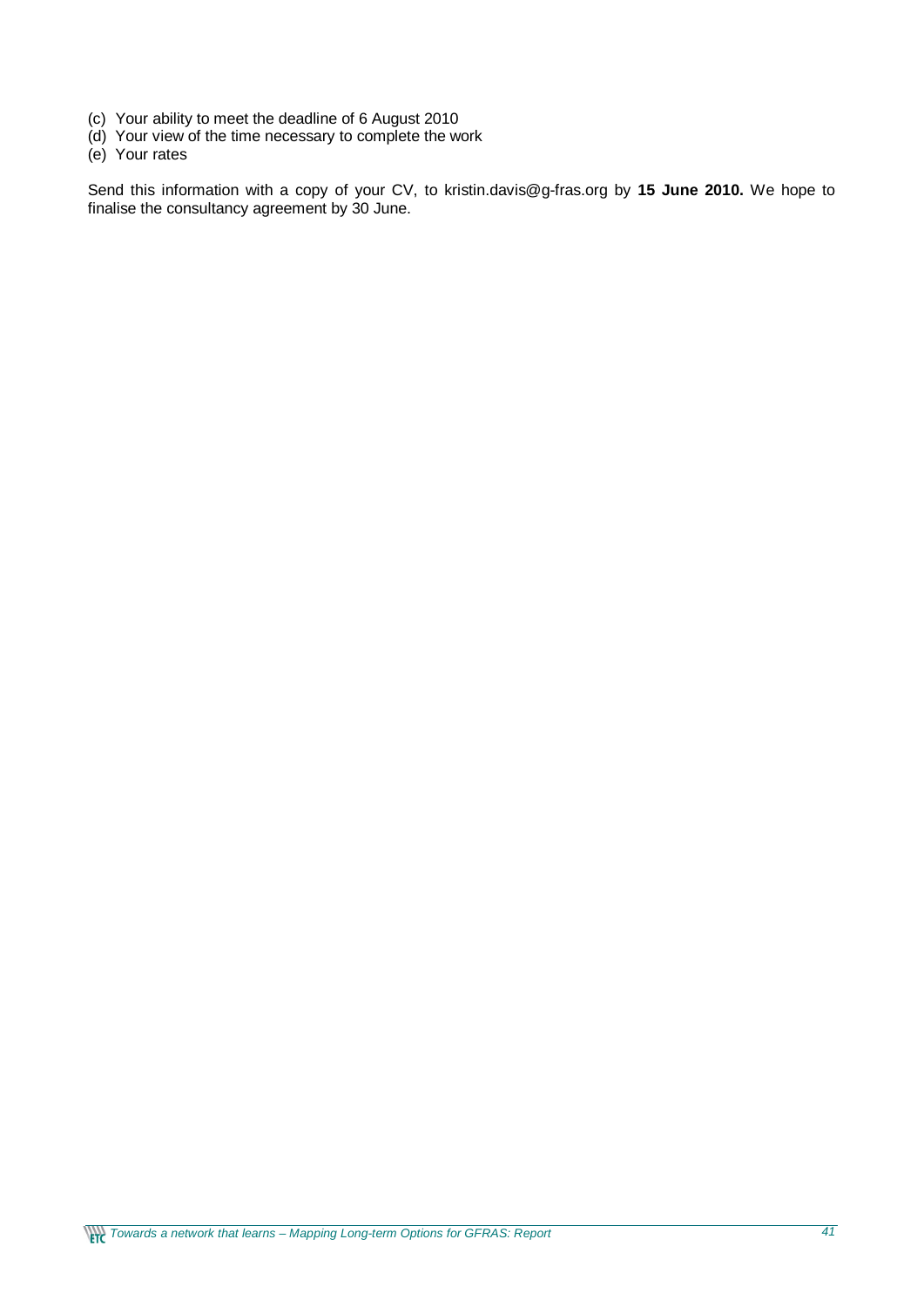## Annex 2: Network case description and analysis framework

#### **Network objectives**

What are the network objectives? Are these mostly referring to 1) Learning and sharing, 2) International awareness creation, policy dialogue, visibility, 3) Joint program implementation to effectuate change; or does the network have 4) multiple objectives

#### **Structure**

Membership issues: Organized membership? How many members, forms of membership, conditions for membership, membership contribution or fee Is the network inclusive-exclusive, single stakeholder or multi-stakeholder?

Level of centralization: structures limited at the network/global level as compared to structures elaborated at lower levels with own tasks and budgets; their autonomy

Formalization: availability of constitutions or related documents; legal status

Facilitation and secretariat: Centrally organized or tasks shared/circulating; hosting arrangements and their implications; the size of secretariat and its roles; position of secretariat staff (network only; full or part-time); availability of network facilitation skills and expertise.

#### **Governance**

Decision making mechanisms and structures: (s)election of representatives in these structures; their role and functioning; how information is fed from and to the "members"

Other ways of soliciting influence of members in decision making of the network

Reporting lines and accountability of secretariat

#### **Communication flows**

Communication planning, evidence of, targets groups

Description of main communication/information channels and their use

Communication flows analysis: one or two-sided; focused on members at centre or among members at large.

#### **Funding**

Annual budget indication; the use of funds broadly (% for secretariat versus % for network activities; spending directly through the secretariat versus through members)

Source of funding and management of and reporting on multiple sources of funding

#### **Monitoring and Evaluation**

Planning of M&E; the M&E framework, main M&E activities and outputs

Monitoring and evaluation of network functioning: generation of members' feedback and adaptation of network design.